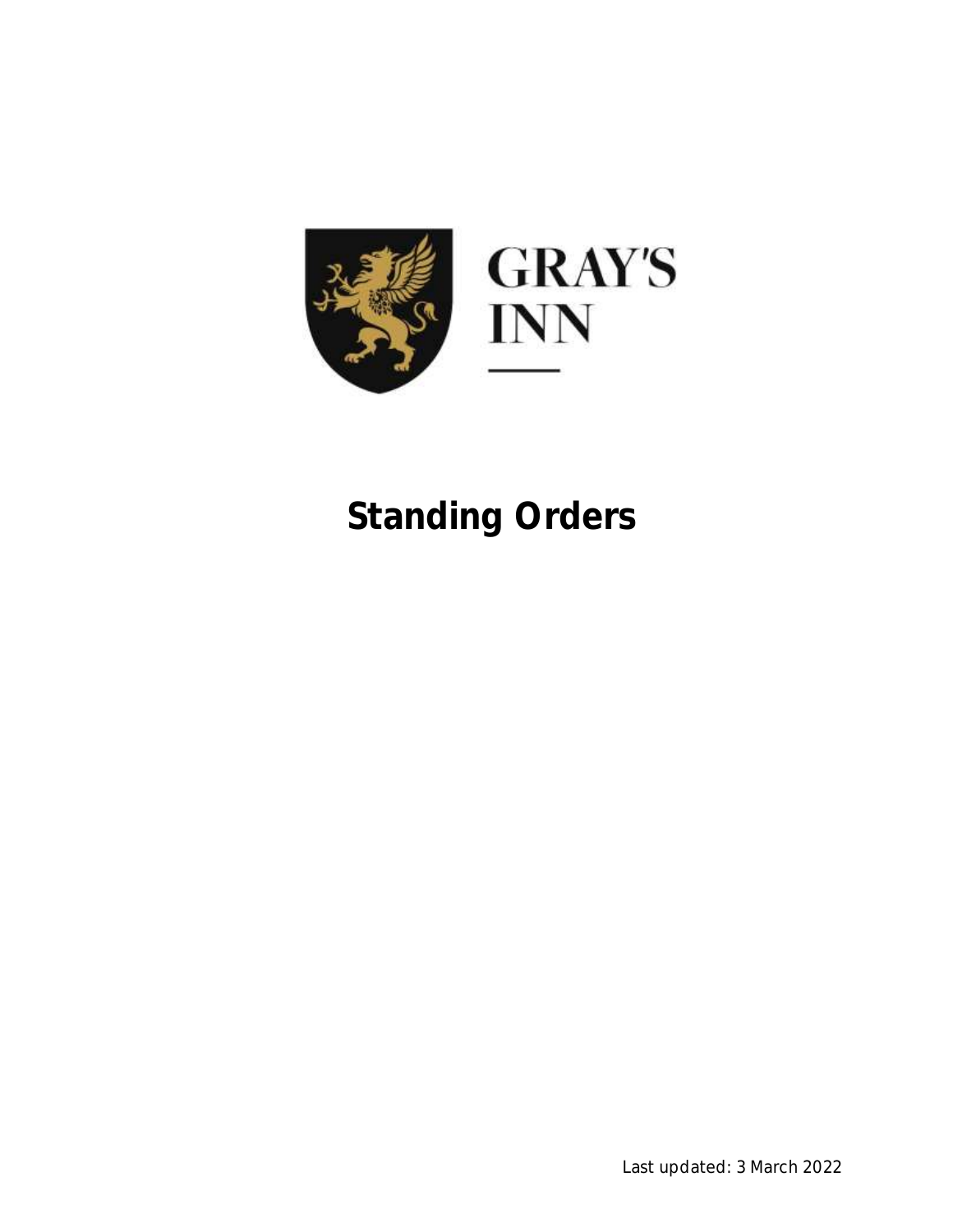## **LIST OF CONTENTS**

| <b>SECTION I:</b>                                                   |     |
|---------------------------------------------------------------------|-----|
|                                                                     |     |
|                                                                     |     |
|                                                                     |     |
|                                                                     |     |
|                                                                     |     |
|                                                                     |     |
|                                                                     |     |
|                                                                     |     |
|                                                                     |     |
|                                                                     |     |
|                                                                     |     |
|                                                                     |     |
| Election and Appointment of Masters and Members14                   |     |
|                                                                     |     |
|                                                                     |     |
|                                                                     |     |
|                                                                     |     |
|                                                                     |     |
|                                                                     |     |
|                                                                     |     |
|                                                                     |     |
| The Advocacy and Continuing Professional Development Sub-<br>D.     |     |
|                                                                     |     |
| F.                                                                  |     |
|                                                                     |     |
|                                                                     |     |
|                                                                     |     |
|                                                                     |     |
|                                                                     |     |
|                                                                     |     |
|                                                                     |     |
|                                                                     | .28 |
| Dean of                                                             |     |
|                                                                     |     |
|                                                                     |     |
| Trustees for the Honourable Society of Gray's Inn30                 |     |
| The Charitable Trust Fund of the Honourable Society of Gray's Inn31 |     |
|                                                                     |     |
|                                                                     |     |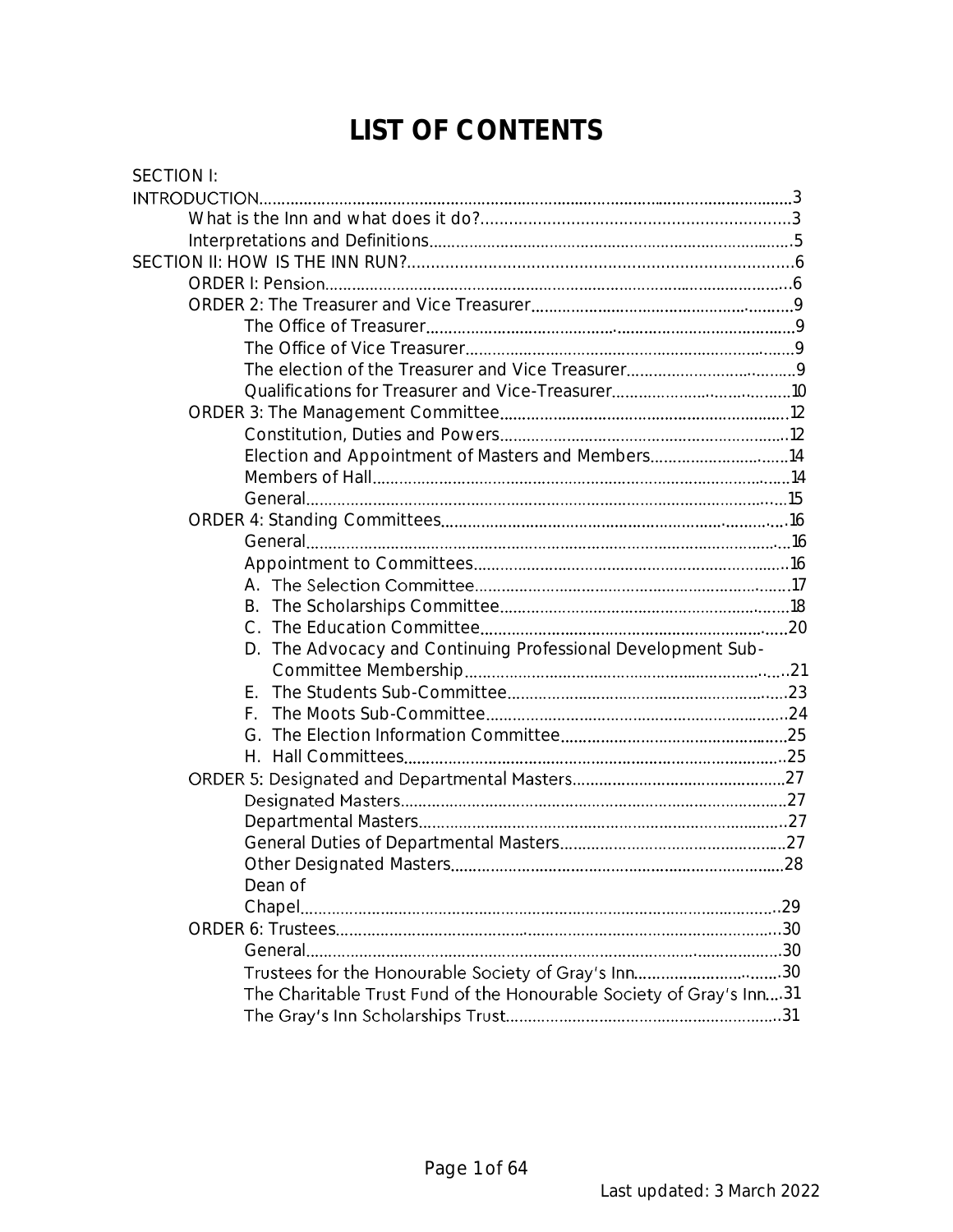| Appointment of the Under-Treasurer and other senior members of           |  |
|--------------------------------------------------------------------------|--|
|                                                                          |  |
|                                                                          |  |
|                                                                          |  |
|                                                                          |  |
|                                                                          |  |
|                                                                          |  |
|                                                                          |  |
|                                                                          |  |
|                                                                          |  |
|                                                                          |  |
|                                                                          |  |
|                                                                          |  |
|                                                                          |  |
|                                                                          |  |
| Distinguished Members of Hall other than practising barristers43         |  |
|                                                                          |  |
|                                                                          |  |
|                                                                          |  |
| Selection criteria for Honorary Masters of the Bench47                   |  |
|                                                                          |  |
|                                                                          |  |
| A. Barrister                                                             |  |
|                                                                          |  |
|                                                                          |  |
|                                                                          |  |
|                                                                          |  |
| <b>SECTION IV</b>                                                        |  |
|                                                                          |  |
| ORDER 17: Amendment and Suspension of Standing Orders and Rules53        |  |
|                                                                          |  |
|                                                                          |  |
|                                                                          |  |
|                                                                          |  |
|                                                                          |  |
| Constitution of the Barristers' Representative Committee of Gray's Inn58 |  |
| APPENDIX C                                                               |  |
|                                                                          |  |
|                                                                          |  |
|                                                                          |  |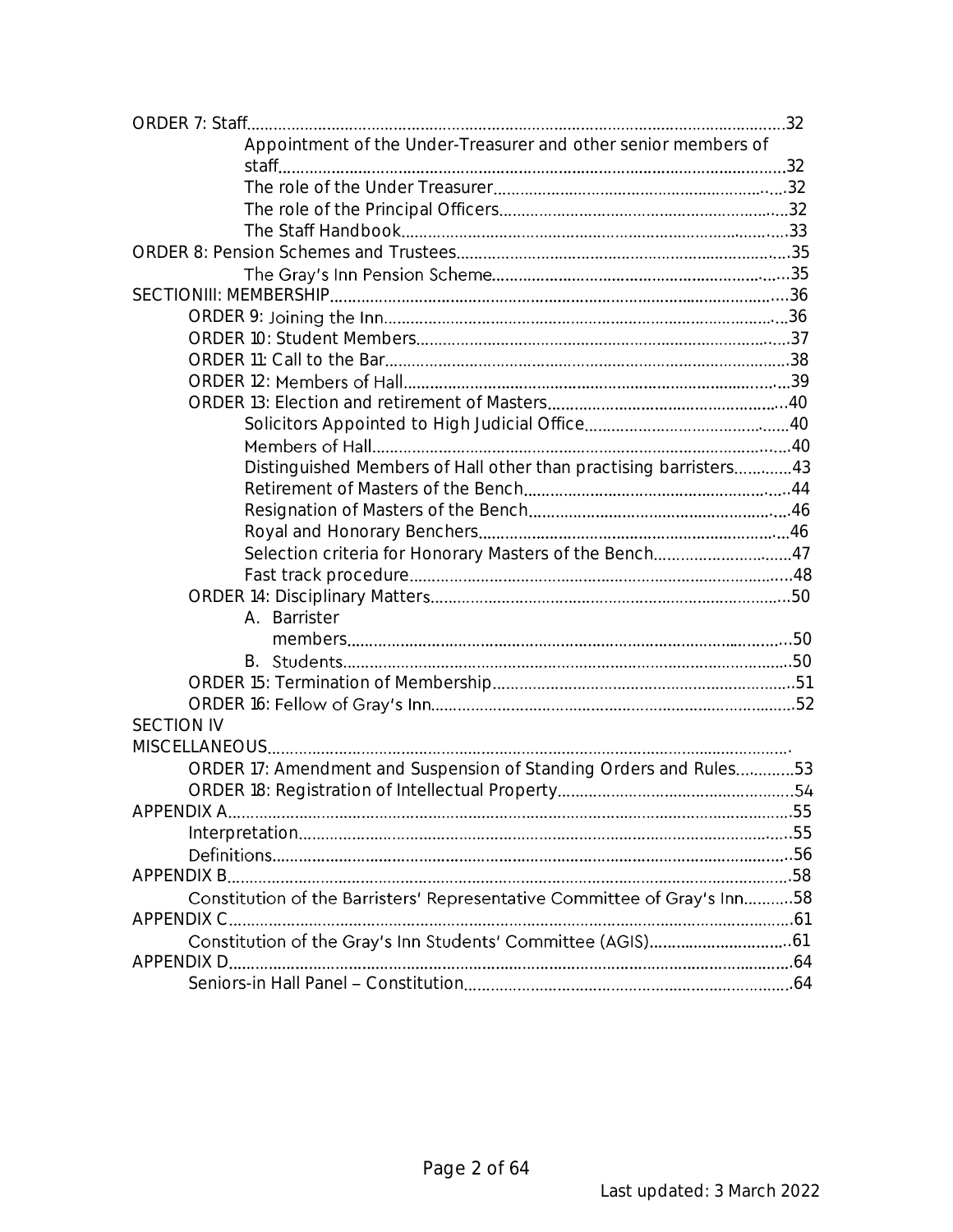## **SECTION I: INTRODUCTION**

**What is the Inn and what does it do?**

- 1. The Honourable Society of Gray's Inn exists to support, educate and develop its student members and to provide continuing professional development to its barrister members in accordance with its historic traditions. It promotes the values of the rule of law, access to justice, equality, diversity and inclusion within the community - as well as a vision of a modern, independent and internationally active Bar. The Inn has a pastoral responsibility for its members and seeks to be a source of wisdom and support where needed.
- 2. The Inn has a substantial estate, consisting of the Hall, Treasury Office, Library and Chapel (sometimes referred to as "Domus") and residential and commercial lettings set around squares and the gardens known as "the Walks". The income from these lettings and from private catering, as well as from bequests, is used to fund the Inn's charitable activities, including the grant of scholarships and awards to those starting their careers. The Inn has a duty, consistent with its other obligations, to try to maximise its income from these sources in order to ensure that its charitable activities have the resources they need.
- 3. The responsibility for the organization and running of the Inn is divided between the Masters of the Bench in Pension and the Under-Treasurer, its Chief Executive. They exercise their respective responsibilities in accordance with their legal and professional obligations and the following codes:
	- (a) These Standing Orders
	- (b) The Book of Rules
	- (c) The Staff Handbook.
- 4. The administration of the Inn's hugely varied activities is in the hands of its dedicated staff, and the many members of the Inn who voluntarily give of their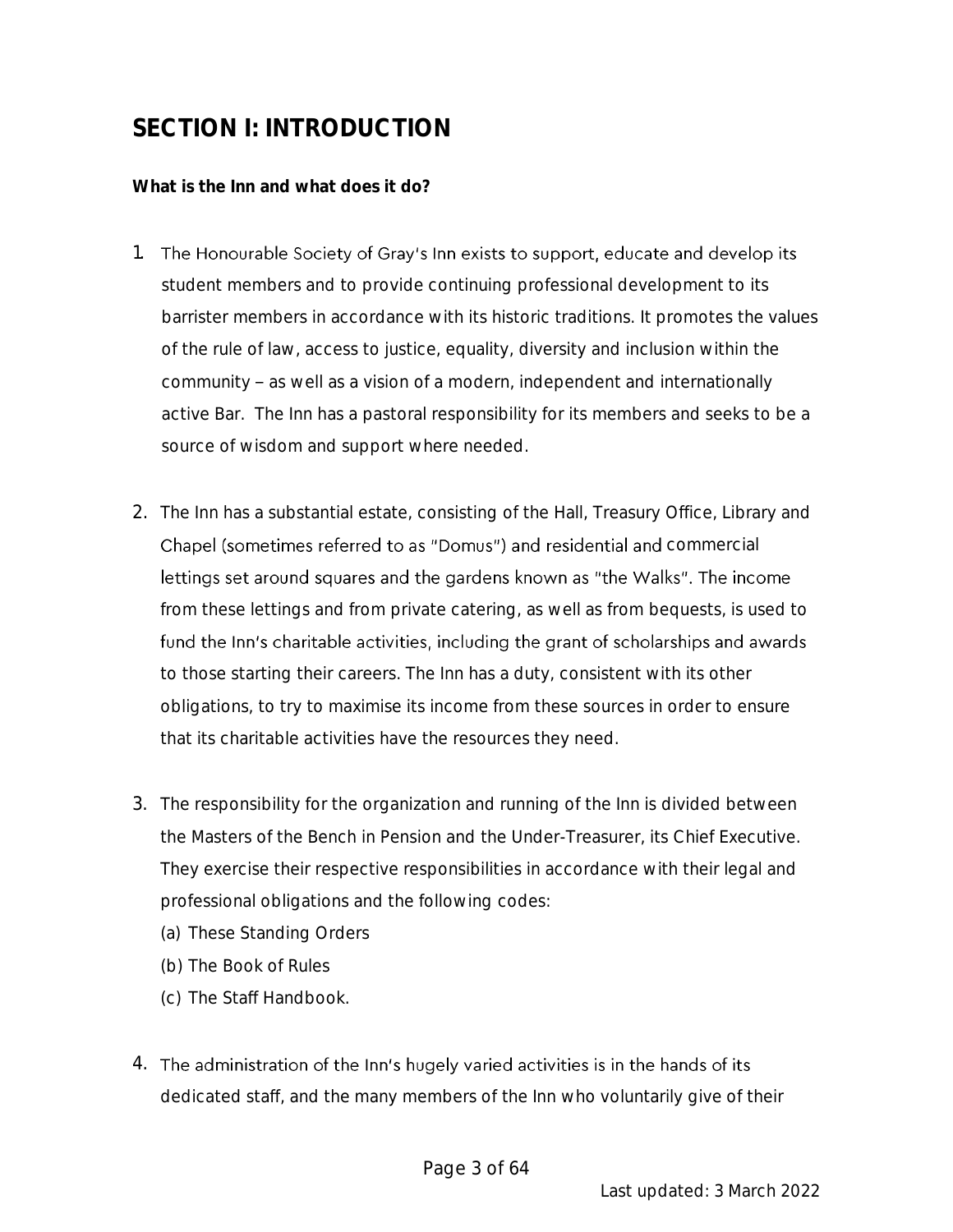services, because that is the tradition of the Bar.

- 5. Good communication is central to many of these activities. Gray's Inn has its own website and publishes "Gray's Inn News" and "Graya" for its membership.
- 6. All the property of Gray's Inn is held on trust for the benefit of its present and future members. The Inn has its own Trustees of Land for the execution of documents on its behalf. There are also two Charitable Trusts: The Charitable Trust Fund of the Honourable Society of Gray's Inn The Gray's Inn Scholarship Trust.

The Trustees of these Trusts are Masters of the Bench, appointed by Pension. They may also serve the Inn in other ways, including membership of the Management Committee. In addition, there are Trustees of the pension fund for the Inn's employees, not all of whom are Masters of the Bench.

All of these trustees exercise their responsibilities in accordance with the requirements of the law and are accountable to Pension.

7. Gray's Inn is one of the four Inns of Court which, although proud of their different traditions, have many interests in common. In respect of many of their functions they act jointly or in accordance with agreed rules and policies. Gray's Inn exercises its powers, duties and responsibilities in accordance with the following regulations and codes:

Bar Training Regulations and The Consolidated Rules of the Inns of Court

. The Code of Conduct of the Bar of England and Wales The Constitution of the Council of the Inns of Court The Constitution of the Inns of Court and the Bar Educational Trust The Advocacy Training Council Guidance or any regulations, codes or organisations that replace them.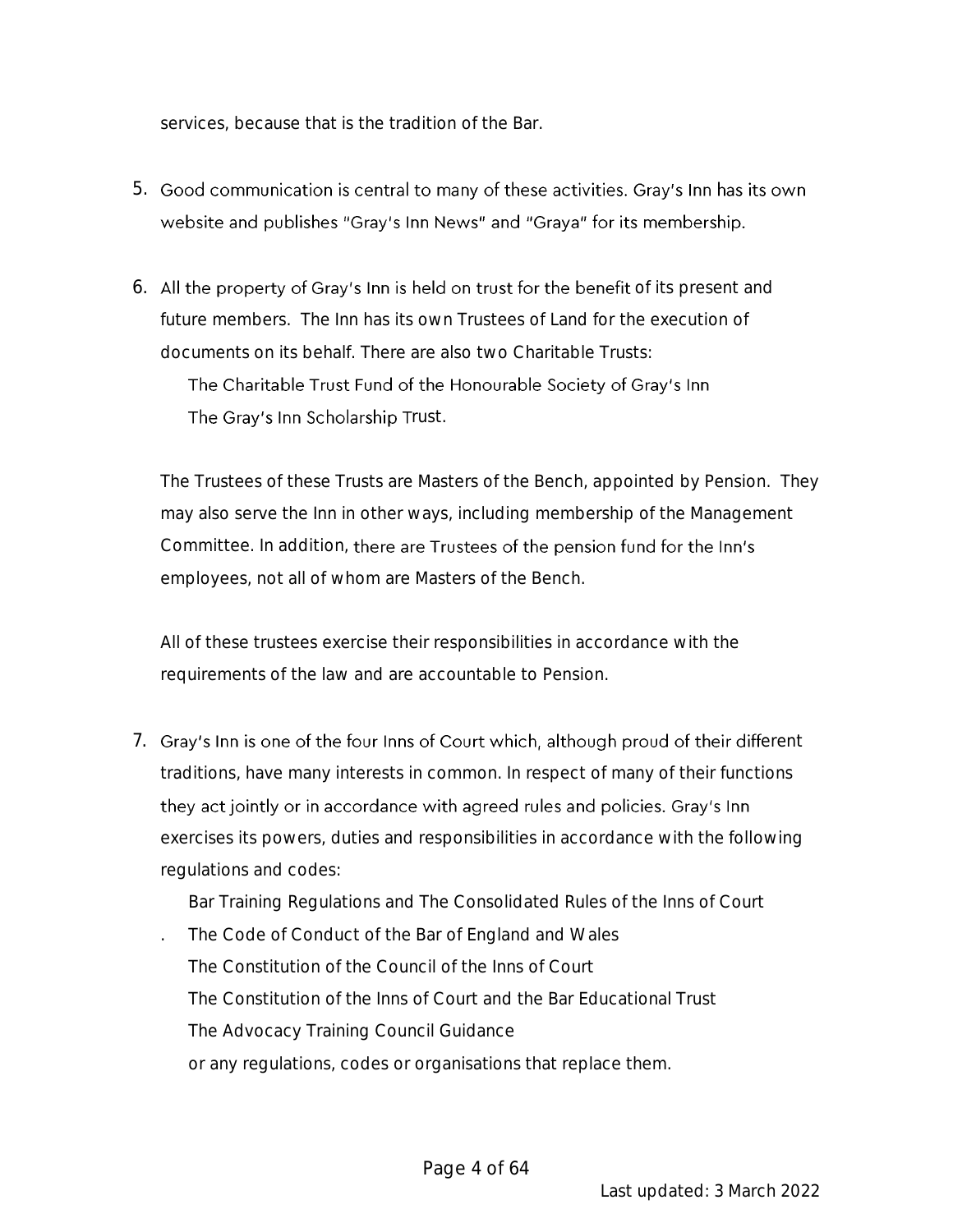8. It is fundamental to the government and administration of the Inn that it seeks to avoid discriminating against anyone, either directly or indirectly, on the grounds of their age, race, colour, ethnic or national origin, nationality, citizenship, social class, gender, sexual orientation, marital status, disability, religion or political persuasion.

#### *Interpretations and Definitions*

These are set out in Appendix A.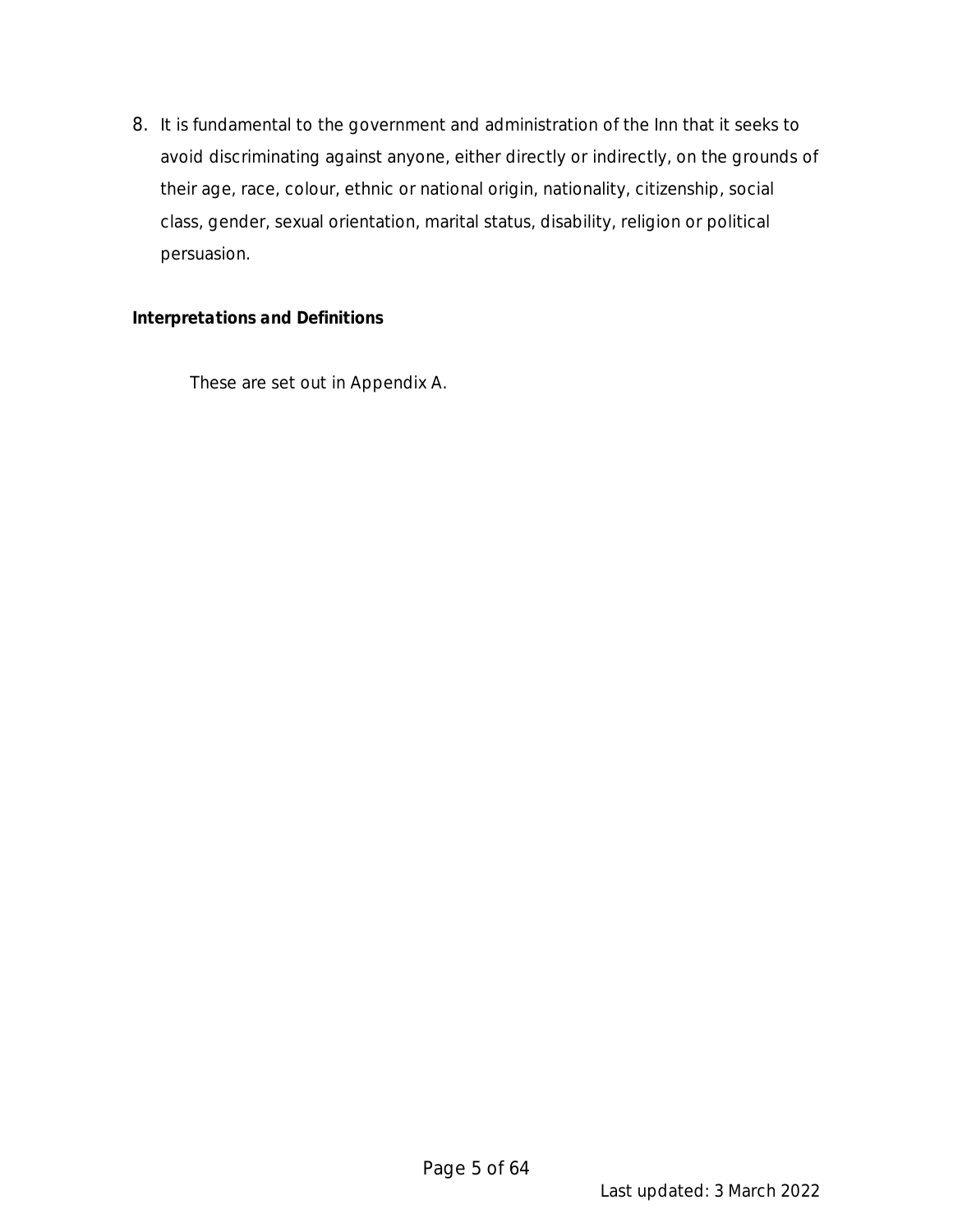## **SECTION II: HOW IS THE INN RUN?**

*ORDER I : Pension*

**General Direction and Management**

- 1. Although the Treasurer and the Management Committee are given certain executive functions under these Standing Orders, the general direction and management of the affairs of the Inn in all matters are finally vested in the Masters in Pension.
- 2. Masters of the Bench are elected in accordance with the procedures set out in Order 13. Only those Masters who have a voice and vote may participate in meetings of Pension. The extent to which those who are not Masters may participate is set out in these Orders or the Book of Rules.
- 3. Pension may establish committees to carry out some of its duties on its behalf, or to consider specific matters and report back to Pension. These may be either standing committees or committees set up for a particular purpose. Before setting up any new committee, Pension shall consider whether the matter should be referred instead to the Management Committee.
- 4. The present standing committees are:-

The Management Committee The Selection Committee The Scholarships Committee The Election Information Committee The Education Committee

The membership and functions of these committees are set out at Orders 3 and 4. These committees shall continue for so long as Pension considers that they serve a useful purpose.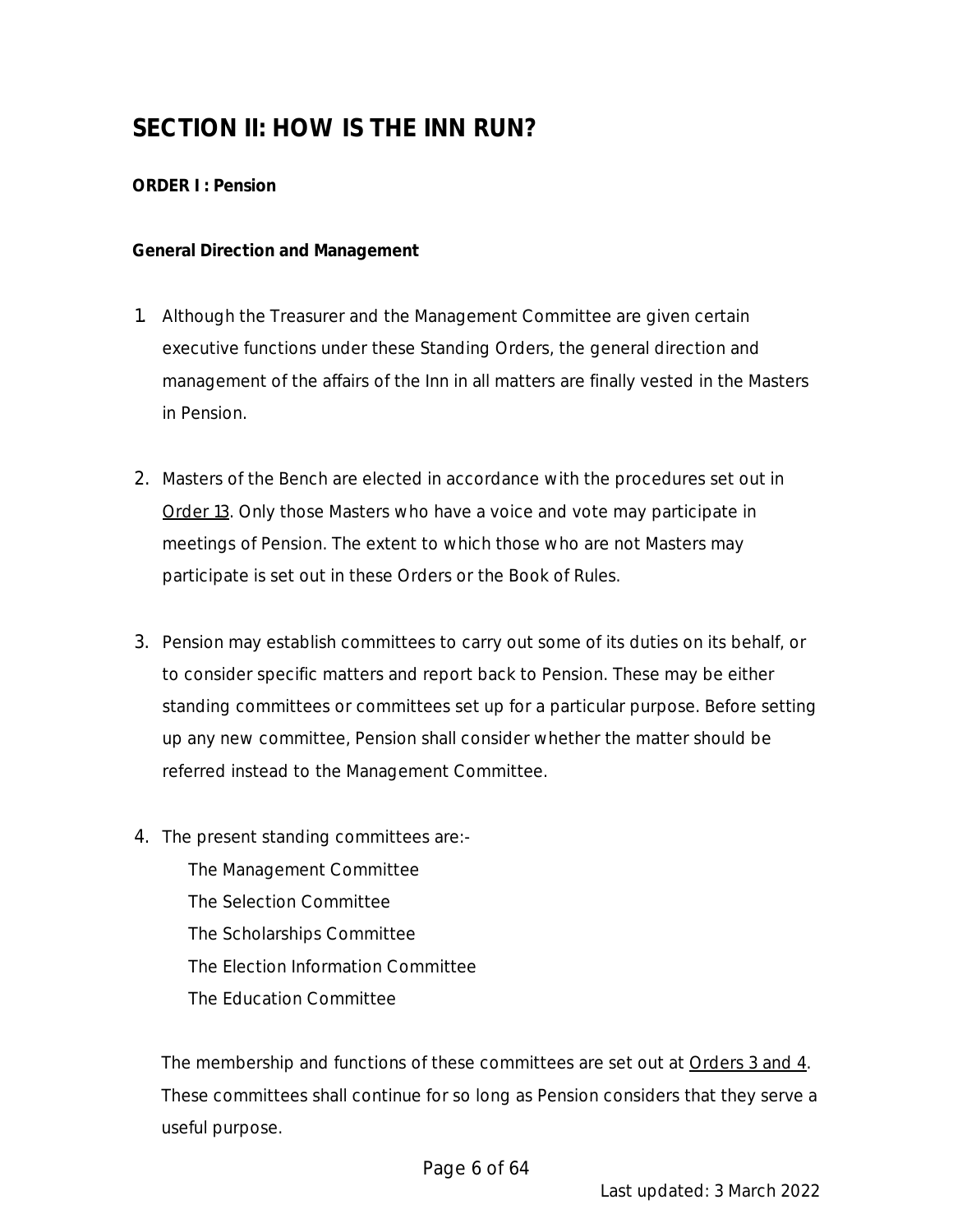- 5. Pension may delegate or transfer some of its powers or functions to other representative bodies of the four Inns of Court, or to the Bar Standards Board, where a common approach to the exercise of those powers and functions is desirable or expedient.
- 6. Pension shall approve the contents of the Rule Book. This brings together the Rules that govern the conduct of business and those that regulate conduct in the Inn. It also includes the historic customs and traditions of the Inn. Pension may alter or add to these Rules from time to time.

#### **Pensions**

- 7. A Pension shall be held at least once during each term. Additional Pensions shall be held either during or out of term (except in the months of August and September) when summoned in accordance with paragraph 9 of this Order.
- 8. The Treasurer may, and at the request of the Chairman of the Management Committee or at the written request of any 30 Masters shall, summon an additional Pension.
- 9. Notice summoning a Pension shall be sent to every Master by e-mail unless a Master has requested notice in writing. Such notice shall state the agenda and shall, unless the Treasurer otherwise directs, be sent not less than seven days before the date upon which the Pension is due to be held.
- 10. No business shall be transacted in Pension other than that specified in the agenda except business which, in the opinion of Pension, is so urgent as to require it to be dealt with immediately and without notice.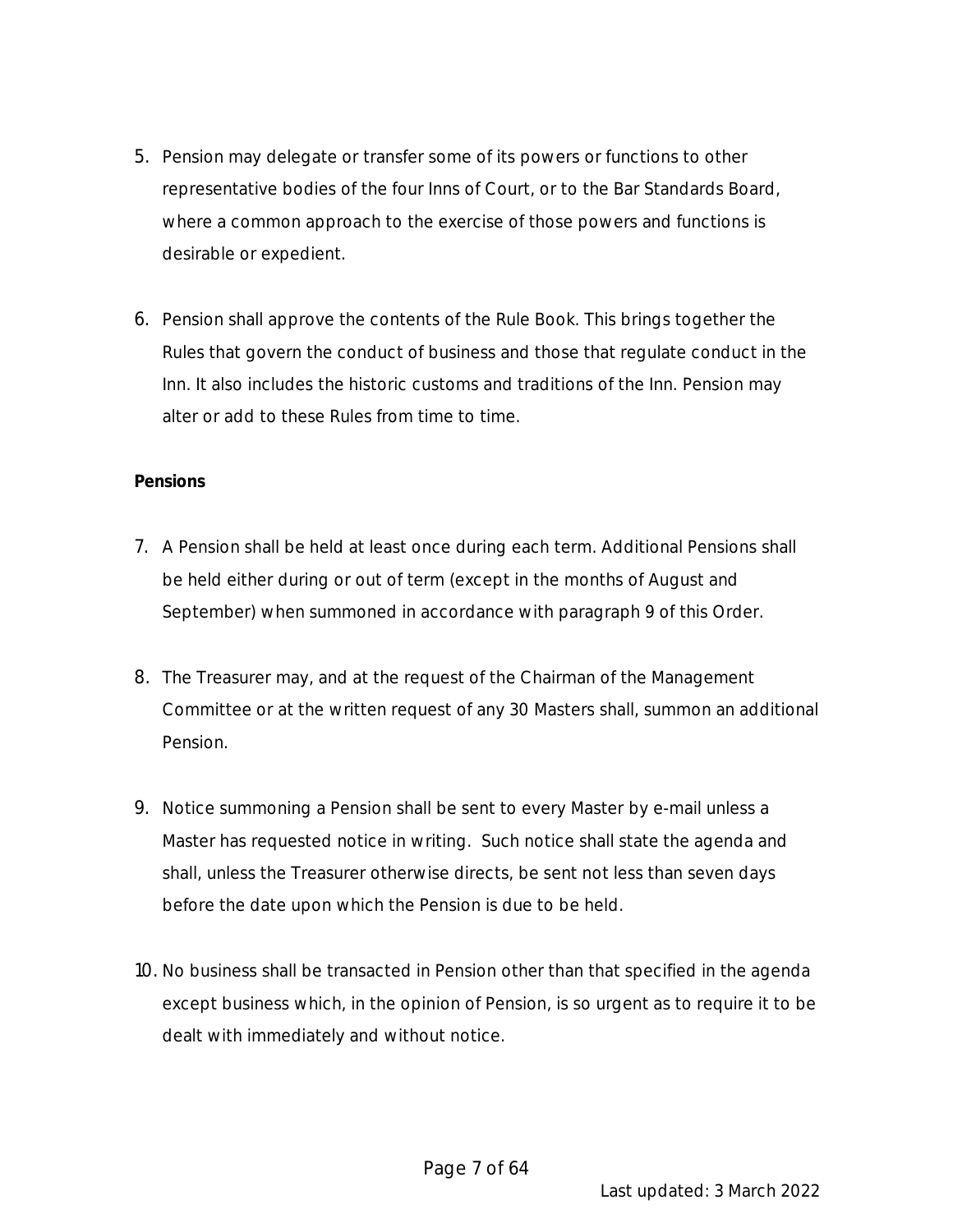11. No decision of the Management Committee within its authority shall in any circumstances be open to challenge in Pension without notice of the challenge having been given in the agenda.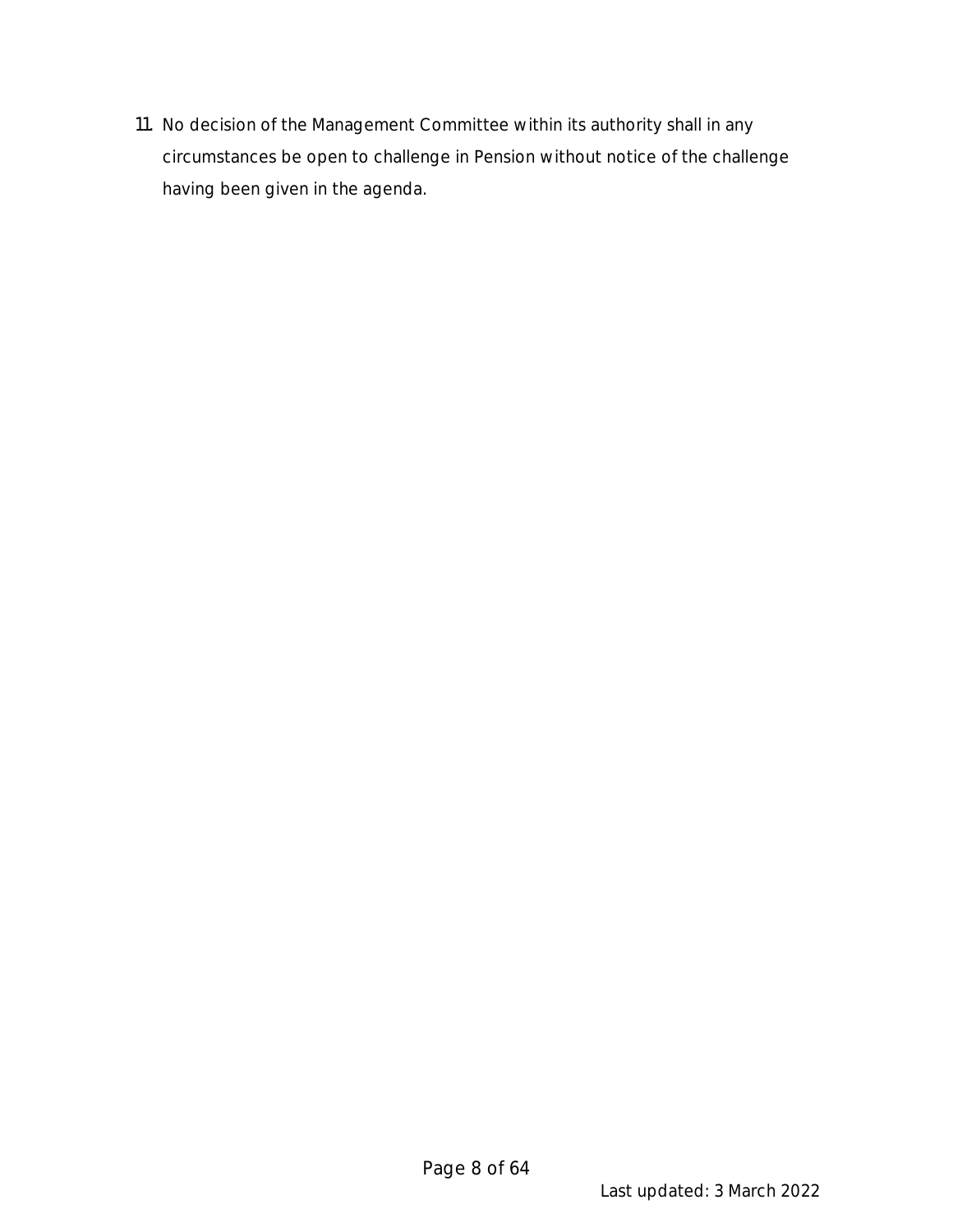#### **The Office of Treasurer**

- 1. The Treasurer may be either one of Her Majesty's Judges or Counsel.
- 2. Subject to Standing Orders and Rules and any general or specific direction given by Pension, the Treasurer has authority in his discretion to deal with all matters relating to the Society. In the exercise of such authority he shall have regard to these Orders, the Rule Book, the Staff Handbook and to the established usages and traditions of the Society. In any matter of serious moment or principle, he shall, so far as practicable, consult Pension.

**The Office of Vice-Treasurer**

- 3. The Vice-Treasurer is the deputy for the Treasurer and shall exercise such of the powers and duties of the Treasurer as the Treasurer may from time to time determine or, if the Treasurer is unavailable, as the circumstances require.
- 4. If both the Treasurer and the Vice-Treasurer are unavailable, or temporarily unable to act, the most recent past Treasurer available shall exercise the powers and duties of the Treasurer unless or until Pension makes other arrangements.

**The election of the Treasurer and Vice Treasurer**

- 5. In the Trinity term, Pension shall elect annually from among the Masters of the Bench a Vice-Treasurer in accordance with Rule 3 to serve for the next calendar year.
- 6. Subject to the provisions of these Orders, the Vice-Treasurer shall become Treasurer at the end of that year, and hold office for a calendar year as Treasurer.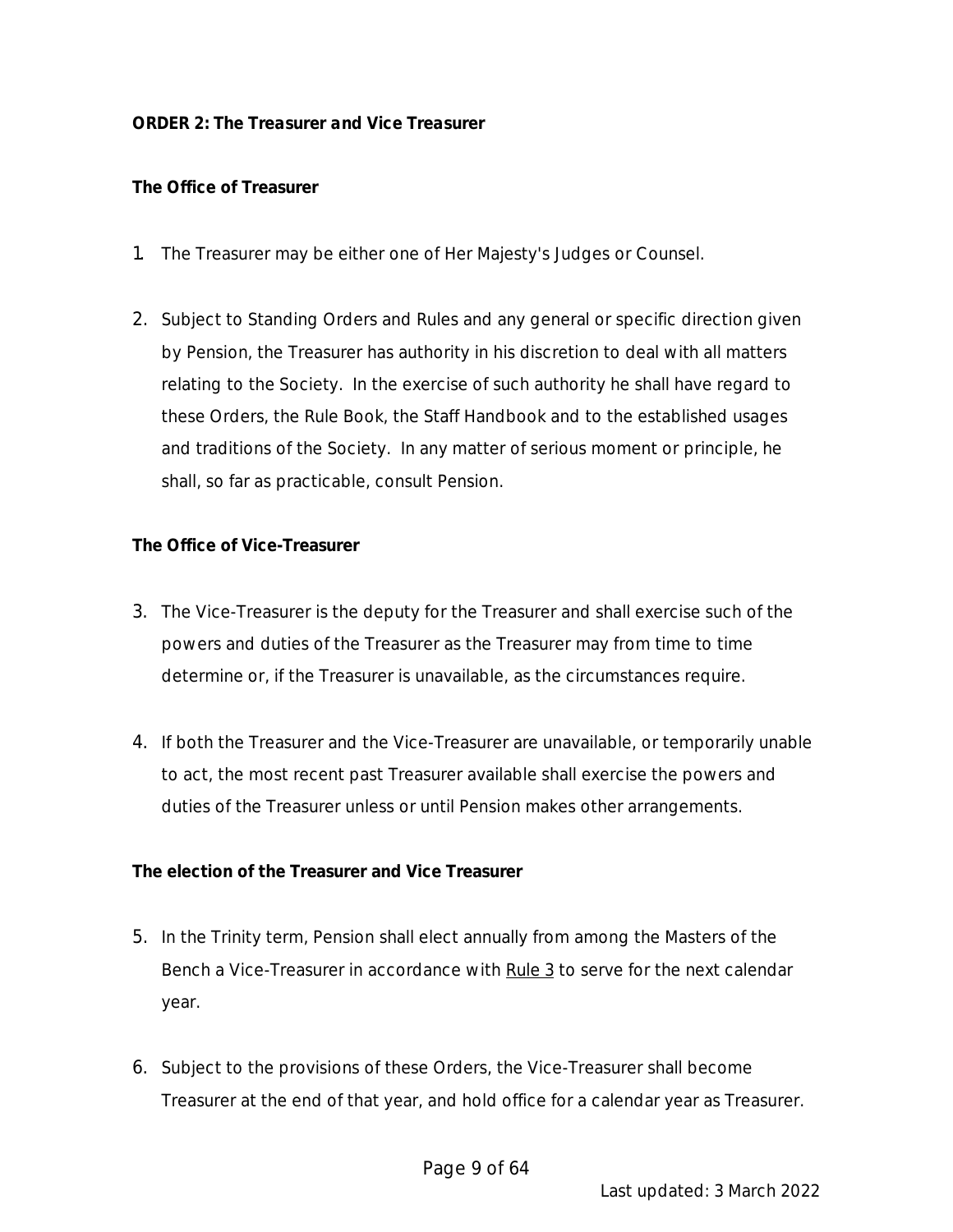- 7. If before the 31<sup>st</sup> May in his year of office, the office of Treasurer shall become vacant by the death or resignation or, in the opinion of Pension, incapacity of the Treasurer, the Vice-Treasurer shall become Treasurer and shall hold office for the remainder of the calendar year, and arrangements shall be made to elect a new Vice- Treasurer as soon as possible in accordance with the Rules.
- 8. If the death, resignation or incapacity of the Treasurer occurs after 31<sup>st</sup> May in his year of office, the Vice-Treasurer shall become Treasurer and shall hold office for the remainder of the year and the following calendar year, and a new Vice-Treasurer shall be elected in accordance with the usual procedure.
- 9. If for any reason the Vice-Treasurer is unable or unwilling to take up the office of Treasurer in either of these circumstances, an election for the office of Treasurer shall be held as soon as possible, and in the meantime, if the Vice-Treasurer is not able to act as Treasurer, Order 2.4 above shall apply.
- 10. If the Vice-Treasurer dies or resigns or, in the opinion of Pension, becomes incapacitated before taking office as Treasurer, another election shall take place, unless a Vice-Treasurer has already been elected for the next calendar year, in which case he shall, subject to his consent, become Treasurer a year earlier.

**Qualifications for Treasurer and Vice-Treasurer**

- 11. No Master who has previously held the office of Treasurer or Vice-Treasurer is eligible for election again to the same office.
- 12. No Senior or Retired Master may be elected to serve as Treasurer. Any Treasurer who will attain the age of 70 during or in the year following his year in office must undertake not to opt to become a Senior or Retired Master until that year has ended.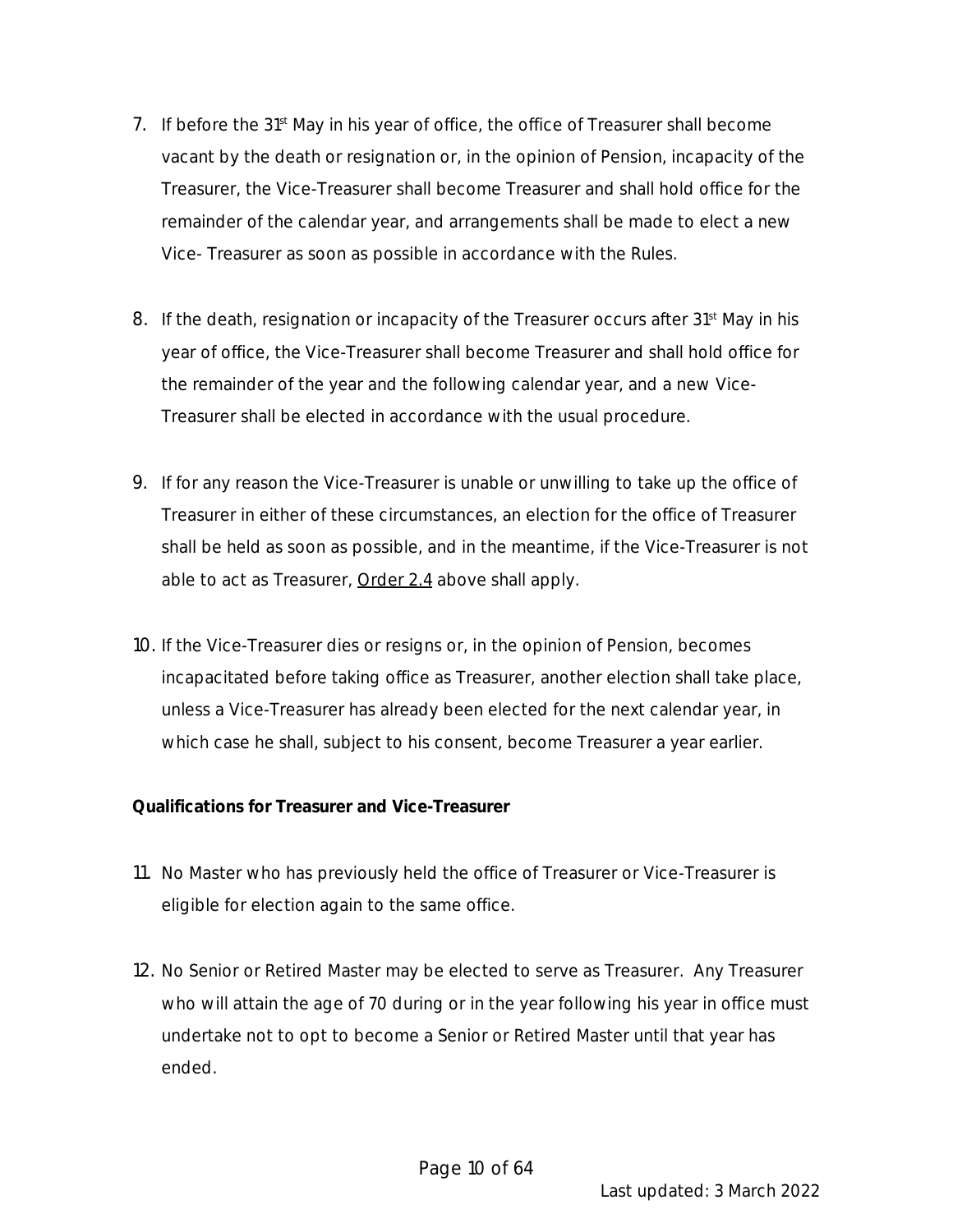- 13. No Master shall be eligible to the office of Treasurer unless he:
	- (a) has been a Bencher for at least 15 years
	- (b) has held the office of Vice-Treasurer; and
	- (c) has carried out the responsibilities of Masters of the Bench, in accordance with the undertaking given at the time of his election.

Unless, in the circumstances set out in Order 2.7, Pension agrees to dispense with these requirements, or Pension dispensed with one or more of the requirements in relation to his election as Vice Treasurer.

- 14. No Master shall be eligible for election to the office of Vice-Treasurer unless he:
	- (a) has been a Bencher for at least 14 years
	- (b) has served on the Management Committee for at least a year and
	- (c) has carried out the responsibilities of Masters of the Bench, in accordance with the undertaking given at the time of his election,

unless Pension agrees to dispense with these requirements.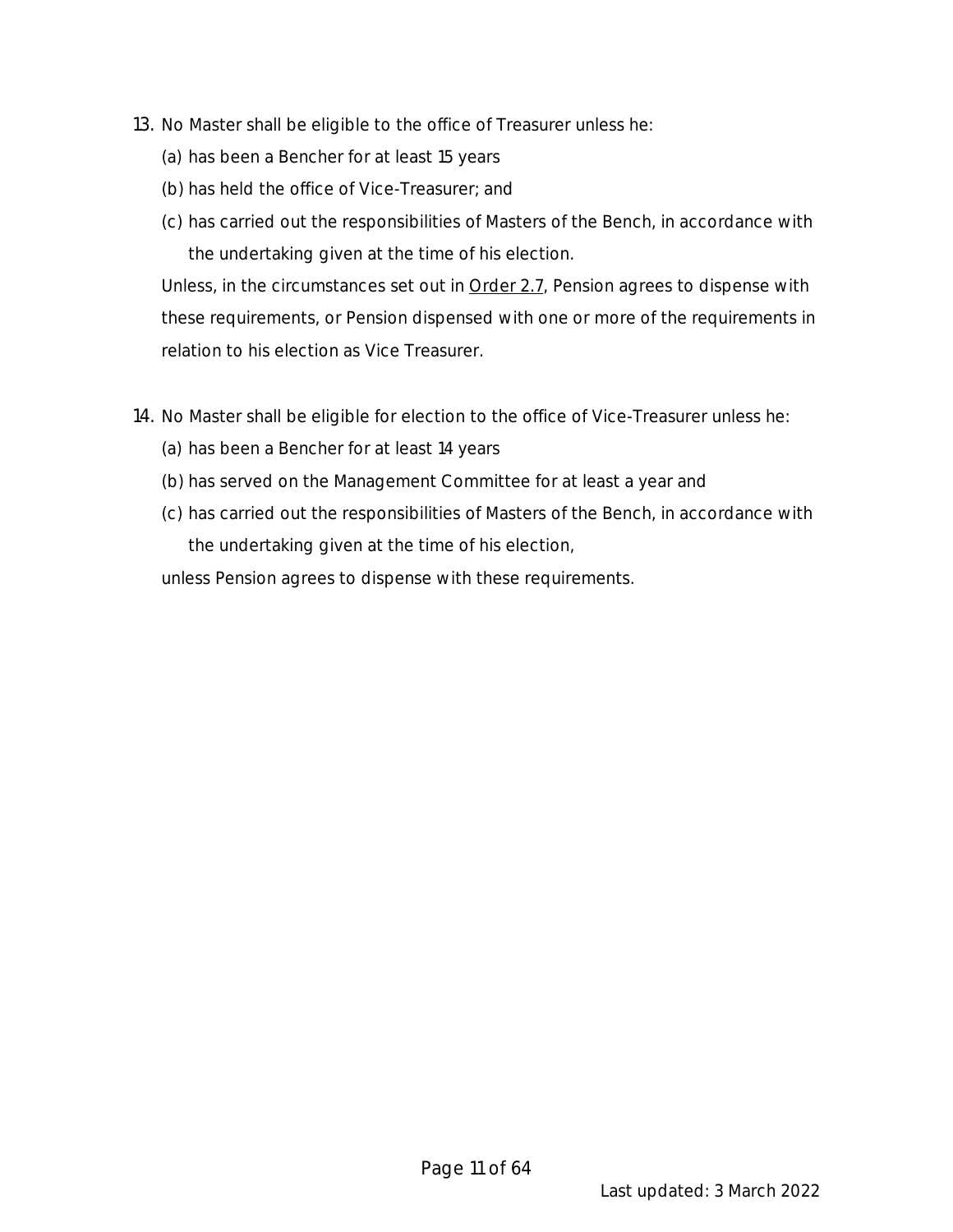#### **Constitution, Duties and Powers**

- 1. There shall be a Management Committee. It shall consist of the Treasurer, the Vice-Treasurer, the Chair of the Education Committee, the Inn's Bencher Trustee on the Board of the Council of the Inns of Court, nine elected Masters, at least four of whom shall be self-employed practising barristers, and two members of Hall nominated by the Barristers' Committee.
- 2. There shall be a Chairman and a Vice-Chairman of the Management Committee who shall be chosen by the Management Committee from among its elected members.
- 3. The Management Committee shall be responsible for the general management of the business of the Inn in accordance with the policy from time to time prescribed, and directions from time to time given, by Pension.
- 4. The Management Committee shall also be responsible for co-ordinating the affairs of the Inn.
- 5. The Management Committee shall submit to Pension for approval, with its advice where appropriate, all major capital projects, all matters of major importance to the Inn (including the appointment of the Under-Treasurer) and all major changes proposed. Provided that, if it shall be necessary to deal with any such matter at a time when Pension cannot conveniently be summoned, the Management Committee may determine and deal with it but shall then report to Pension as soon as practicable thereafter. In addition, the Management Committee may refer any other matter to Pension for approval.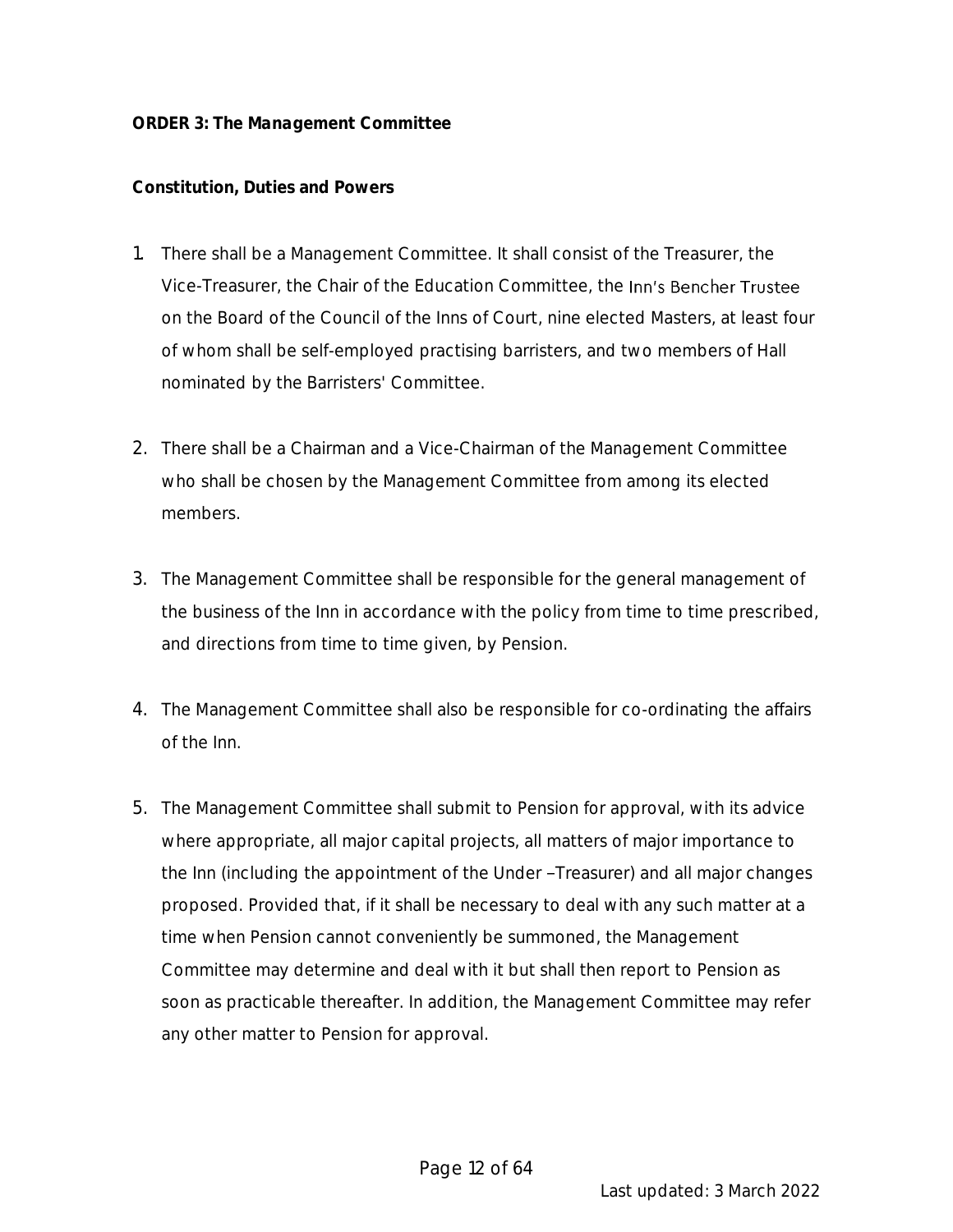- 6. The Management Committee shall report to Pension at least twice in every year, and in particular shall:
	- (a) submit an annual budget to Pension in advance of each financial year;
	- (b) report to Pension any major departures from the budget so approved;
	- (c) submit to Pension after the end of each financial year a report on the income and expenditure for that year in a form showing the comparable figures for the preceding year and the comparable estimate in the budget for that year;
	- (d) as often as it may consider it practical and useful to do so, or may be directed by Pension, submit to Pension forecasts of income and expenditure extending over periods of more than one year.
- 7. The Management Committee may appoint a Master (whether or not a member of the Management Committee) to be responsible to the Management Committee for a specific area of the administration of the affairs of the Inn and may delegate to that Master any part of the functions of the Management Committee as it may think appropriate. Without prejudice to the generality of this discretion the Management Committee shall ordinarily appoint:
	- (a) from among Masters within its own number a Master of Administration, a Master of the Estate, a Master of Finance, a Master of the House and a Master of the Library; and
	- (b) a Master of the Cellar, a Master of Pictures, a Master of Silver, a Master of the Walks, a Master of the Website and a Master of International Relations. Any appointment under this sub-Clause of a Master not a member of the Management Committee shall ordinarily be for a period of not more than four years.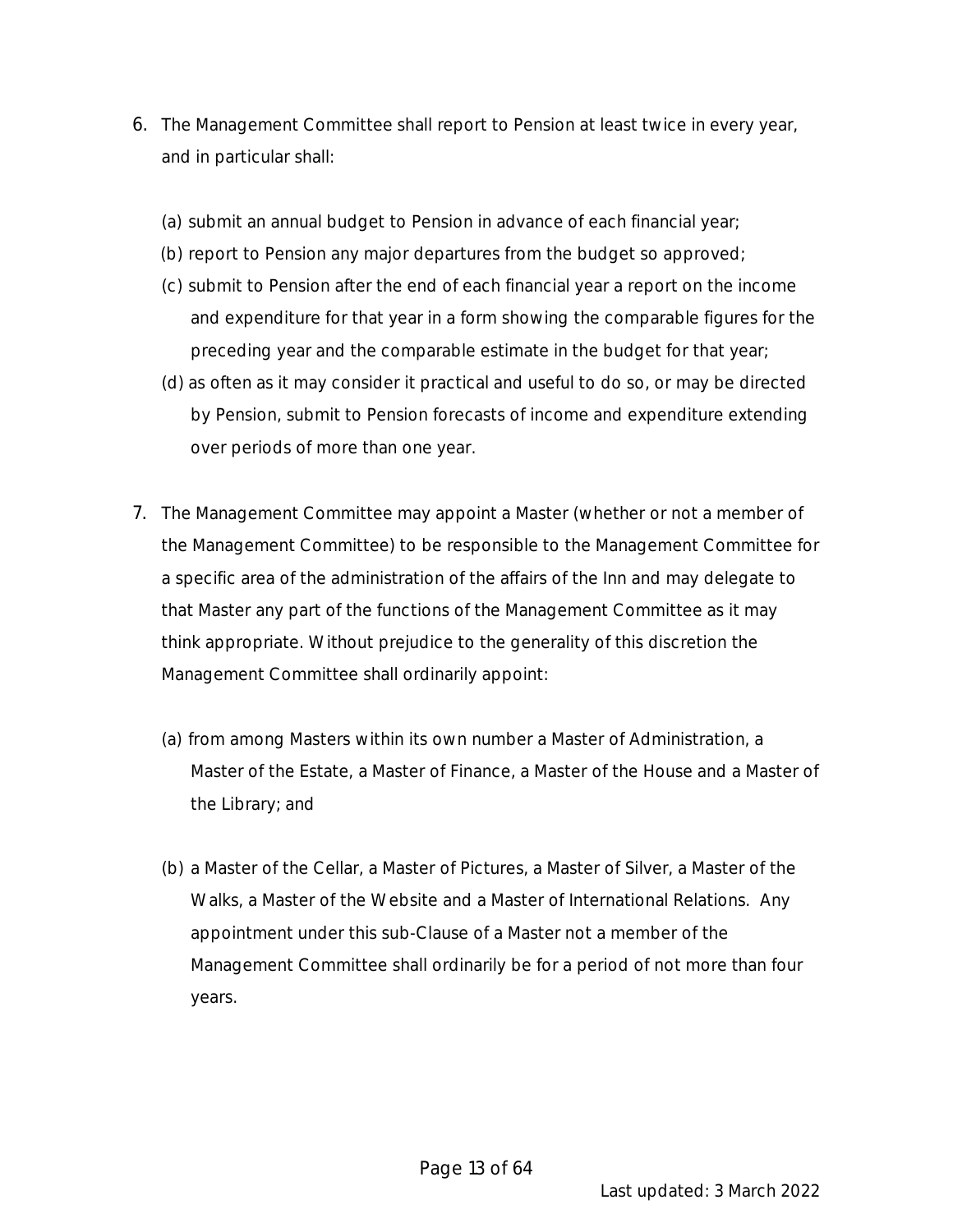The general responsibilities of the designated Masters are set out in **Order 5** and in Rule 10 of the Rule Book.

8. The Management Committee may appoint individuals or groups to consider specific matters and report back to it.

**Election and Appointment of Masters as Members**

- 9. Elections to the Management Committee shall take place in accordance with Rule 8.
- 10. Every Master elected a member of the Management Committee shall be elected for a term of three years commencing on the 1st January following his election.

#### **Members of Hall**

- 11. The members of Hall to sit on the Management Committee shall be independently nominated by the Barristers' Committee in accordance with its Constitution.
- 12. Members of the Committee who are members of Hall shall be entitled to speak and vote on any subject which comes for discussion or decision before the Committee, unless the Chairman in his discretion rules that the subject concerns the membership or conduct, of or any other matter relating to Pension, of which it would be inappropriate for a member of Hall to speak or vote.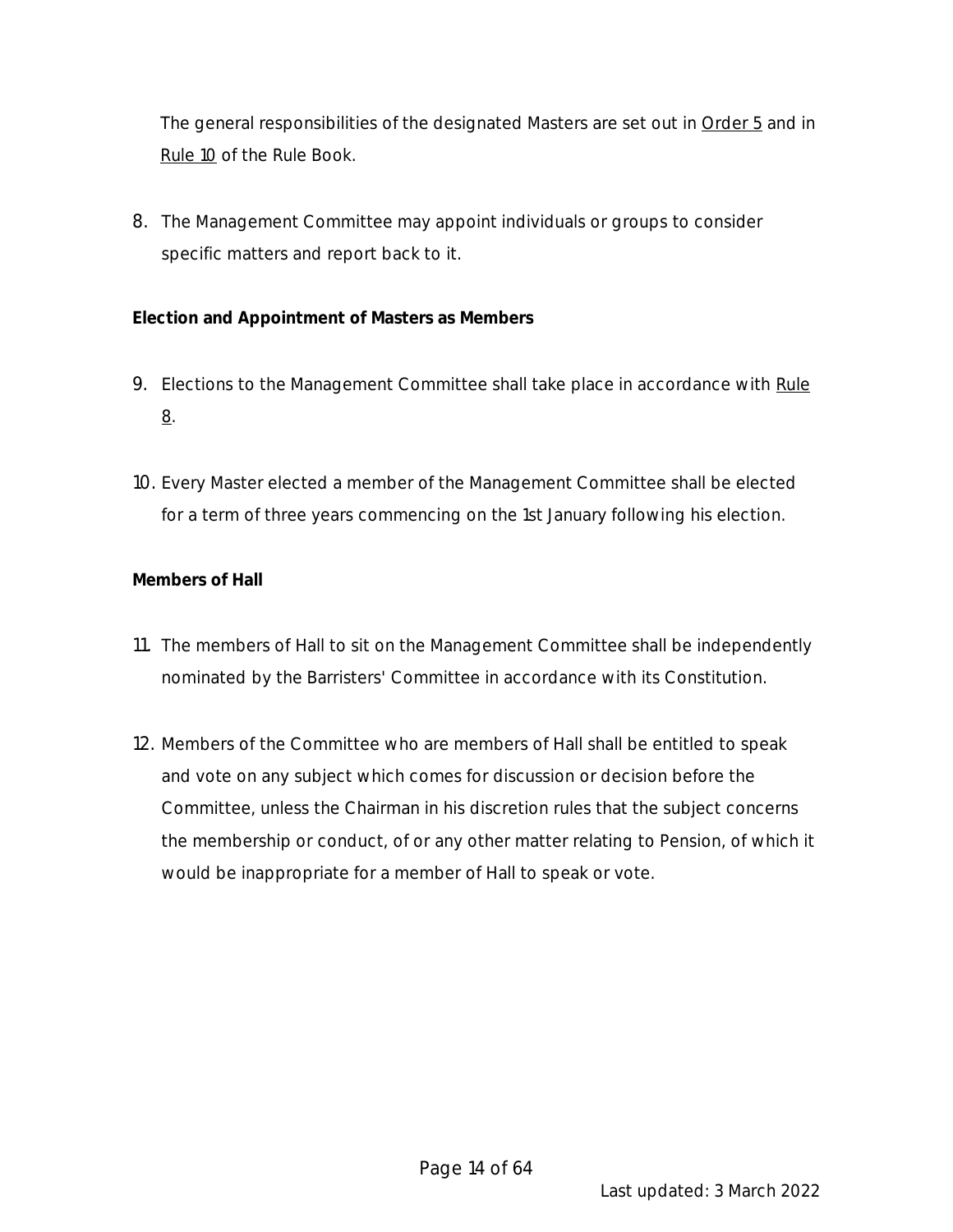#### **General**

- 13. The Management Committee shall have power to remove any member who, in the opinion of two-thirds of the members of the Committee voting, has failed to discharge or become incapable of discharging his duties as a member of the Management Committee.
- 14. A member of the Management Committee may retire on giving to the Chairman notice in writing.
- 15. Unless the event occurs after 31st July in the year in which his term of office was due to expire, the Management Committee shall appoint a Master to fill the place of any Bencher member of the Management Committee who has died, retired, ceased to be eligible or been removed in accordance with Order 3.13. The person appointed shall be the next person in the ballot who was not elected, or if there is no such person any qualified Bencher for the purposes of the election held in the preceding year. Any member so appointed shall retire on the 1st January following his appointment. If the vacancy is in respect of a member of Hall, the Barristers Committee shall nominate a member of Hall to replace him.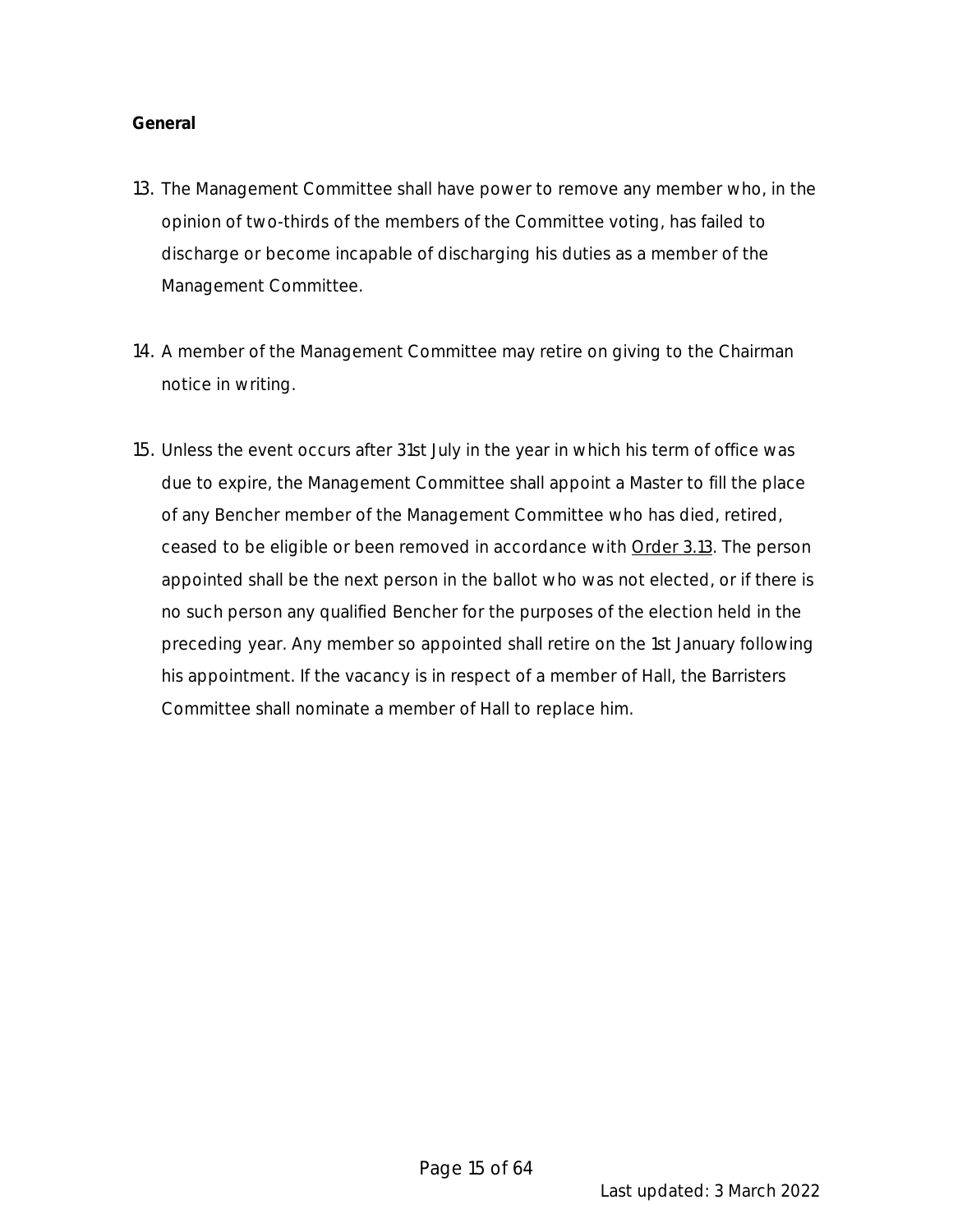#### *ORDER 4: Standing Committees*

#### **General**

- 1. The Standing Committees referred to in **Order 1** have the membership and exercise the functions set out below.
- 2. At the end of November, each Standing Committee shall submit a short report on their activities during the year to the Management Committee. Such report may also draw to the attention of the Management Committee matters in respect of which it considers action should be taken either by it or Pension.

#### **Appointment to Committees**

- 3. Members of these Committees shall be appointed for a term of three years from 1st January, one third of whom shall retire annually in rotation, except for the Education Committee and its Sub-Committees, where the term shall be four years. The transitional arrangements are set out in Rule 9.
- 4. Each Committee shall have a Chairman and Vice-Chairman, who will normally be appointed from the serving members of the Committee. Except as provided for by these Orders, the Chairman will be chosen by the Selection Committee and will hold office for two years, regardless of whether his term of service would otherwise have come to an end under Order 4.3.
- 5. Unless otherwise provided by these Orders, the members of a committee shall choose one of their number to be Vice-Chairman, who will stand in for the Chairman when required and take over until the end of the year, if the Chairman dies, resigns or becomes incapacitated for any reason.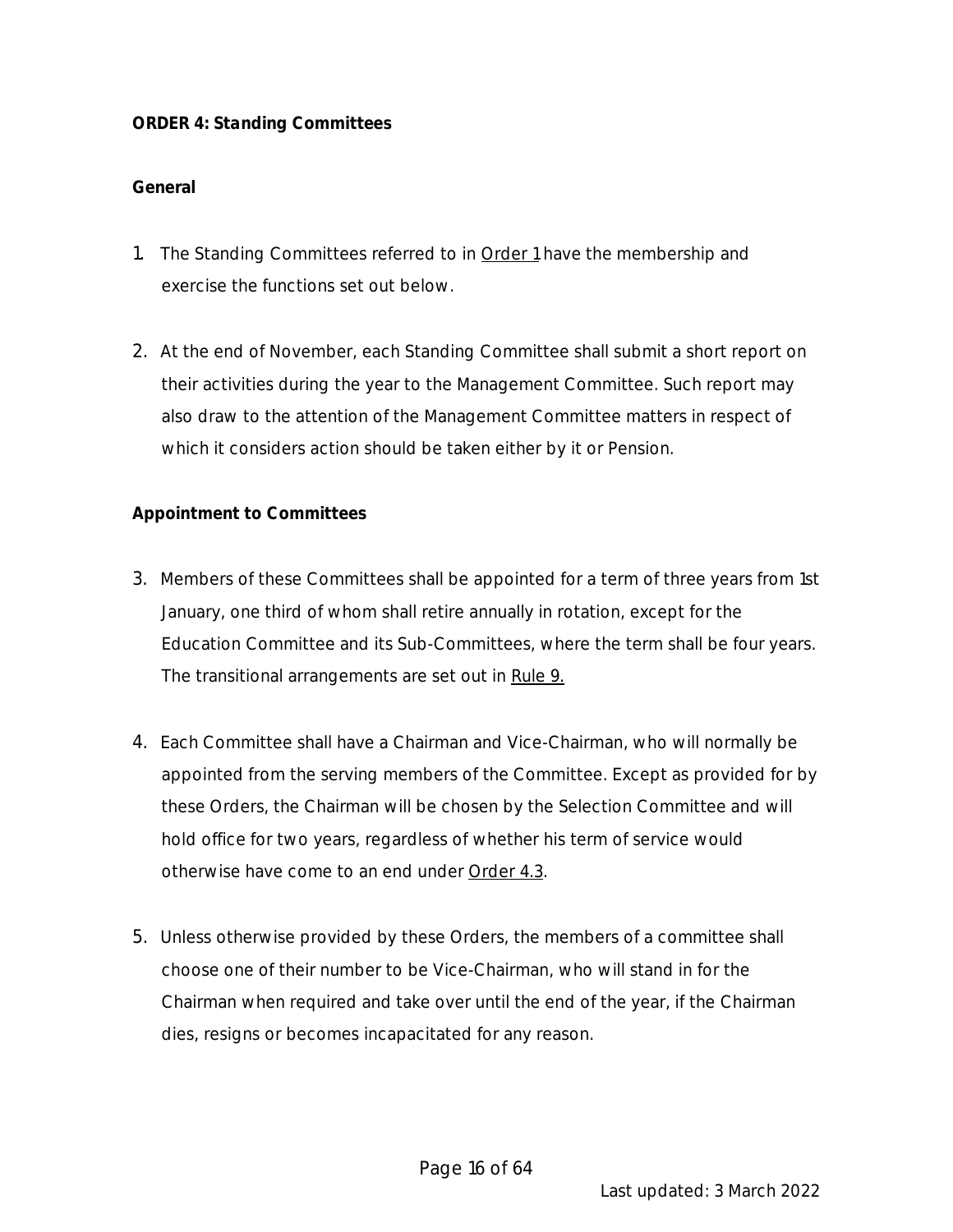- 6. No one may be appointed again to membership of a committee unless at least 3 years have passed since he last served on it.
- 7. The Treasurer shall inform Pension of all appointments of Chairmen, Vice-Chairmen and ordinary members of any of the Standing Committees as soon as is reasonably practicable after they have been made.

#### Specific Committees

**A. The Selection Committee**

#### Membership

8. The Selection Committee shall comprise:

The Treasurer, the Vice-Treasurer (who shall be Chairman), and the chairmen of the following committees:

Management Committee Scholarships Committee Election Information Committee Education Committee Advocacy and Continuing Professional Development Sub-Committee Moots Sub-Committee Students Sub-Committee

#### Functions

9. The functions of the Selection Committee are:

(a) To appoint Masters of the Bench to serve on the Standing Committees and Sub Committees other than the Management Committee.

(b) Subject to these Orders, to appoint Chairmen to those committees,

(c) As and when necessary to appoint a Master of Debates whose term of office will be no longer than four years, a Master of Moots whose term shall be for four years, a Master of Elections, an experienced Bencher, whose term shall be for three years, a Master of the Website whose term shall be for four years, a Master of Advocacy whose term shall be for two years and a Master of Students whose term shall be for two years.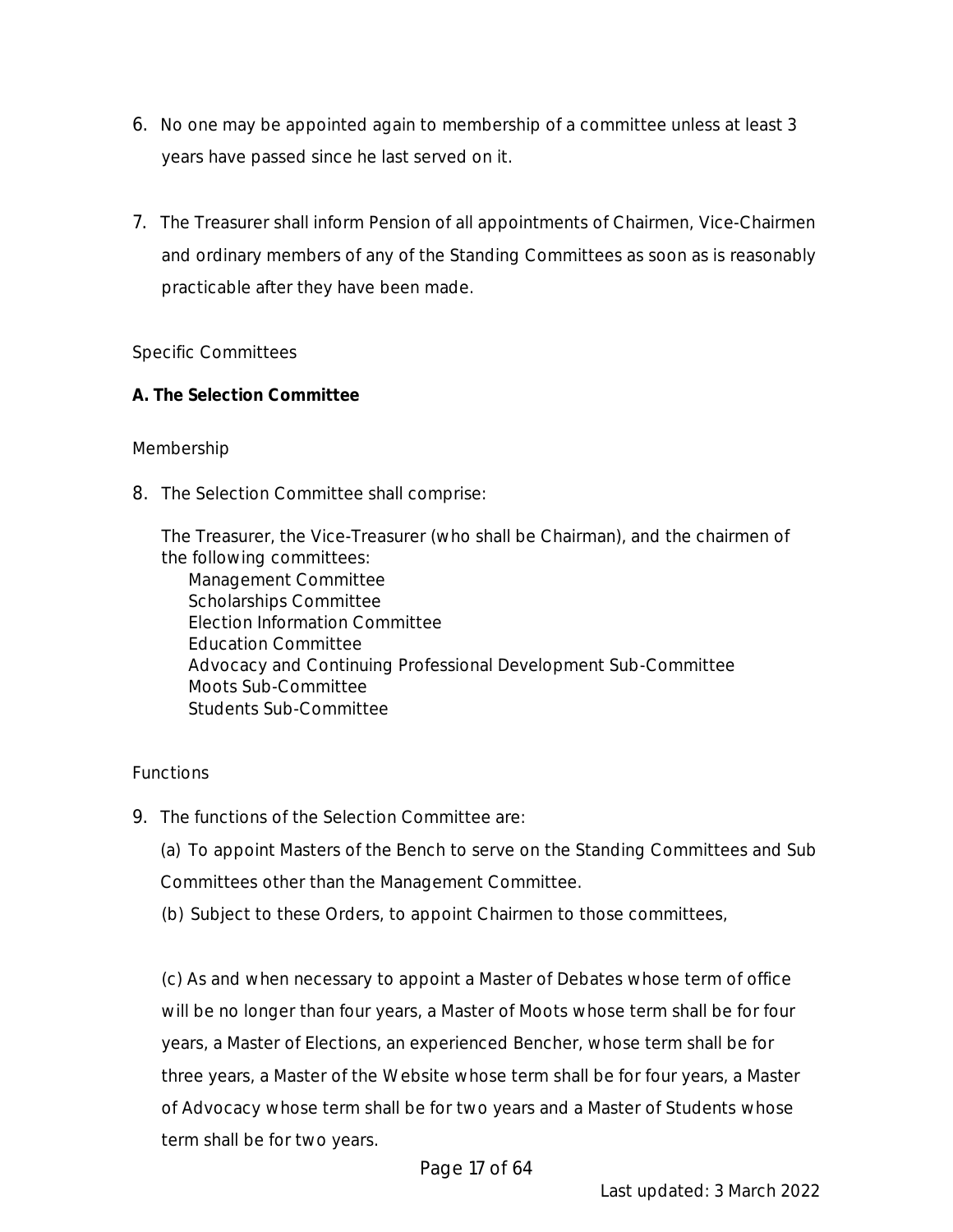(d) As and when necessary to appoint representatives of the Inn or of Pension to the General Council of the Bar or its committees, the Council of the Inns of Court (including its Conduct Committee) and any other professional body. The representatives of the Inn on the General Council of the Bar shall be two Masters and one member of Hall.

(e) A panel of Masters willing and able to represent students or the Inn before the Conduct Committee

(f) If the Chairman of any of these Committees shall resign or die, or become incapable of performing his duties, to appoint another Master (whether or not a member of such Committee) to be Chairman in his place.

The Selection Committee may at any time appoint a Master to be an ordinary member of any of these Committees or Sub-Committees, whether to fill a vacancy or as an additional member.

**B. The Scholarships Committee**

Membership

10. The Scholarships Committee shall comprise a Chairman, a Vice-Chairman, the Master of Education, the Treasurer and the Vice-Treasurer ex-officio, and in addition, not less than seven Masters, and up to four Members of Hall to be appointed by the Selection Committee on the advice of the Chairman of the Scholarship Committee.

Functions

- 11. The functions of the Scholarships committee are:
	- (a) To consider applications for scholarships and awards.
	- (b) To constitute panels to carry out interviews.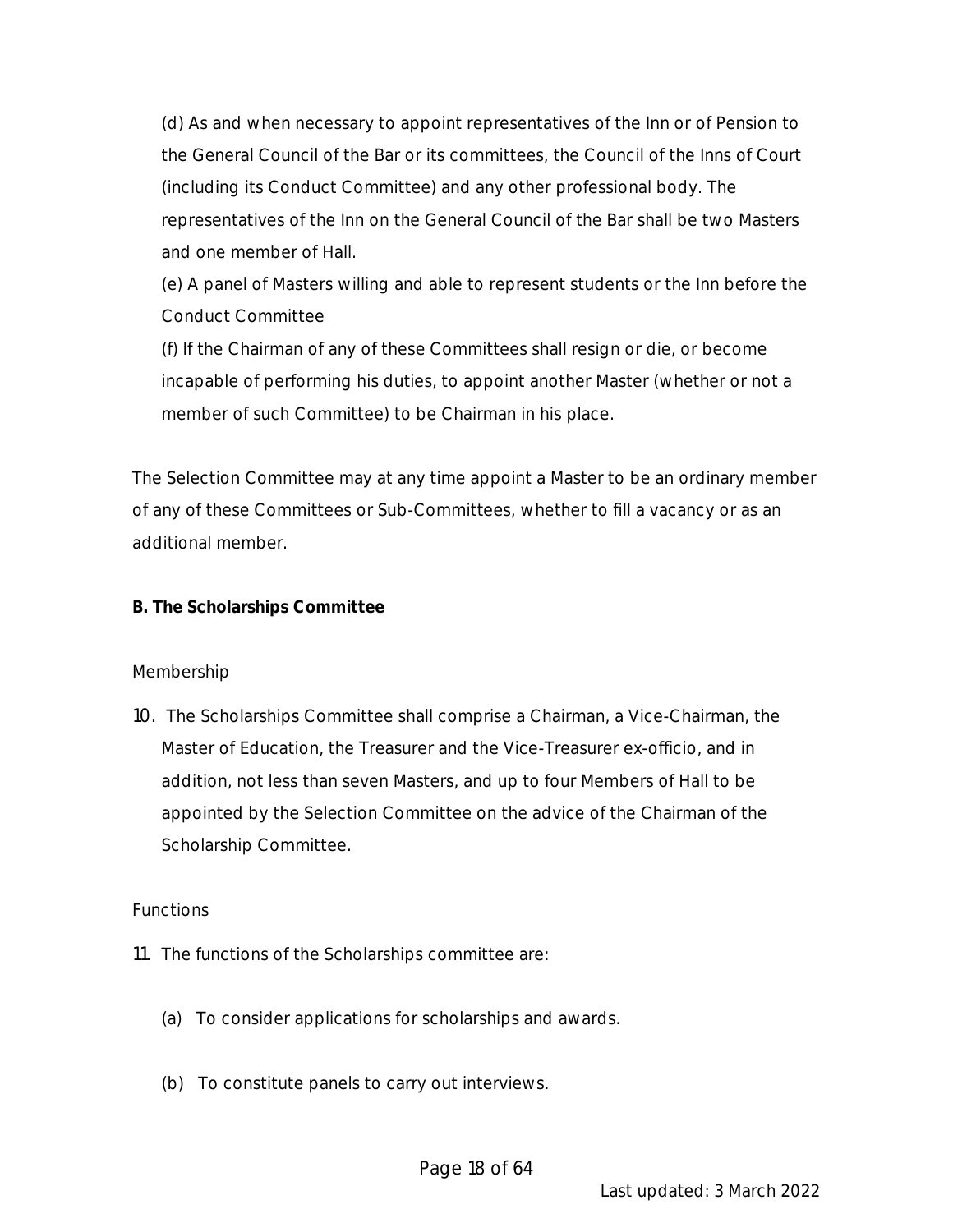(c) To interview applicants where appropriate.

 Although the Scholarship committee may enlist the help of other Masters in these

 tasks, it is a primary obligation of those who are appointed to make themselves

available to carry them out.

- (d) To make recommendations to the Trustees of the Scholarships Trust as to the grant of individual scholarships and awards.
- (e) To consider the Inn's policy concerning scholarships and awards and to make recommendations to Pension, the Management Committee and the relevant Trustees as to such policy.
- (f) To ensure the proper training of interviewers, in relation to diversity and other issues.
- (g) To review and revise the Scholarships handbook and to consider generally the publicity provided by the Inn for its scholarships and awards (including the

#### Inn's

website).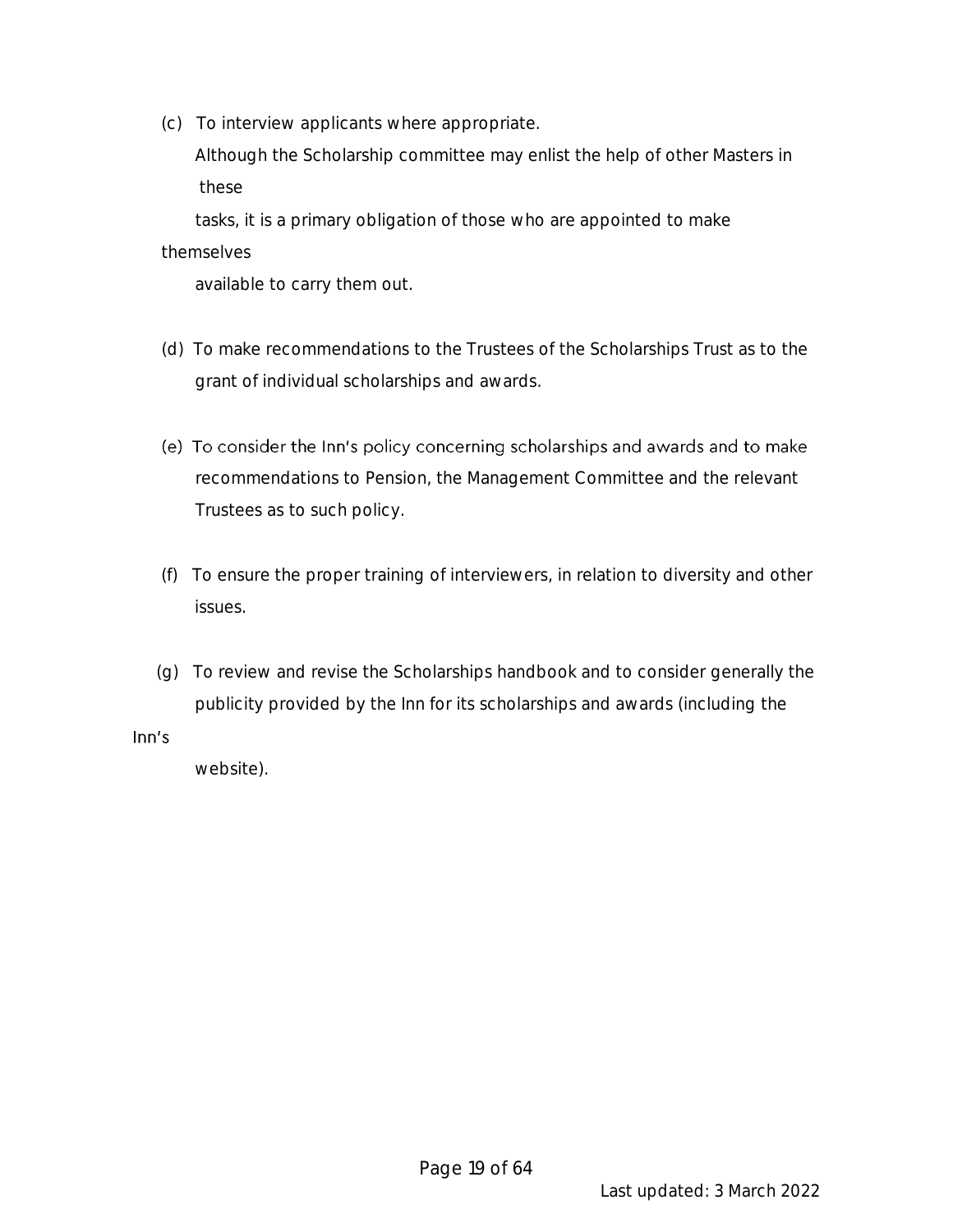#### **C. The Education Committee**

#### Membership

- 12. The Chairman of the Committee shall be a Master of the Bench and will be the Master of Education. He will be selected when necessary by the Education Committee, and the name submitted to Pension for approval. If for any reason the Education Committee is unable to find a willing and suitable candidate, the matter shall be referred to the Selection Committee. His term of office shall be four years.
- 13. The Education Committee shall have the following sub-committees:

The Advocacy and CPD Sub-Committee

The Students Sub-Committee

The Moots Sub-Committee.

The Education Committee may set up such alternative or additional committees as it considers necessary to carry out its functions, and the chairman of any such Sub-Committee shall be a member of the Education Committee.

14. The membership of the Education Committee shall consist of the Treasurer, the Master of Education, the Master of Advocacy who shall be the Vice-Chairman, the three Vice-Chairmen of the Advocacy and Continuing Professional Development Sub-Committee, the Master of Students, the Master of Moots, the Master of Debates, the Chairman of the Scholarships Committee, and the representatives of the Inn on the Advocacy Training Council and the Head of Education.

#### **Functions**

15. The functions of the Education Committee are:

(a) To ensure that the Inn's education and training programmes comply with the training requirements for the profession.

(b) To consider issues of policy in relation to education, where appropriate in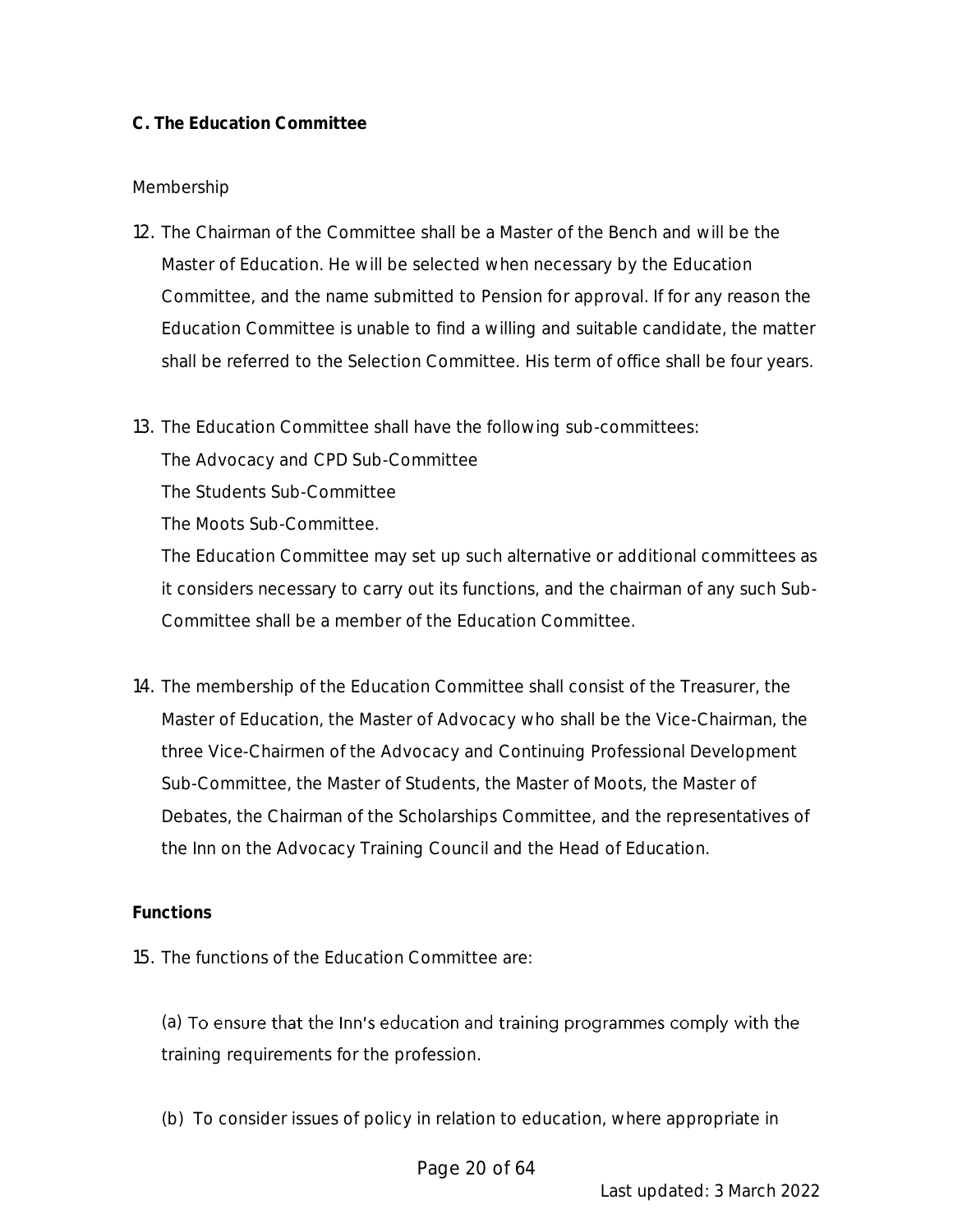consultation with other bodies responsible for education for the Bar.

(c) To advise the Management Committee and Pension on major changes of policy, provided that where it wishes to make changes that do not involve a major change of direction or substantial additional expenditure, it may implement those changes.

(d) To coordinate and develop the Inn's educational programme, and ensure the delivery of that programme through the individuals and sub-committees accountable to it.

**D. The Advocacy and Continuing Professional Development Sub-Committee**

#### **Membership**

- 16. The Master of Advocacy shall be the Chairman. There shall be three Vice-Chairmen of the Sub-Committee (one with specific responsibility for Civil Advocacy, one for Criminal Advocacy and one for Continuing Professional Development) and their term of office shall be for two years but may be renewed once.
- 17. The Master of Students shall be a member of the Sub-Committee.
- 18. In addition, the Sub-Committee shall consist of at least twelve members and maintain a balance between Masters and members of Hall all of whom should normally be, or undertake to qualify as advocacy trainers, competent to teach New Practitioners, to be appointed by the Selection Committee on the advice of the Master of Advocacy.
- 19. The Sub-Committee shall have power to co-opt additional members and in the case of such co-options, Order 4.6 shall not apply.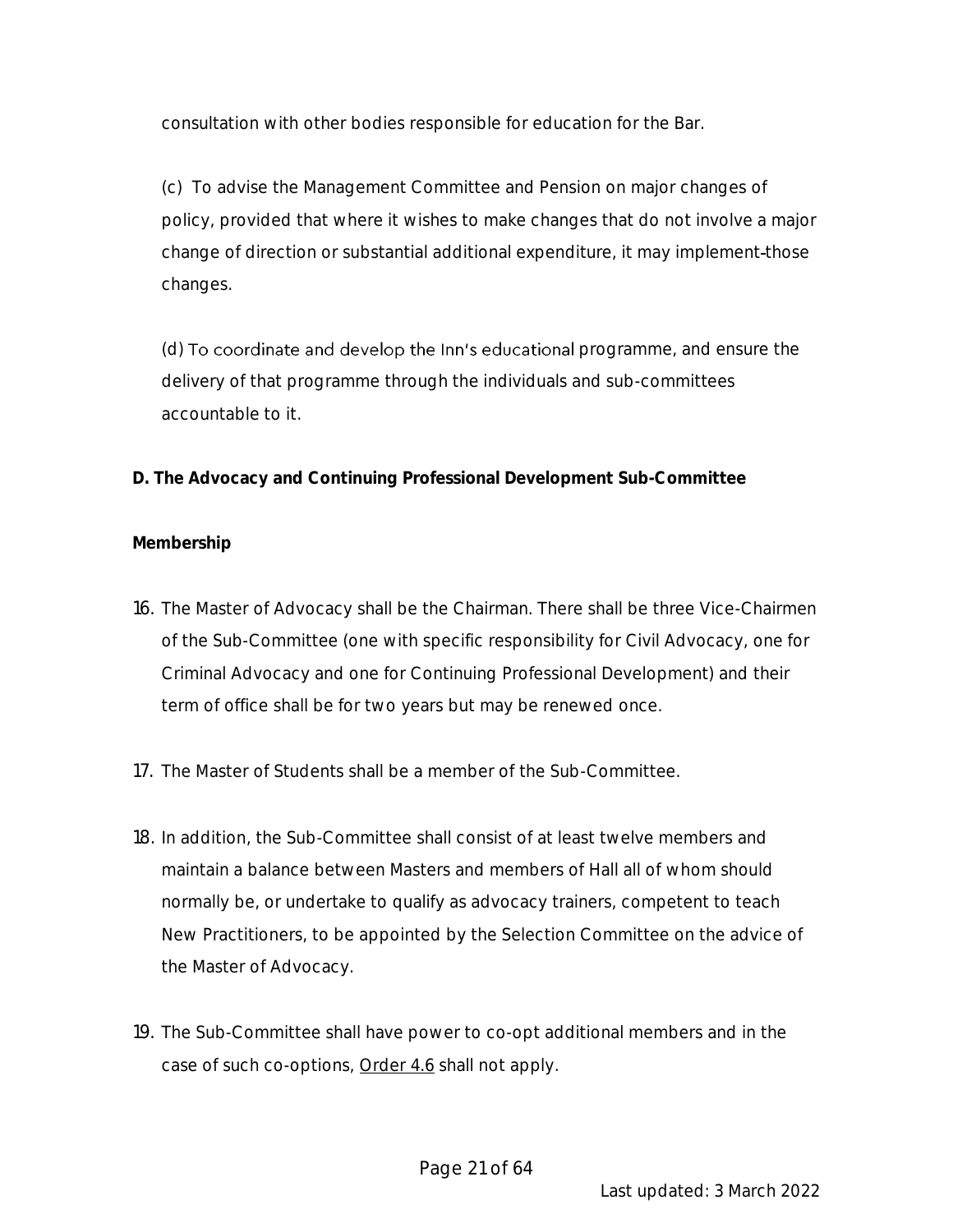**Functions** 

- 20.The work of the Sub-Committee shall be carried out with regard to the policy and rules for the time being of the General Council of the Bar or the Bar Standards Board concerning legal education and, where appropriate, in conjunction with the other Inns. The Sub-Committee shall be responsible for:
	- (a) Designing, organizing and delivering all advocacy and continuing professional development programmes, whether compulsory or voluntary, to enable all members of the Society to meet their respective professional requirements, including the provision and maintenance of an up-to-date database of course materials.
	- (b) Cooperating with the appropriate authorities to ensure that proper criteria are established to decide who has successfully completed such training and who has

 not reached a satisfactory standard of competence, and that accurate records are

maintained to show who has done so.

- (c) Training and accrediting a pool of suitable advocacy trainers, including trainers from overseas, in accordance with the criteria set by the Advocacy Training Council or the Bar Standards Board, and maintaining a list of those so accredited.
	- (d) Taking all necessary steps ancillary to the above, to ensure the efficient delivery and development of a high quality service to all members of the Inn. For the avoidance of doubt those steps may include the presentation of prizes and the development and delivery of advocacy and other professional training in overseas jurisdictions.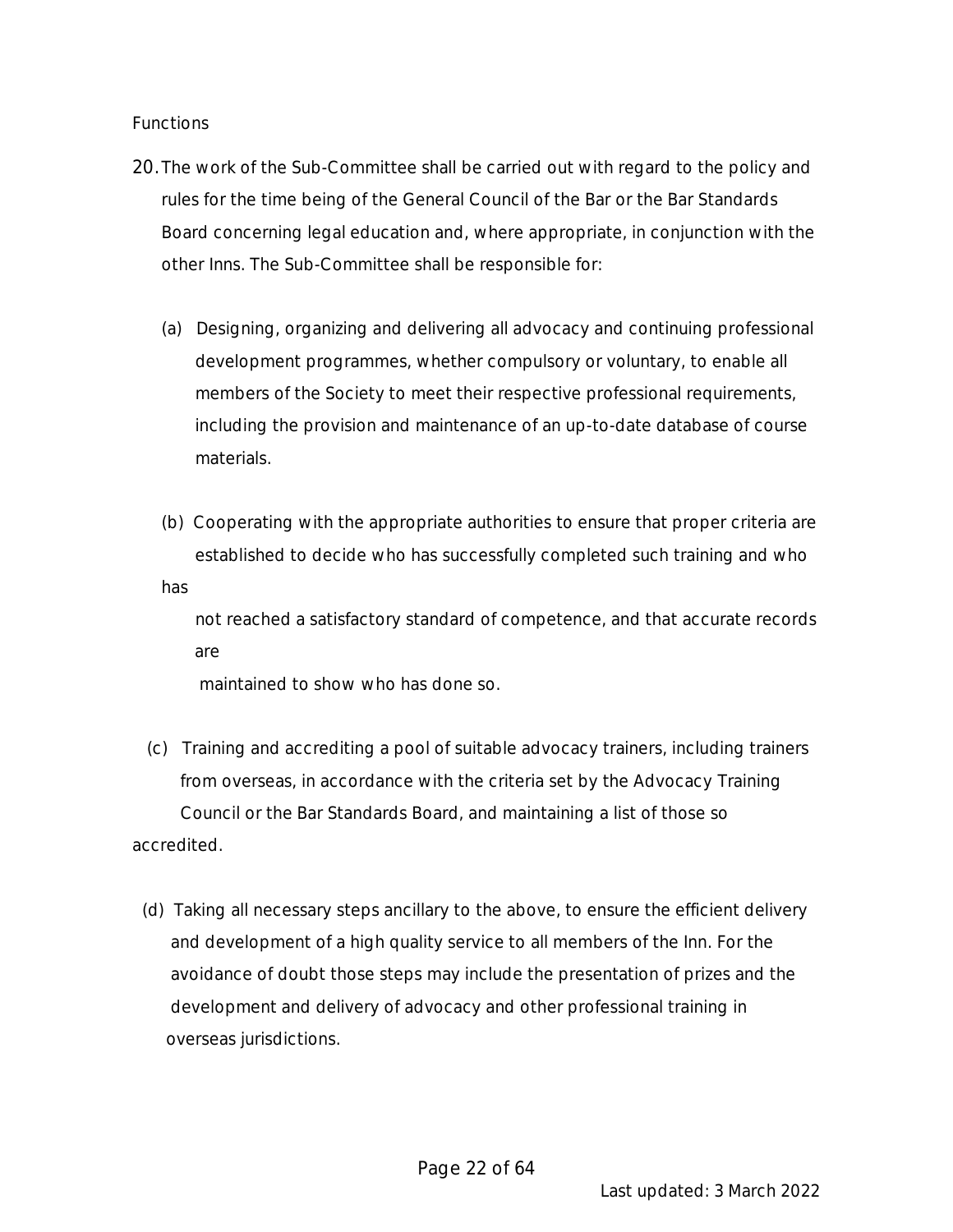- 21. The Advocacy and Continuing Professional Development Sub-Committee may set up such alternative or additional committees as it considers necessary to carry out its functions.
- **E. The Students Sub-Committee**

#### Membership

- 22. The Chairman shall be the Master of Students.
- 23. The Chairman of the Scholarships Committee, the Master of the House, the Master of the Moots, the Master of Debates and the Master of Education shall be members of the Sub-Committee.
- 24. In addition, there shall be no fewer than three ordinary members of the Sub-Committee of whom at least one shall be a Master of not less than five years' seniority. There shall also be two members of the Sub-Committee, selected from those members of Hall currently in pupillage to be appointed by the Selection Committee on the advice of the Master of Students, and two members nominated by the Committee of AGIS.
- 25. Notwithstanding the terms of Order 4.6, a member of the Students Committee who becomes Master of Students, or is appointed to one of the offices in  $Order 4$ . 23, may serve for a fifth consecutive year.

#### Functions

- 26. The functions of the Students Committee are:
- (a) To promote and foster the relationship between the Inn and its student members.
- (b) To make available to students information about pupillage and career opportunities at the self-employed and employed Bar.
- (c) To provide advice and assistance to students during their training for the Bar.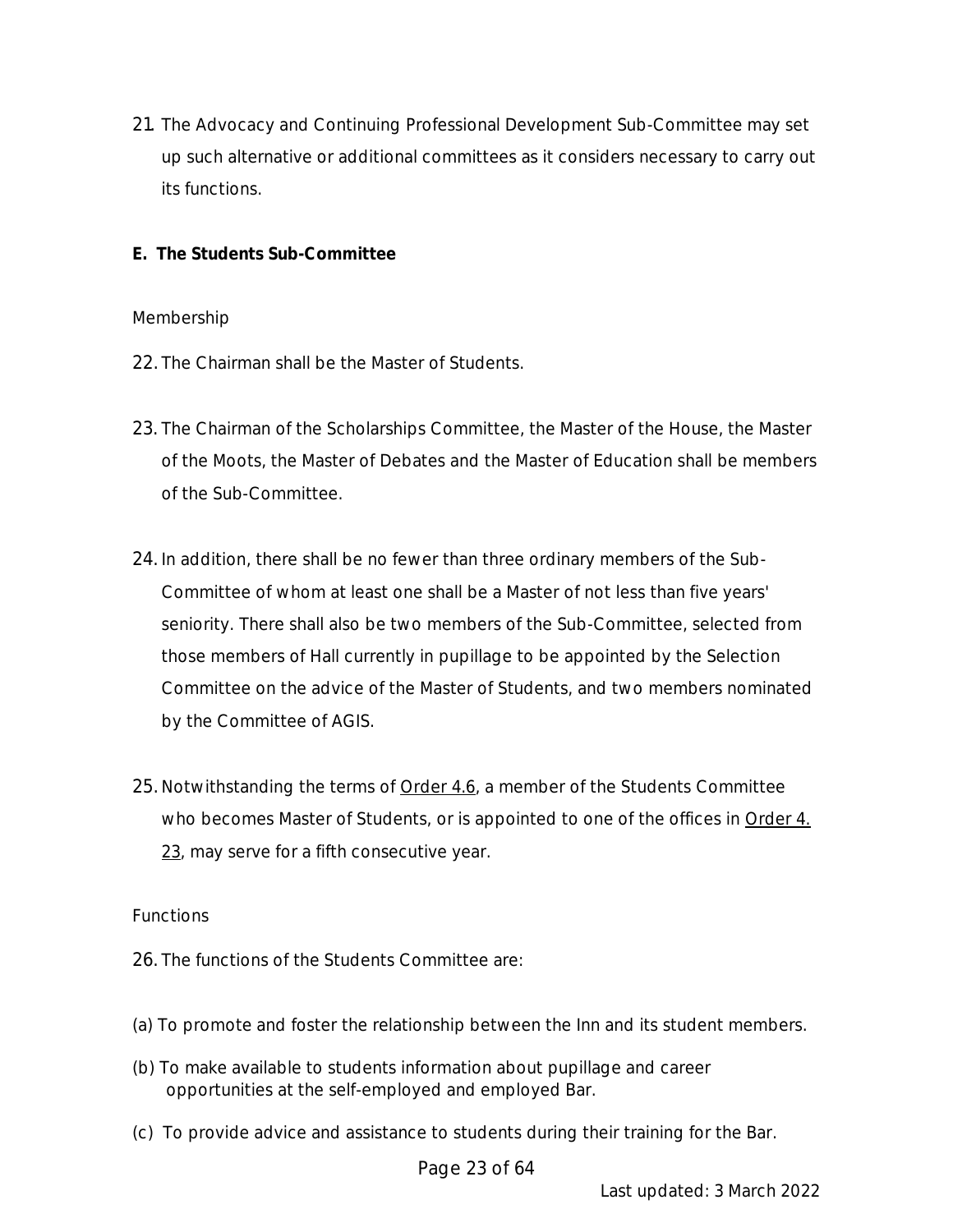- (d) In furtherance of these functions to liaise with the Advocacy and Continuing Professional Development Sub-Committee to devise and provide educational and training events for students at the Inn and elsewhere.
- **F. The Moots Sub-Committee**

#### Membership

- 27. The Chairman of the Moots Sub-Committee shall be the Master of the Moots.
- 28. The Master of Students and the Master of Education shall be members of the Moots Sub-Committee.
- 29. In addition, the Sub-Committee shall consist of five other Masters and seven members of Hall, of whom one at least shall be a student.
- 30.Notwithstanding the terms of Order 4.6, a member of the Moots Committee who becomes Master of the Moots, or is appointed to one of the offices in Order 4.28, and anyone co-opted under Order 4.31, may serve for a fifth consecutive year.
- 31. The Sub-Committee shall have power to co-opt additional members, whether Masters or members of Hall.

#### Functions

32. The Master of the Moots, assisted by the Sub-Committee, shall make all necessary arrangements for the holding of Moots and the procedure to be adopted, and shall select the Presidents to preside at the Moots. The rules governing the holding of Moots are set out in Rule 16.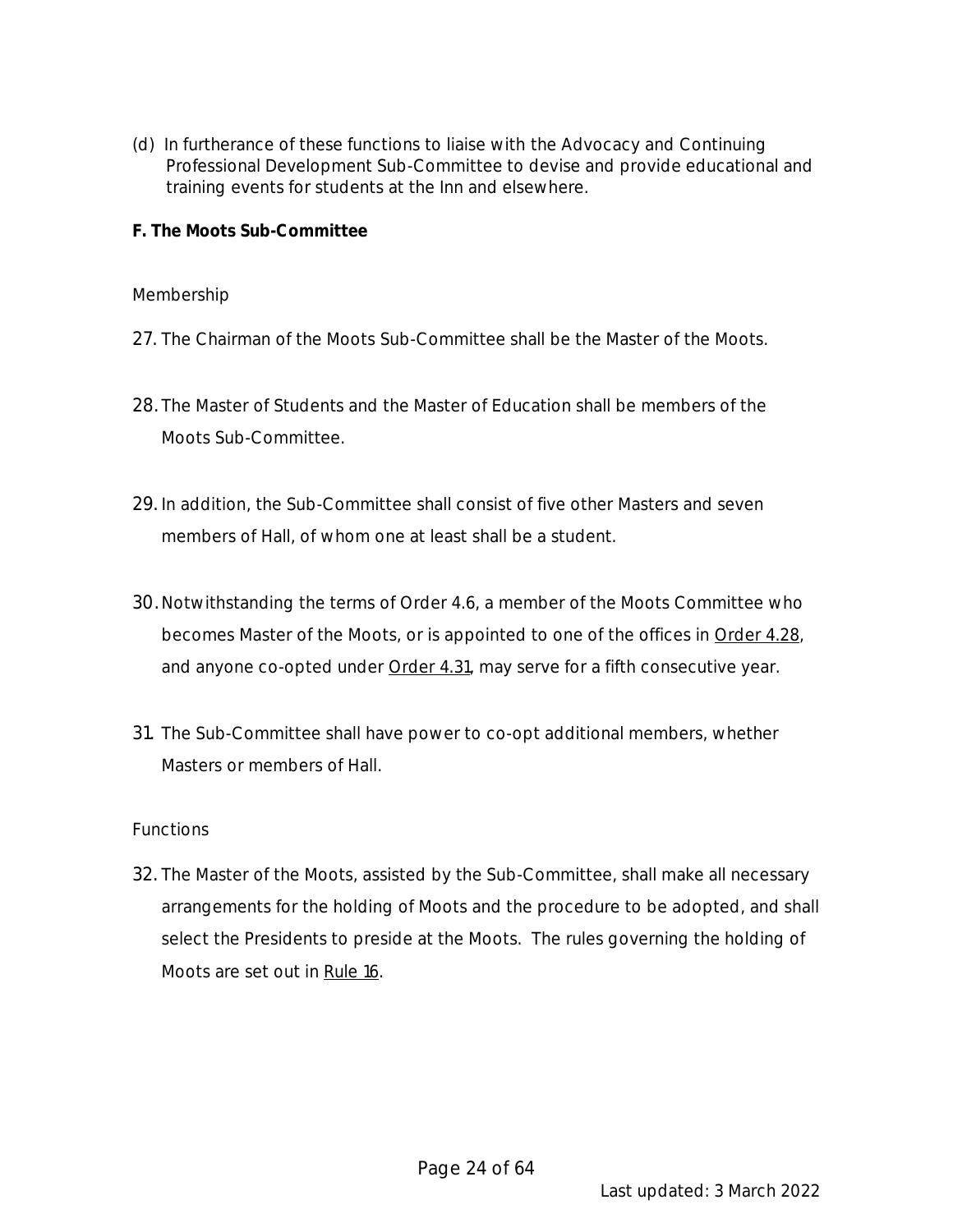#### **G. The Election Information Committee**

#### Membership

33. The Election Information Committee shall comprise the Master of Elections, a Vice-Chairman and not less than 16 other Masters, who shall all be self-employed or employed barristers and not judges, and any member who becomes a full-time judge shall be deemed to have retired. The Selection Committee shall try to ensure each of the circuits is properly represented and that there is appropriate diversity among the members of the committee.

#### Functions

- 34. The Functions of the Election Information Committee are set out in Order 13 and Rule 4.
- **H. Hall Committees**
- 35. The following Committees of the Inn have been approved by Pension:
	- (a) The Barristers' Committee
	- (b) The Association of Gray's Inn Students.
- 36. The membership of the Barristers' Committee shall consist of barrister members of Hall who are not Benchers. The constitution of the Committee, which is approved by Pension, is set out in Appendix B to these Standing Orders.
- 37. The Barristers' Committee may appoint from among its members barristers to shadow Designated Masters in accordance with arrangements approved from time to time by the Management Committee.
- 38. The membership of the Association of Gray's Inn Students shall consist of student members of the Inn. The constitution of AGIS, which is approved by Pension, is set out in Appendix C to these Standing Orders.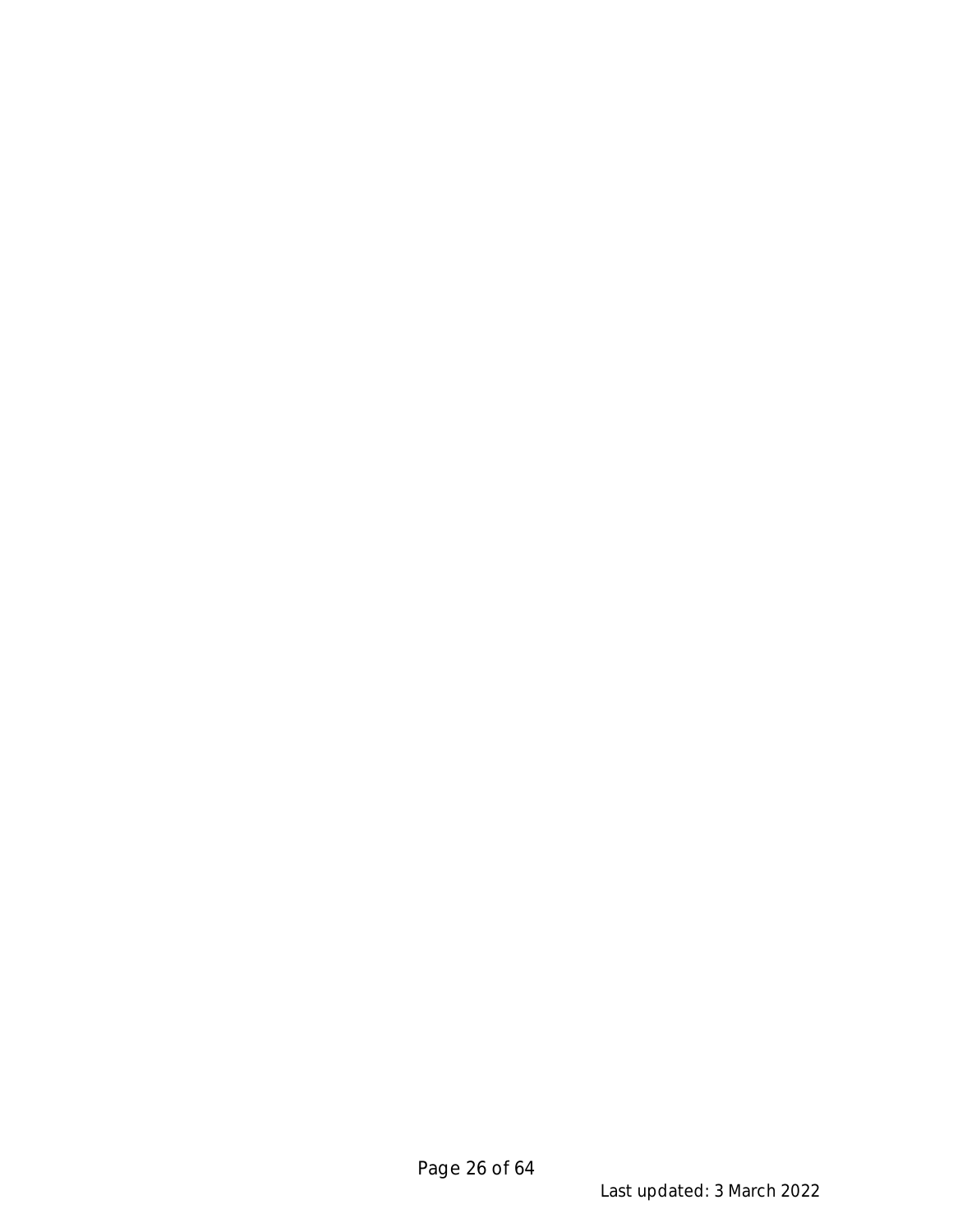#### *ORDER 5: Designated and Departmental Masters*

#### **Designated Masters**

1. Designated Masters are those Benchers who hold specific offices (such as the Master of Students and the Master of the Moots) and those who have been elected or appointed to chair Standing Committees.

#### **Departmental Masters**

- 2. A Departmental Master is a Designated Master who has responsibility (as set out in the General Duties of Departmental Masters) for a particular Department within the Treasury Office (such as the Master of Finance and the Master of the Estate).
- 3. The role of a Designated Master is not to run the relevant Department. This is the responsibility of the Principal Officer concerned. The Master involved should function as an adviser and, only exceptionally, as a director of the Principal Officer. Nothing in this order is intended to or does relieve or diminish the accountability of the Principal Officers to the Under Treasurer and the Director of Finance for operation and standards, and for financial matters, respectively.

**General Duties of Departmental Masters**

4. A Departmental Master is responsible to the Management Committee for:

(a) The application of policy (as determined by Pension or the Management Committee) by the Department of the Treasury Office to which he is designated.

 (b) Maintaining an overall knowledge of the working of the Department to which he

is designated.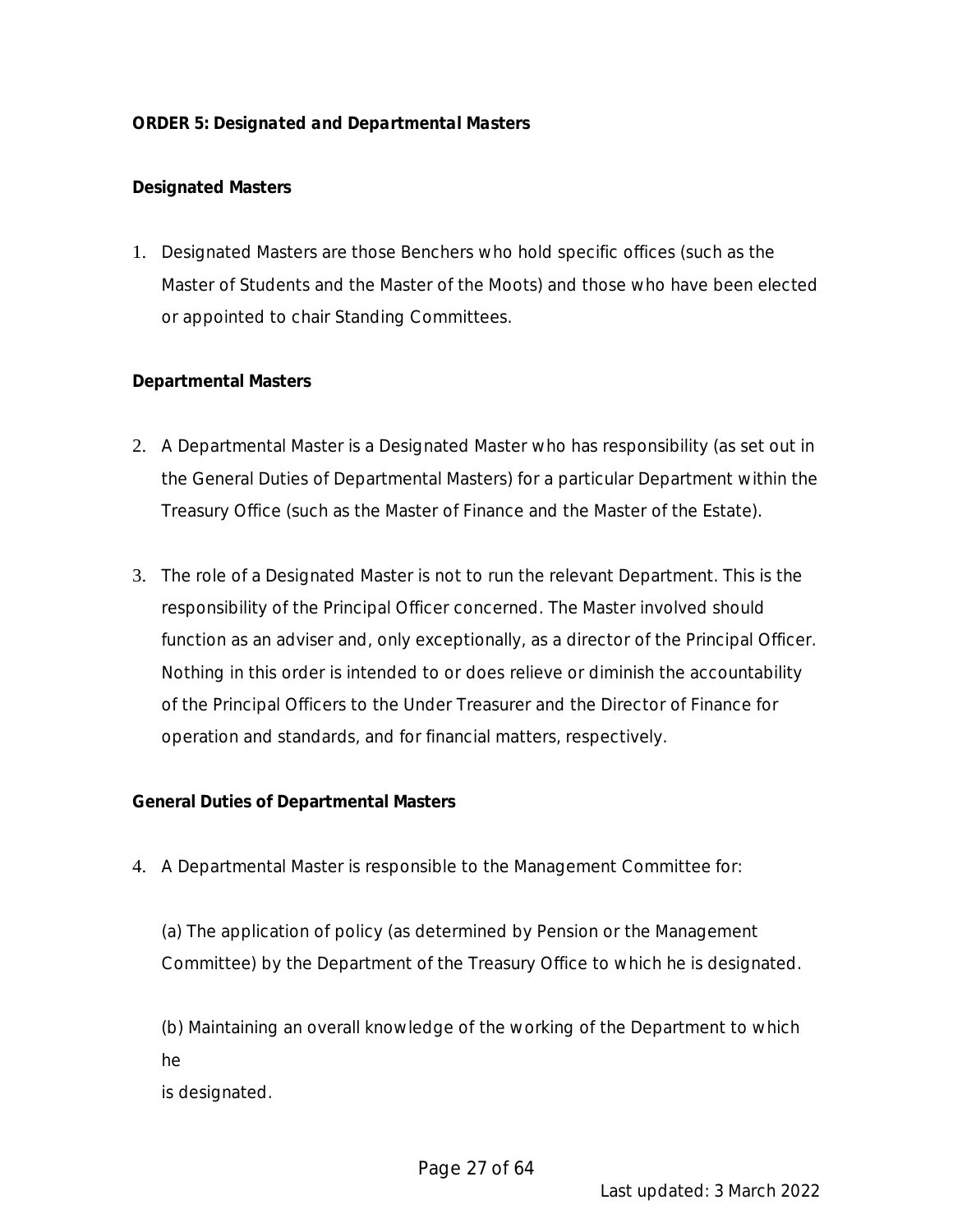(c) Making himself available to the Principal Officer of the Department to which he is

designated at times convenient to himself and the Principal Officer for consultation and discussion, provided always that such occasions are arranged so as to take place at appropriate regular intervals and provided that there are in place systems for emergency consultation and discussion should that be necessary.

(d) In particular being so available and informed as to be able to give advice and guidance and exceptionally, directions to the Principal Officer of the Department to which he is designated on all matters concerned with the operations of the Department including, but not restricted to, matters concerned with Budget, income and expenditure.

(e) Ensuring that the Under-Treasurer is kept informed promptly by him of any decisions reached or problems identified at meetings between himself and the relevant Principal Officer as to the functions and activities of that Department.

#### **Other Designated Masters**

- 5. Masters without departmental responsibilities are responsible to Pension and/or the Management Committee, as the case may be, for the work of any Committee or Sub-Committee they may chair and for the discharge of the specific duties set out in Rule 10. They will liaise regularly with the officer serving any Committee or Sub-Committee which they chair and with the Under-Treasurer as to all matters relevant to the discharge of their duties so that he may better be able to discharge his responsibilities as Chief Executive. Insofar as the duties of any such Master involve the expenditure of Inn funds, he will work within the appropriate budget and the rules and procedures established for the control of expenditure.
- 6. The specific responsibilities of Designated Masters, other than their responsibilities as Chairmen, are set out in Rule 10 of the Rule Book.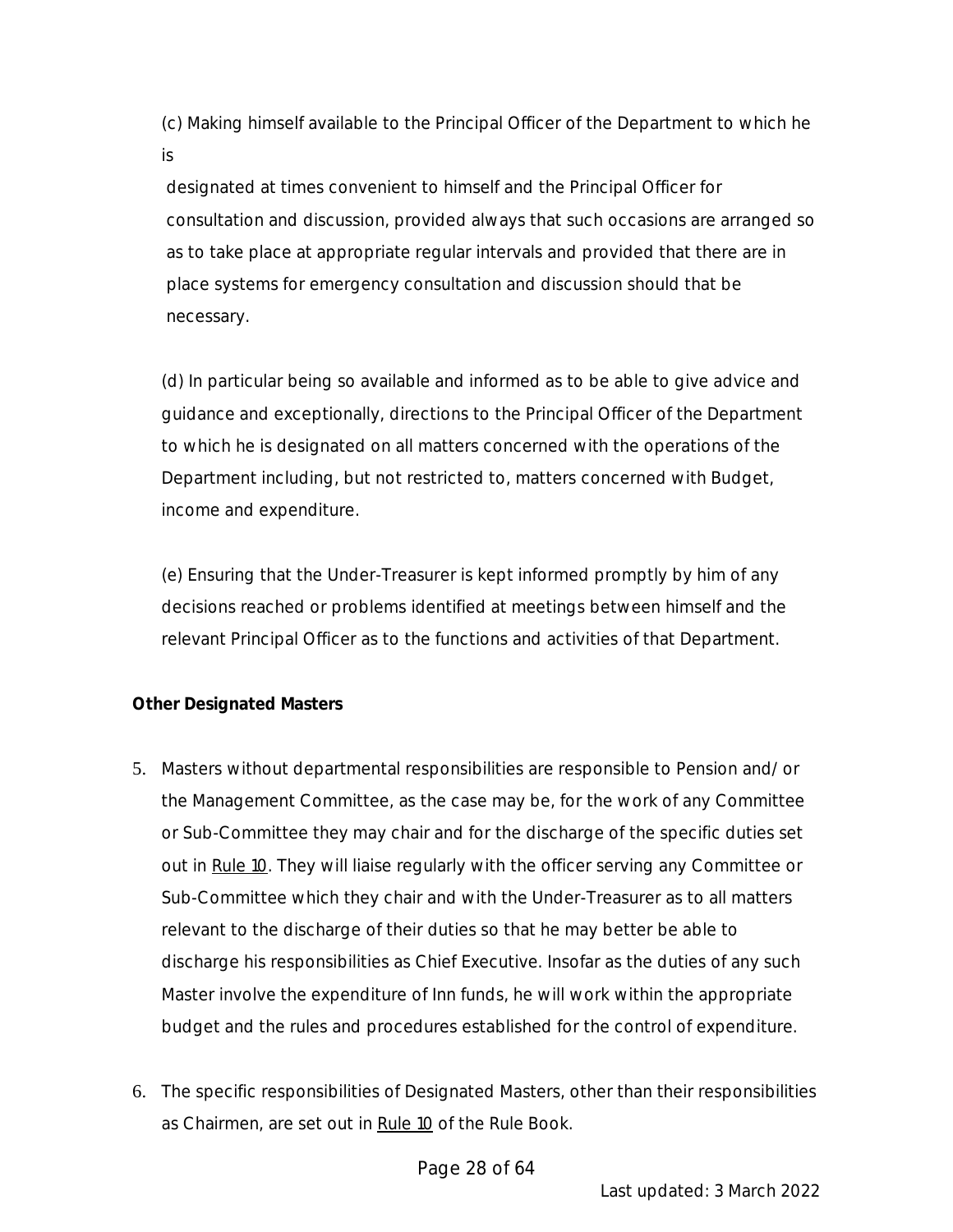**Dean of the Chapel** 

7. Pension shall from time to time appoint from among the Masters the Dean of the Chapel. Subject to the entitlement of Pension to appoint or reappoint for any term which it thinks fit, such appointment shall ordinarily be for a term of four years. The responsibilities of the Dean of the Chapel are set out in Rule 10 of the Rule Book.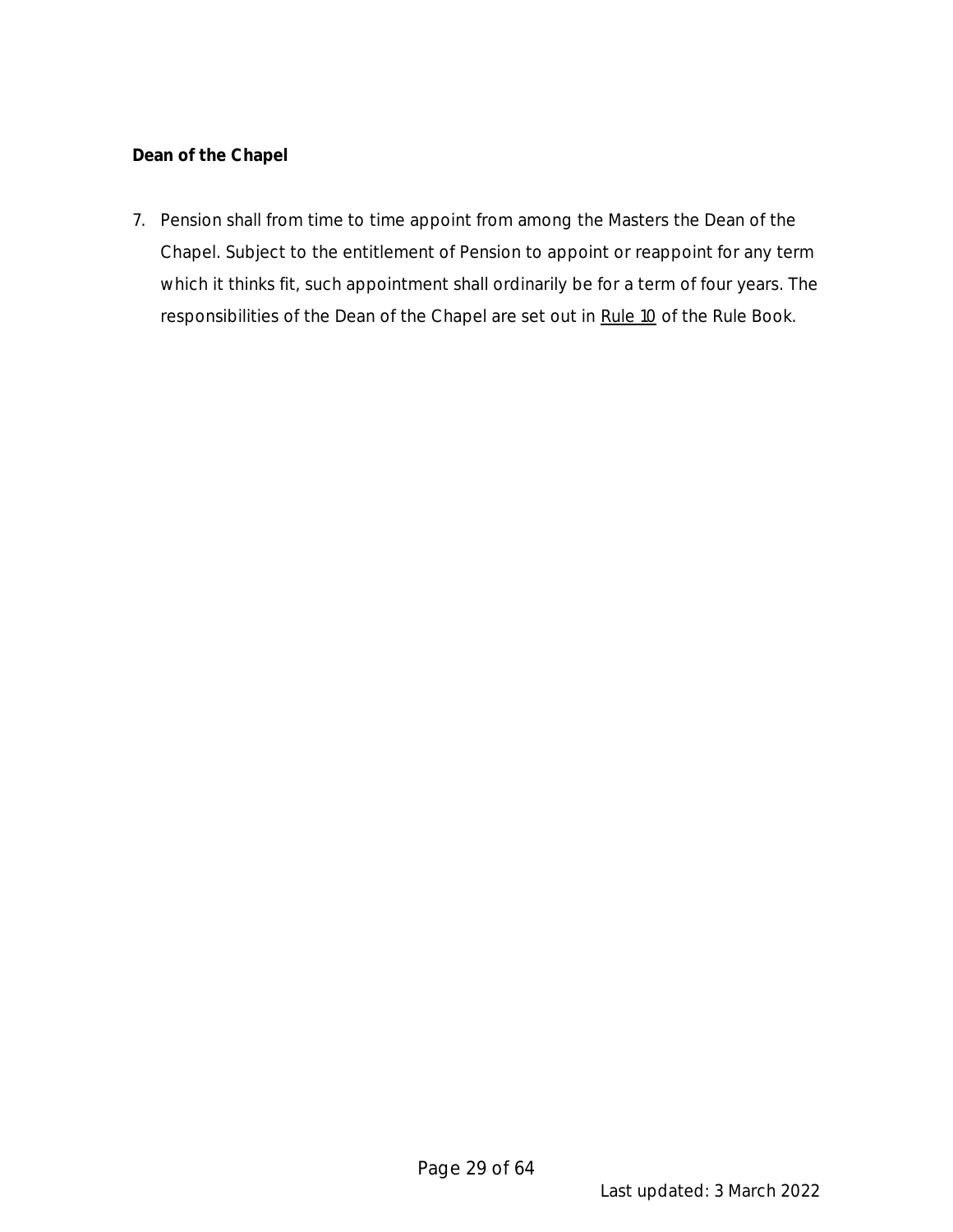#### *ORDER 6: Trustees*

#### **General**

- 1. It is in the interests of the Inn that its trusts shall be administered in the most effective way possible. The Management Committee shall therefore keep under review whether other arrangements, such as incorporation, or the appointment of one of more Professional Trustees, would be better than the following arrangements, and shall report to Pension if it concludes that these arrangements should be altered.
- 2. All Trustees shall be indemnified by the Inn in respect of any liability arising from the exercise of their duties and responsibilities, other than those arising from a Trustee's dishonesty.
- 3. To ensure a proper rotation during any transitional period, in all the Trusts the longest serving Trustee shall retire first, then the next longest serving and so on.

#### Trustees for the Honourable Society of Gray's Inn

- 4. Pension shall appoint three Masters of the Bench as bare Trustees of the Inn to execute documents on its behalf in relation to the sale, purchase, lease, mortgage or other disposal of its land or an interest in land; and / or to act as the members of the Gray's Inn IP Holding Company Limited in accordance with Paragraph 1) of Order 18.
- 5. Such Trustees shall hold office for a period of up to five years, and shall then stand down. They may be reappointed for a further period, provided that at least three years have passed since they last served.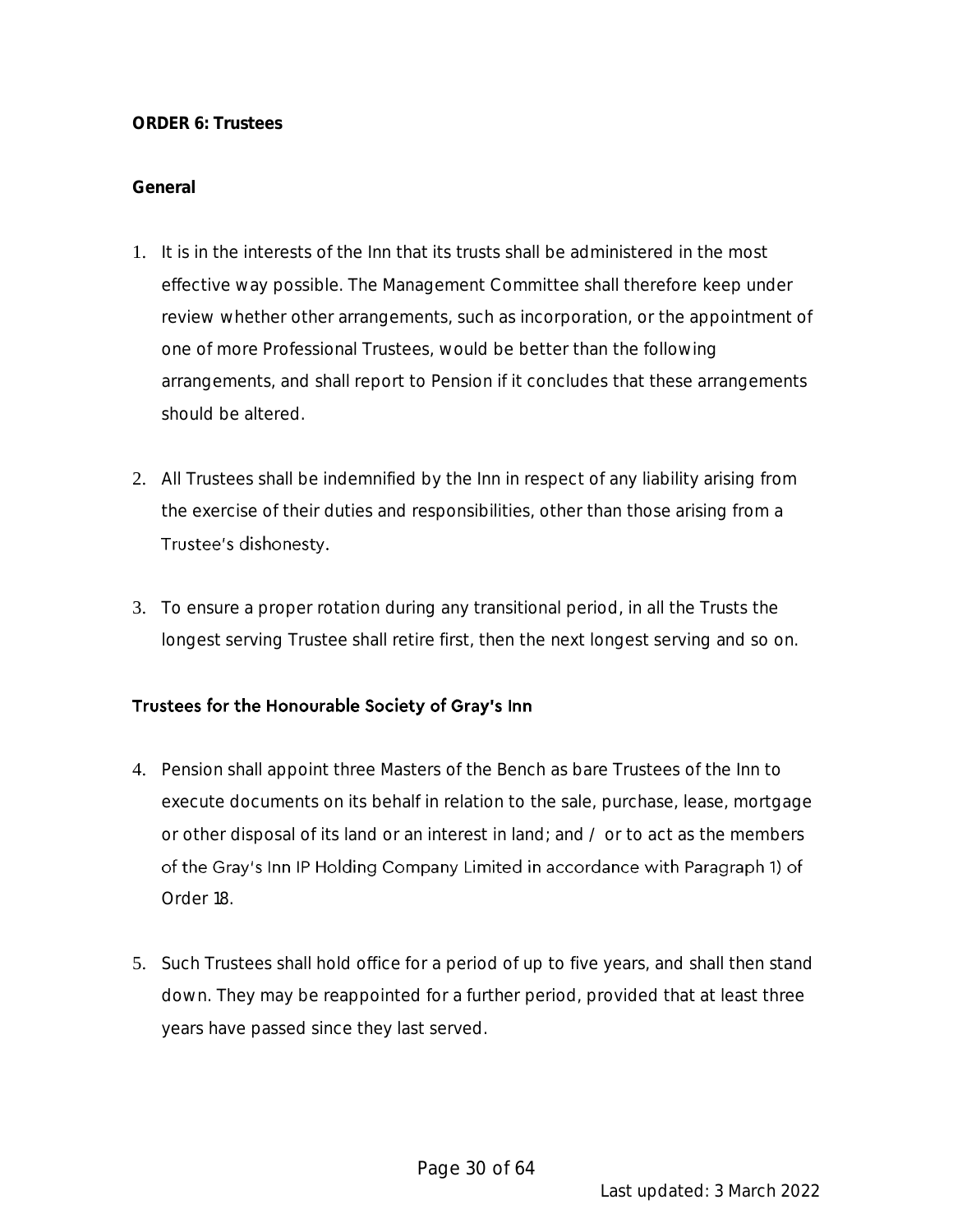**The Charitable Trust Fund of the Honourable** 

- 6. Pension shall appoint four Masters of the Bench as Special Trustees of the Charitable Trust Fund of the Honourable Society of Gray's Inn established by a Deed of Covenant dated 31<sup>st</sup> January 1972, extended by Supplemental Deeds of Covenant dated 21<sup>st</sup> December 1983 and 22<sup>nd</sup> December 1995 and any extension in the future.
- 7. Such Trustees shall hold office for a period of up to five years, and shall then stand down. They may be reappointed for a further period, provided that at least three years have passed since they last served.
- 8. The Trustees shall carry out their responsibilities under the Trust deed in accordance with the law and shall report annually to the Management Committee in November on the exercise of their powers and duties and, in particular, the disposal of the sums paid under the deed of covenant.

#### The Gray's Inn Scholarship Trust

- 9. Subject to confirmation by a resolution of the Trustees, Pension shall appoint three Trustees of the Gray's Inn Scholarship Trust (Charity no. 313604) which includes the trusteeship of the other funds referred to in the Scheme dated 2<sup>nd</sup> May 1995.
- 10. Such Trustees shall hold office for a period of up to five years by resolution of the Trustees, and shall then stand down. They may be reappointed for a further period, provided that at least three years have passed since they last served.
- 11. The Trustees shall carry out their responsibilities under the Scheme in accordance with the law and shall report annually to the Management Committee in November on the exercise of their powers and duties and, in particular, the sums paid in scholarships and awards in accordance with the recommendations of the Scholarships Committee.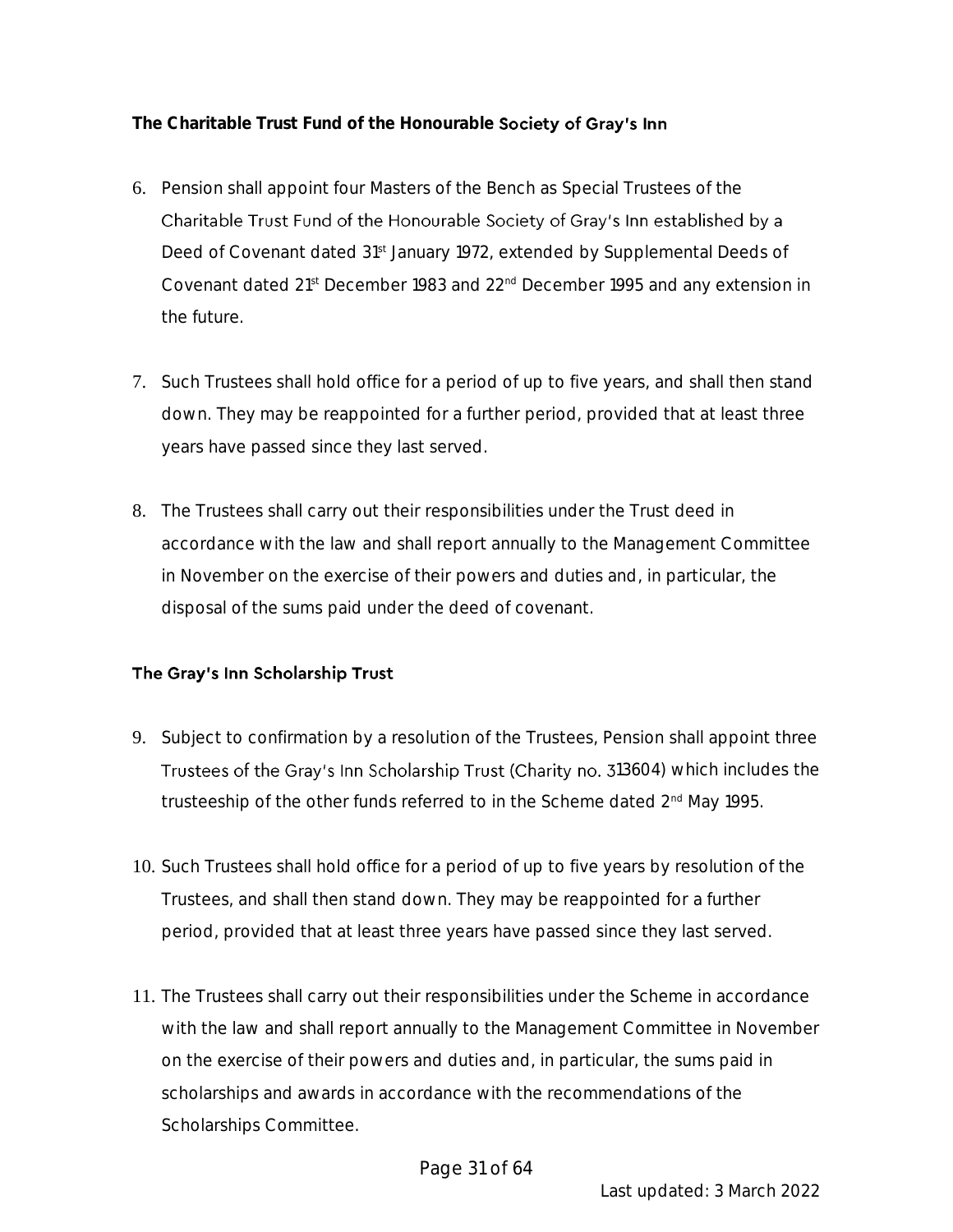#### *ORDER 7: Staff*

(Including the authorization of expenditure)

**Appointment of the Under-Treasurer and other senior members of staff**

- 1. The appointment of the Under-Treasurer shall be made by Pension in accordance with Rule 11.
- 2. The arrangements for the replacement of other senior members of staff are set out in Rule 12.

**The role of the Under-Treasurer**

3. The Under-Treasurer is the Inn's Chief Executive, accountable to Pension and the Management Committee. He is responsible for ensuring that all the Inn's functions and responsibilities are carried out effectively and in accordance with the policies and decisions of Pension or the Management Committee. Specifically, he is responsible for the management of the Treasury Office.

**The role of the Principal Officers**

4. Subject to the terms of their contract, the role of the Principal Officers is: (a) to manage their own departments efficiently, in accordance with the policies and decisions of Pension or the Management Committee; (b) to report to the Under-Treasurer in such manner and detail as enable him to discharge his responsibilities for the management of the Treasury Office.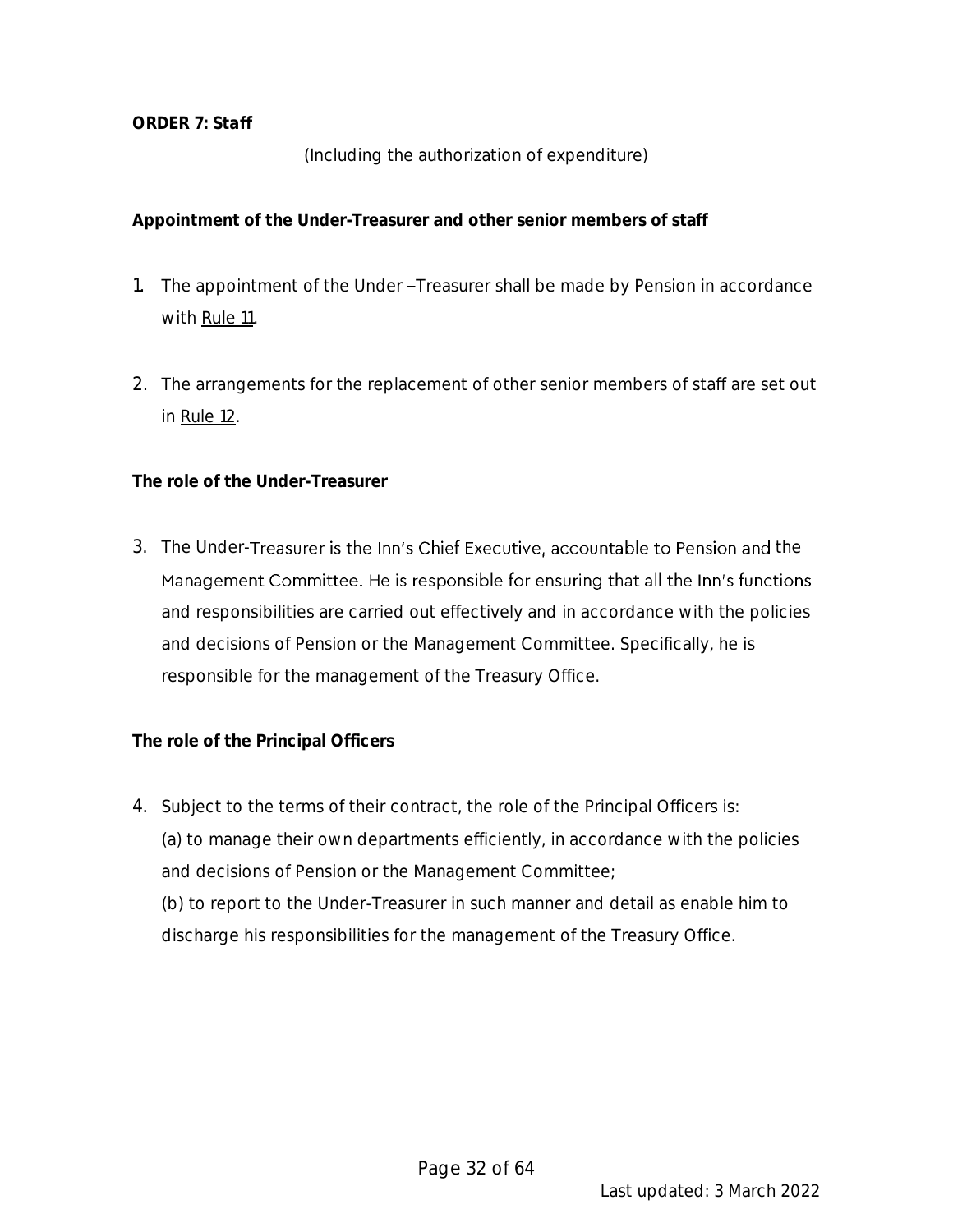**The Staff Handbook**

5. The terms and conditions for all staff employed by the Inn are set out in the Staff Handbook, which may be amended by the Management Committee to reflect current employment legislation and practice, changes in the organisation of the Inn or for other good reason.

### Signatories, authorization of expenditure and dealing with the Inn's property **Written contracts**

- 6. Unless otherwise provided by law, all written contracts for the provision of services or for the supply of goods to the Inn within the budget require (at least) the signature of the Under-Treasurer or one of the three Directors<sup>1</sup>. Where the value of the contract exceeds £25,000 for a single item or cumulatively, the contract must be signed by two of them, one of whom should be the Under-Treasurer. Where that figure is over £450,000 the Departmental Master, or, in his absence, the Chairman of the Management Committee, must also sign the contract.
- 7. A written contract which is outside the budget to the value of £5,000 or less must be signed by the Under-Treasurer and the Director of the relevant department. A written contract for over that amount (where the expenditure must be approved in accordance with paragraph 9(b)) must also be signed by the Departmental Master or, in his absence, the Chairman of the Management Committee.
- 8. Where the contract falls outside paragraph 6 and 7, authorised members of staff may enter into contracts and place orders on behalf of the Inn for the provision of goods or services within their budget, where the sum involved does not exceed the amount specified in the mandate agreed by the Management Committee from time to time. Where the amount involved exceeds the authorised figure but is still

Page 33 of 64 <sup>1</sup> The Director of Finance, the Director of Estates and the Director of Education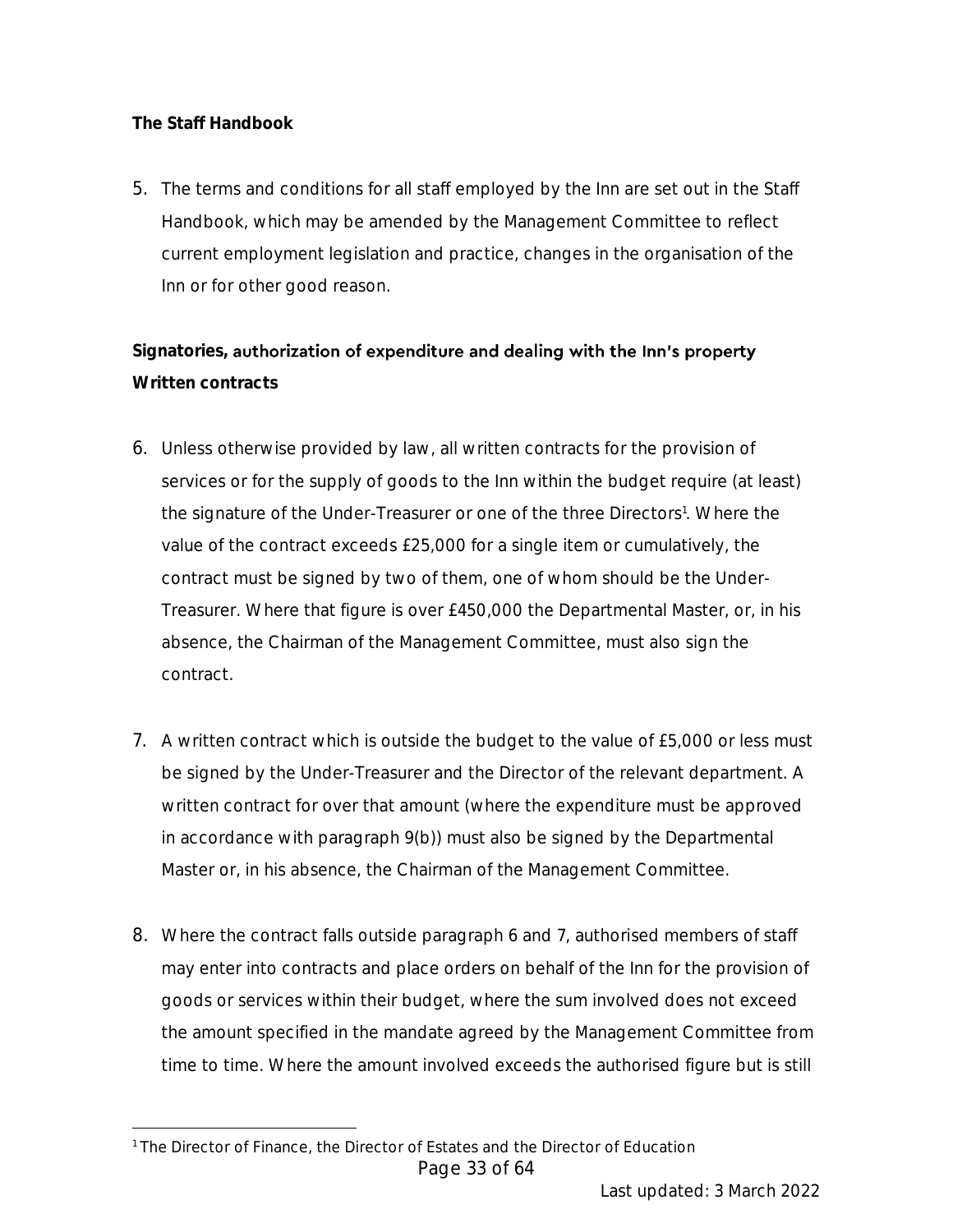within the budget, the order or contract must also be approved by others in accordance with the provisions of the same mandate.

- 9. In relation to proposed expenditure outside the budget, the following rules apply:
	- (a) All such expenditure under £5,000 must have the approval of the Under-Treasurer.
	- (b) Any single or cumulative item of expenditure outside the budget in excess of £5,000 must have the approval of Management Committee, expect in an emergency when the expenditure must have the approval of the Director of Finance, the Under-Treasurer, the Designated Master for the spending department in question and the Master of Finance or, in his absence, the Chairman of the Management Committee.
- 10. Cheques drawn upon the funds of the Society are to be signed in accordance with the bank mandate agreed from time to time by the Management Committee.
- 11. No property of the Society shall be lent without approval of the Management Committee.
- 12. Otherwise than by way of acceptance of a gratuity given in recognition of exceptional service, all staff of the Society are strictly prohibited from having any pecuniary dealings with any member of the Society.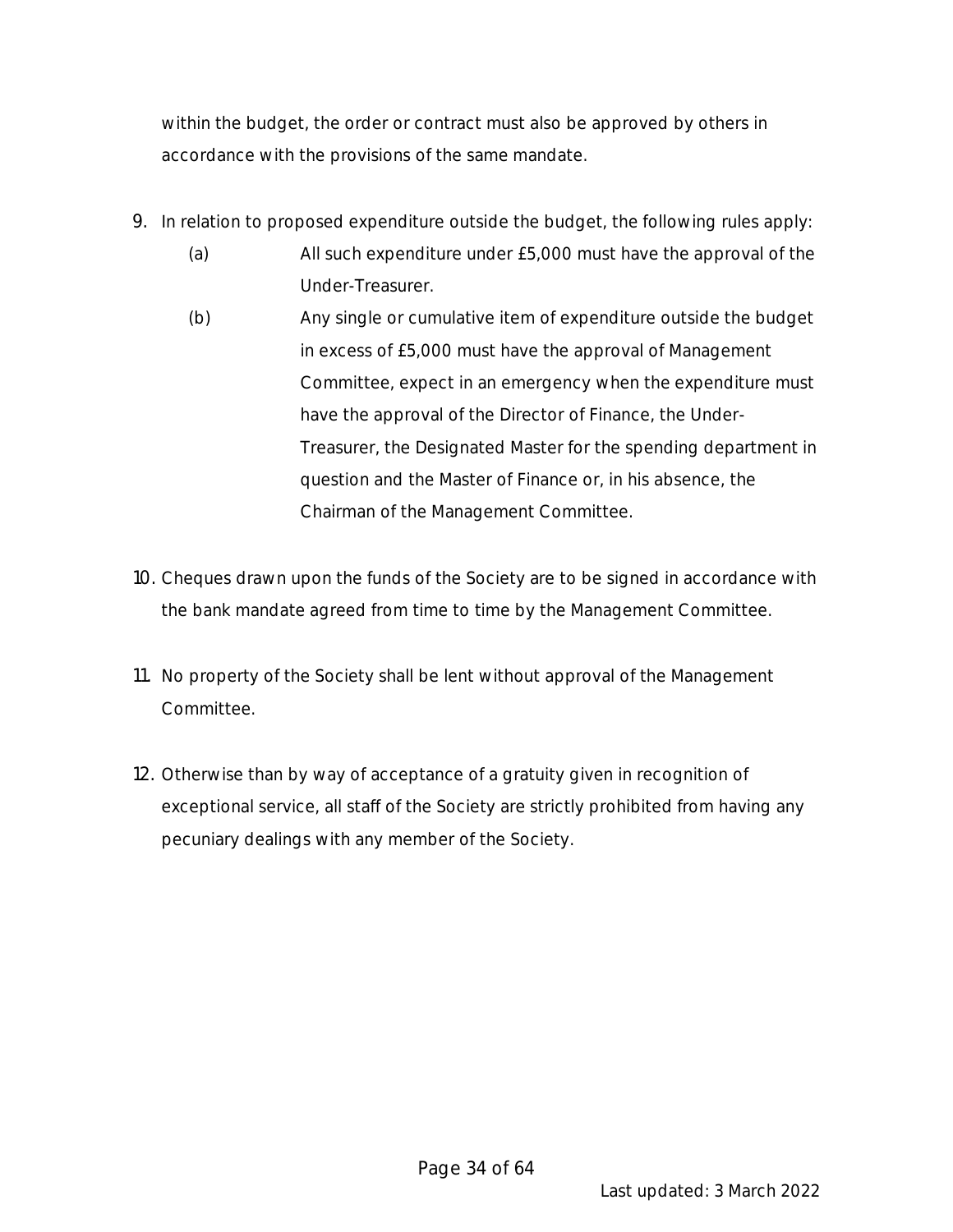#### *ORDER 8: Pension Schemes & Trustees*

#### The Gray's Inn Pension Scheme

- 1. Gray's Inn maintains two pension schemes. The first is a final salary, defined benefit scheme for employees who joined the Inn before 6<sup>th</sup> April 2006. For those who joined after that date, defined contributions are made either to the Inn's own scheme or, at the employee's choice, to his or her chosen scheme.
- 2. Pension shall appoint two Masters of the Bench as Trustees of the Gray's Inn Pension Schemes. It shall also ensure that a Staff Trustee to represent the interests of the employees under the Pension Scheme and any other Trustees required by law are appointed.
- 3. Such Trustees shall hold office for a period of up to five years, and shall then stand down. They may be reappointed for a further period, provided that at least three years have passed since they last served.
- 4. The Trustees shall carry out their responsibilities under the Scheme in accordance with the law and shall report annually to the Management Committee in November on the administration of the Fund and whether or not there are sufficient assets in the Pension Fund to meet its anticipated liabilities.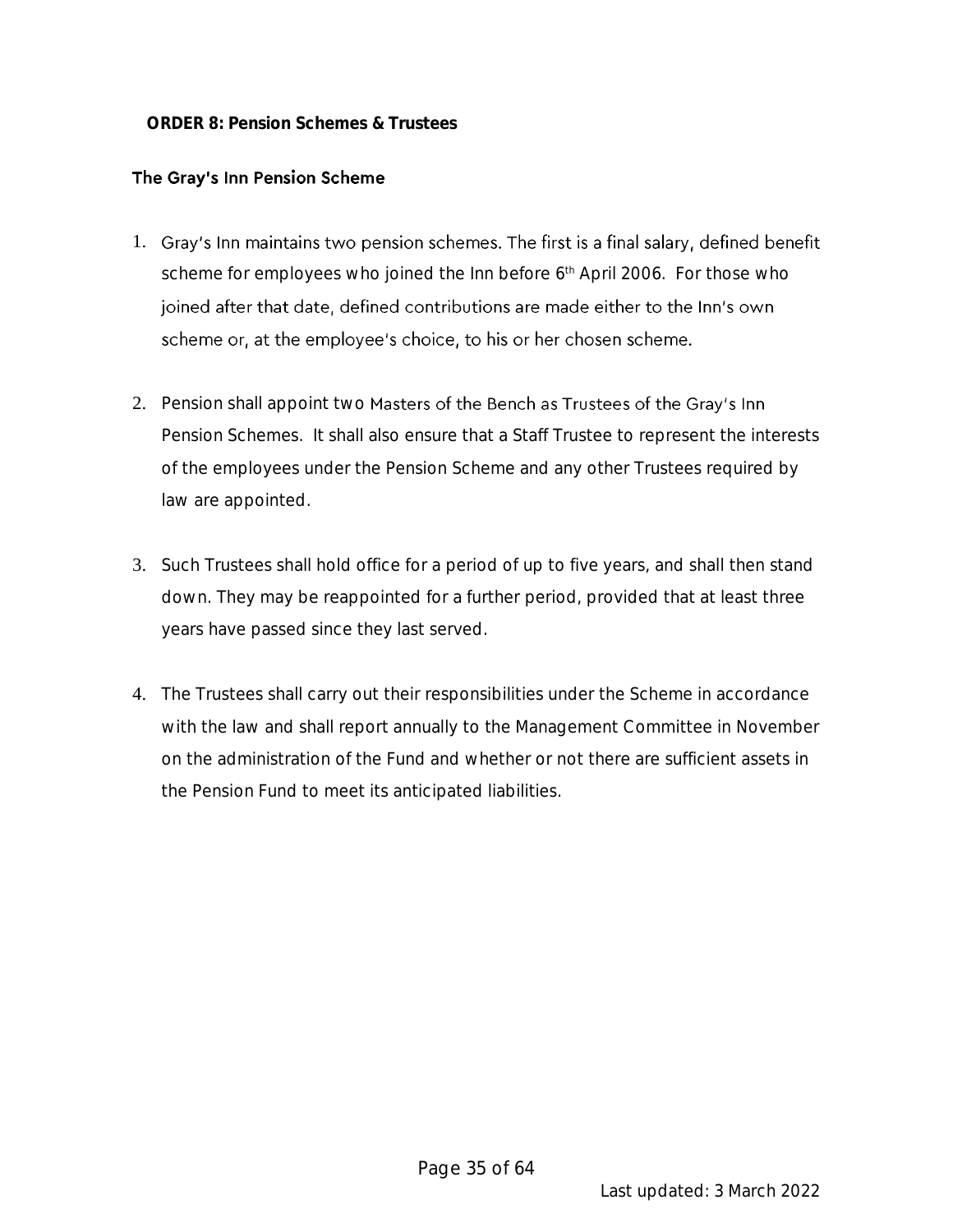## **SECTION III: MEMBERSHIP**

#### *ORDER 9: Joining the Inn*

- 1. The rules as to who is eligible to join the Inn, are contained in the Bar Training Rules and The Consolidated Rules of the Inns of Court. Application forms for joining the Inn are to be found on the Inn's website.
- 2. The fees payable on joining the Inn shall be determined by Pension from time to time.<sup>2</sup>

<sup>2</sup> The fee is currently £100.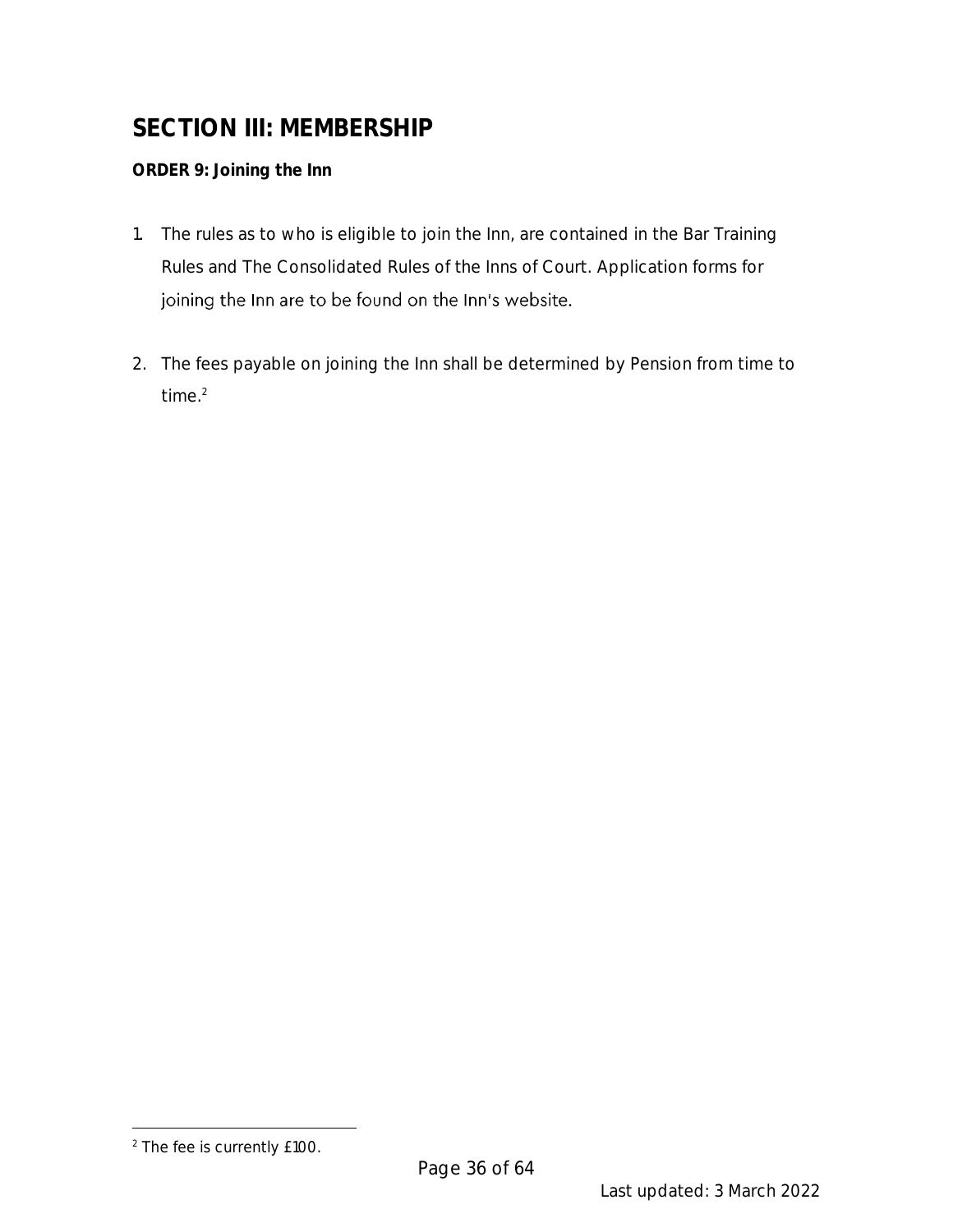#### *ORDER 10: Student Members*

- 1. Student members are those who have been admitted to the Inn but have not been called to the Bar. The seniority of students is determined by the date of their admission to the Inn.
- 2. The rules applicable to Qualifying Sessions, student dining, the wearing of gowns, and the use of the Library and other facilities are set out in the Rule Book and in the information provided to Students.
- 3. The representative body for students is the Association of Gray's Inn Students (AGIS), of which all students are members.
- 4. Students will be disciplined in respect of matters which call into question their fitness to practise as a Barrister in accordance with the Bar Training Rules and Inns of Court Conduct Committee Rules. The procedures are set out in Order 14.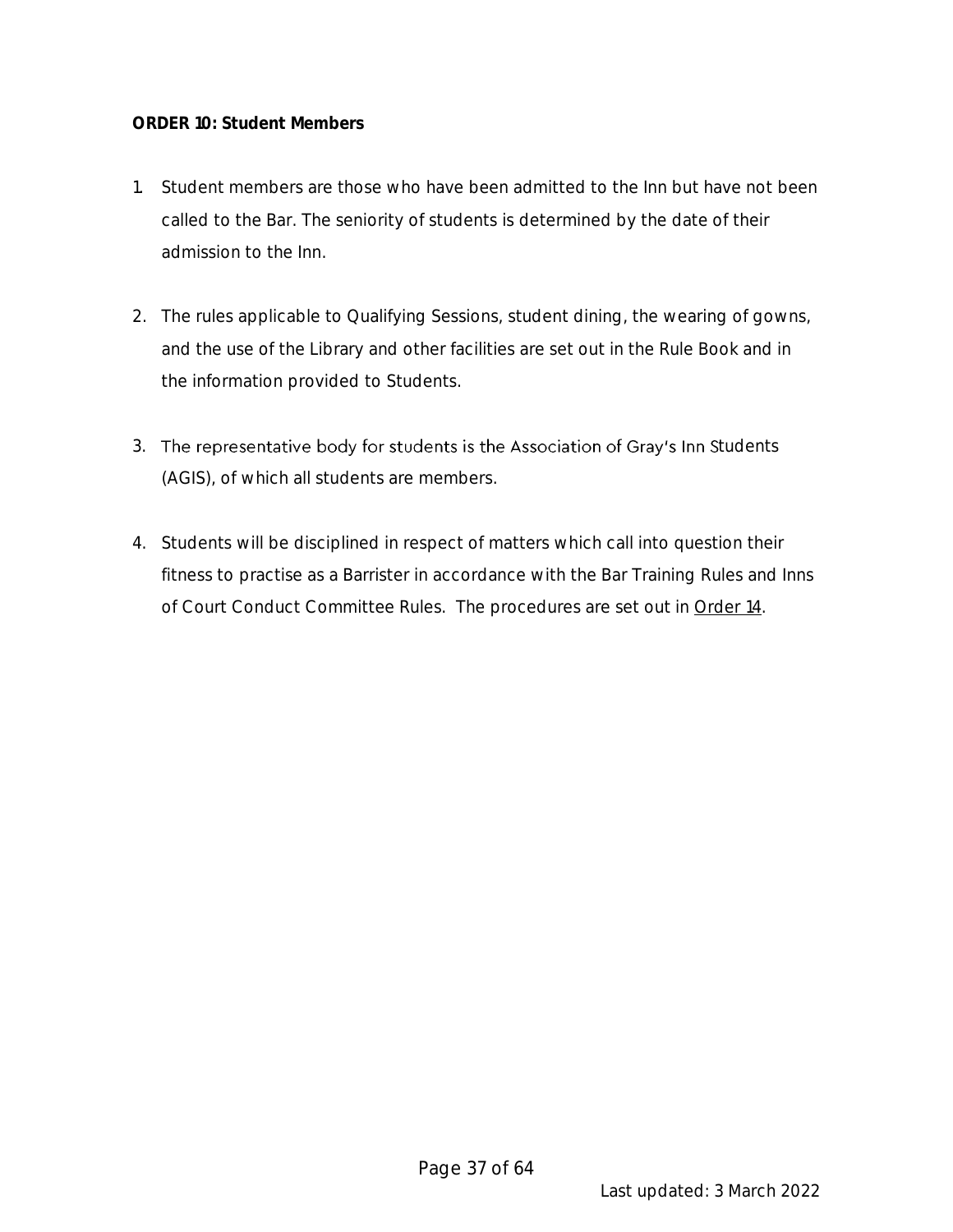#### *ORDER 11: Call to the Bar*

- 1. The rules about whether a student member is eligible for Call to the Bar are set out in the Bar Training Rules and The Consolidated Rules of the Inns of Court.
- 2. Before being called, a student member must sign a Call Declaration in the prescribed form. If a student is called to the Bar on the basis of a Call Declaration that is subsequently found to be false, he will be dealt with under the rules governing professional misconduct applicable to the Bar, and not by the Inns' Conduct Committee.
- 3. Calls to the Bar are governed by Rules approved by Pension from time to time, and set out in Rule 15 of the Rule Book.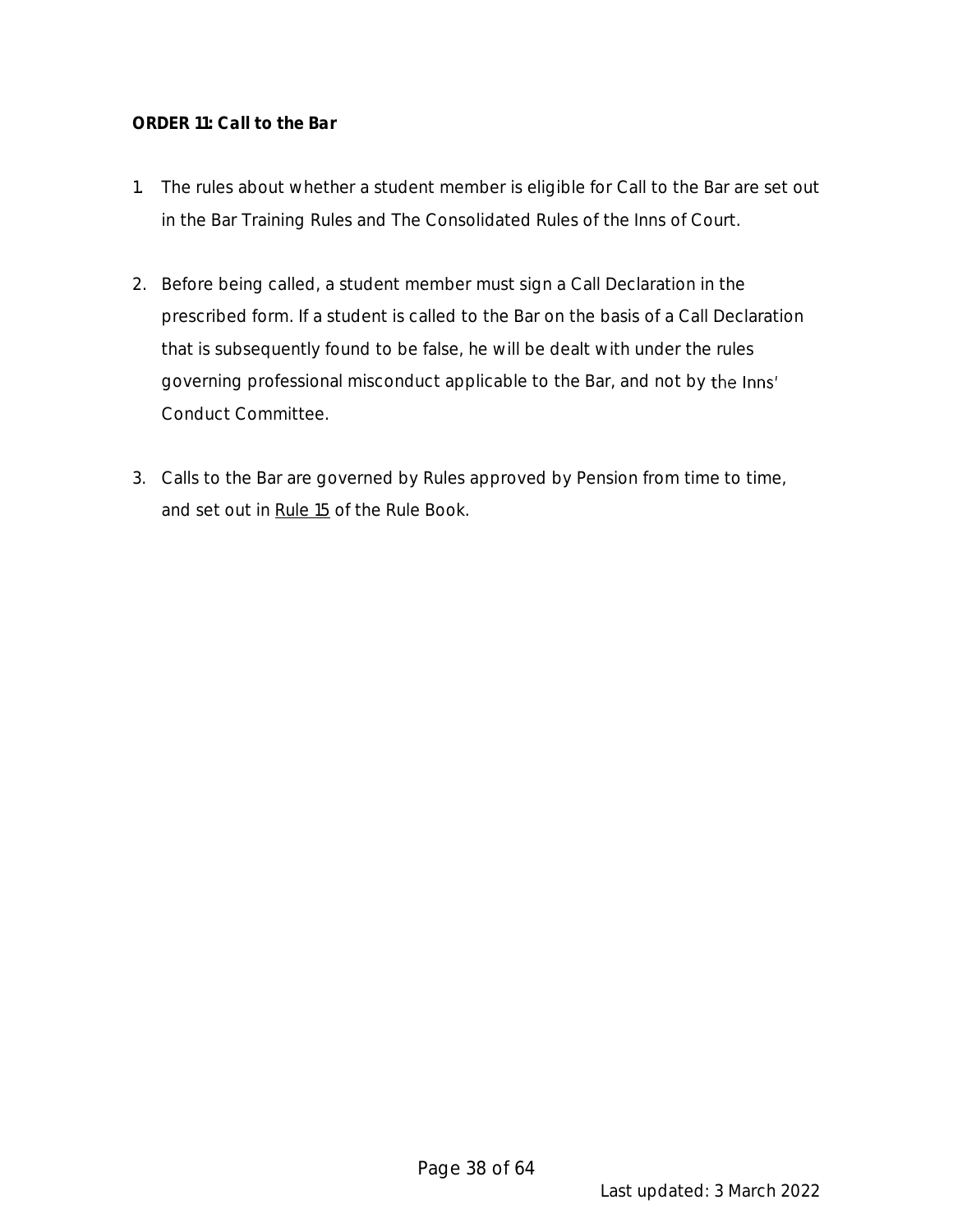#### *ORDER 12: Members of Hall*

- 1. Members of Hall are those who have been called to the Bar, but are not Masters. The seniority of Members of Hall is determined by the date of their Call to the Bar.
- 2. The rules applicable to Members of Hall are set out in the Rule Book.
- 3. The representative body for barrister Members of Hall is the Barristers Committee. All Members of Hall, who are neither Judges nor Masters, are eligible for election.
- 4. The disciplining of Members of Hall for misconduct in relation to the Inn is primarily a matter for the appropriate professional body, to whom the Inn will refer the matter. The procedures are set out in Order 14.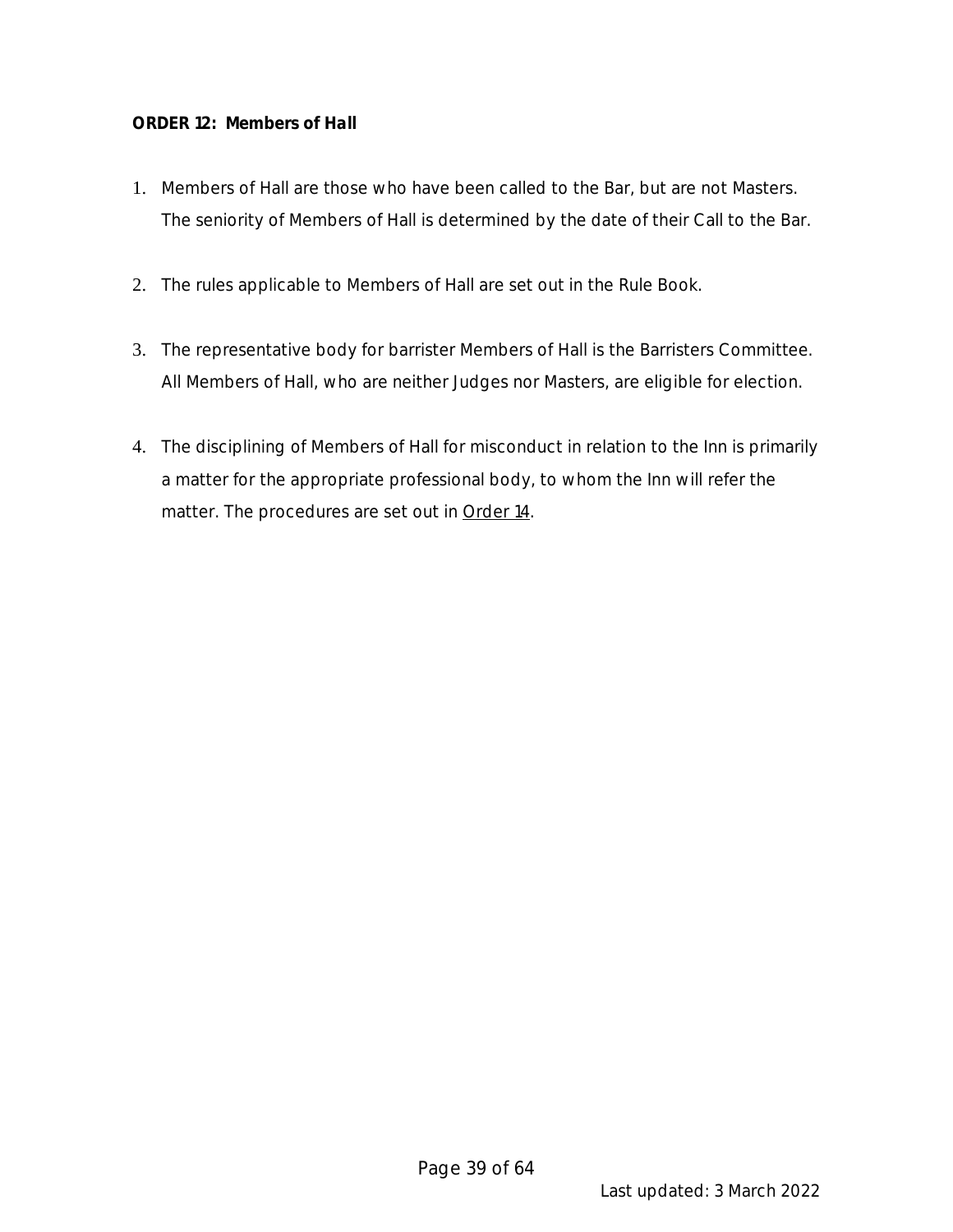#### **STANDING ORDER 13: Election and retirement of Masters**

**Members of Hall appointed to High Office or elected to high positions within the profession.**

1. A member of Hall appointed Lord Chancellor, Speaker of the House of Commons, a Justice of the Supreme Court, a Judge of the Court of Appeal or of the High Court, a Law Officer of England and Wales, a Judge of the International Court of Justice or of the International Criminal Court or of the European Court of Human Rights, Recorder of London, the Chair of the Bar Council, or a Circuit Leader shall, as soon as may be after their appointment, be proposed by the Treasurer in Pension for election as a Master and elected by acclamation.

**Solicitors appointed to High Judicial Office**

2. A solicitor who is appointed Lord Chancellor, a Justice of the Supreme Court, or a Judge of the Court of Appeal or of the High Court or Recorder of London may, within three months of his/her appointment, be approached by the Treasurer as to their willingness to be considered for election either as a Master or as an Honorary Master. Any such person asking to be proposed for election as a Master shall be proposed and taken to be elected as a Master in accordance with the procedure specified in Order 13.1 hereof. Any such person asking to be proposed for election as an Honorary Master shall be proposed and taken to be elected in accordance with that procedure but shall, on election, take their place in Hall and otherwise have such entitlement and obligations as if they had been elected under Order 13.3.

**Members of Hall**

3. Following a meeting of the Election Information Committee in April, the Master of Elections shall advise the Treasurer whether or not there appear to be sufficient candidates who meet the criteria in all the categories in which the next election is to take place, or whether the number to be elected should be modified, or no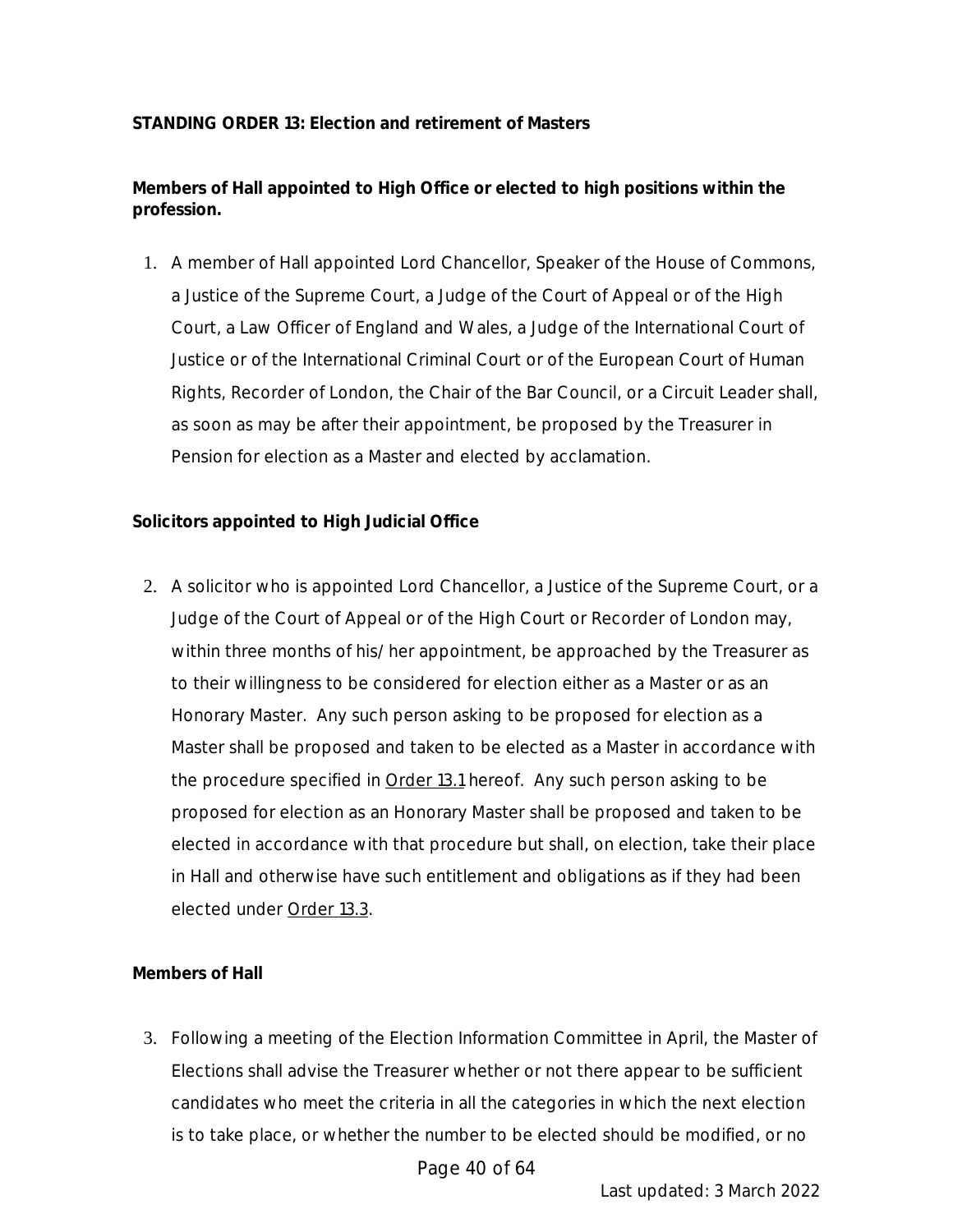election held in any particular category. The Treasurer, having considered what is desirable in the interests of the Inn, shall then propose to Pension at least six weeks before the election is due to take place that:

- (a) An additional Master or a specified number of additional Masters be elected from eligible members of Hall; or
- (b) Fewer than the numbers in Order 13.5 should be elected in any category; or
- (c) It is not desirable to elect any additional Masters in any or all of these categories.

Pension shall then resolve whether or not additional or fewer Masters shall be elected, or no election take place in accordance with that proposal.

- 4. Members of Hall (other than Benchers of other Inns and those admitted to Hall Ad Eundem less than 10 years before the completion of the list) including anyone who is a self-employed partner in a firm of solicitors, or who has become a solicitor and, under previous rules, was required to resign from the Inn, are eligible if, at the time of their proposed election, they have acquired the necessary skills and expertise required to act as a Bencher and can substantially contribute to the governance and life of the Inn. It is unlikely that a proposed Bencher will have acquired such skills and expertise if they do not have extensive experience in legal practice. The minimum level of experience for applicants is 10 years but in general it will be rare for a candidate of less than 15 years' experience (at the Bar or the legal equivalent in practice) to be able to demonstrate that they have the necessary skills. Those applying in this category will be:
	- (a) Self-employed Queen's Counsel and Junior self-employed Members of Hall;
	- (b) Employed barristers;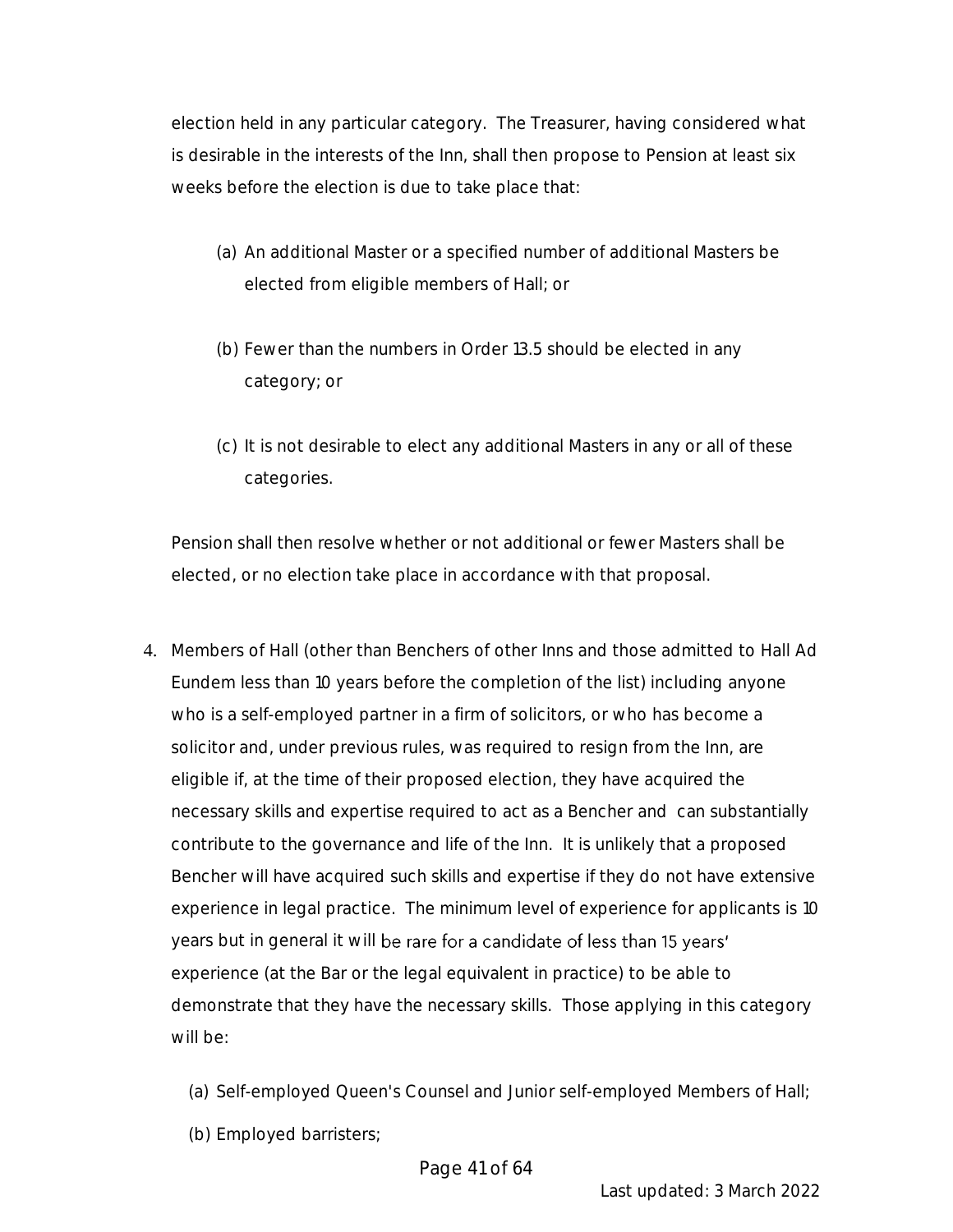- (c) Barristers who are members practising as solicitors whilst retaining their status as barristers;
- (d) Barristers who are practising as solicitors and, under the previous rules, had to resign from the Inn.
- 5. The guidelines adopted by Pension for the number of Masters to be elected in any one year are:
	- (a) Nine from category  $(a)$ ;
	- (b) A total of three from categories (b), (c) and (d).
- 6. If it is agreed that there should be an election, a date shall be fixed for the Pension at which the election is to take place ("an Election Pension") in the Trinity Term.
- 7. Thereupon the Election Information Committee, having received nominations from those eligible under Order 13.4 shall prepare a list of candidates of sufficient quality for election in the appropriate categories and, not later than 28 days before the date fixed for the Election Pension is due to take place, submit it to the Under-Treasurer.
- 8. An Election Pension shall be held in June of each year unless Pension agrees that no additional Masters need be elected. Elections will be conducted using an online ballot which will open following the Election Pension and remain open for at least 12 days following it.
- 9. Election as a Master of the Bench is an honour. No one, other than a Member of Hall appointed to High Office or elected to high positions within the profession, has any entitlement to become a Master. The criteria for selection are:
	- (a) Service to the Inn (past and prospective);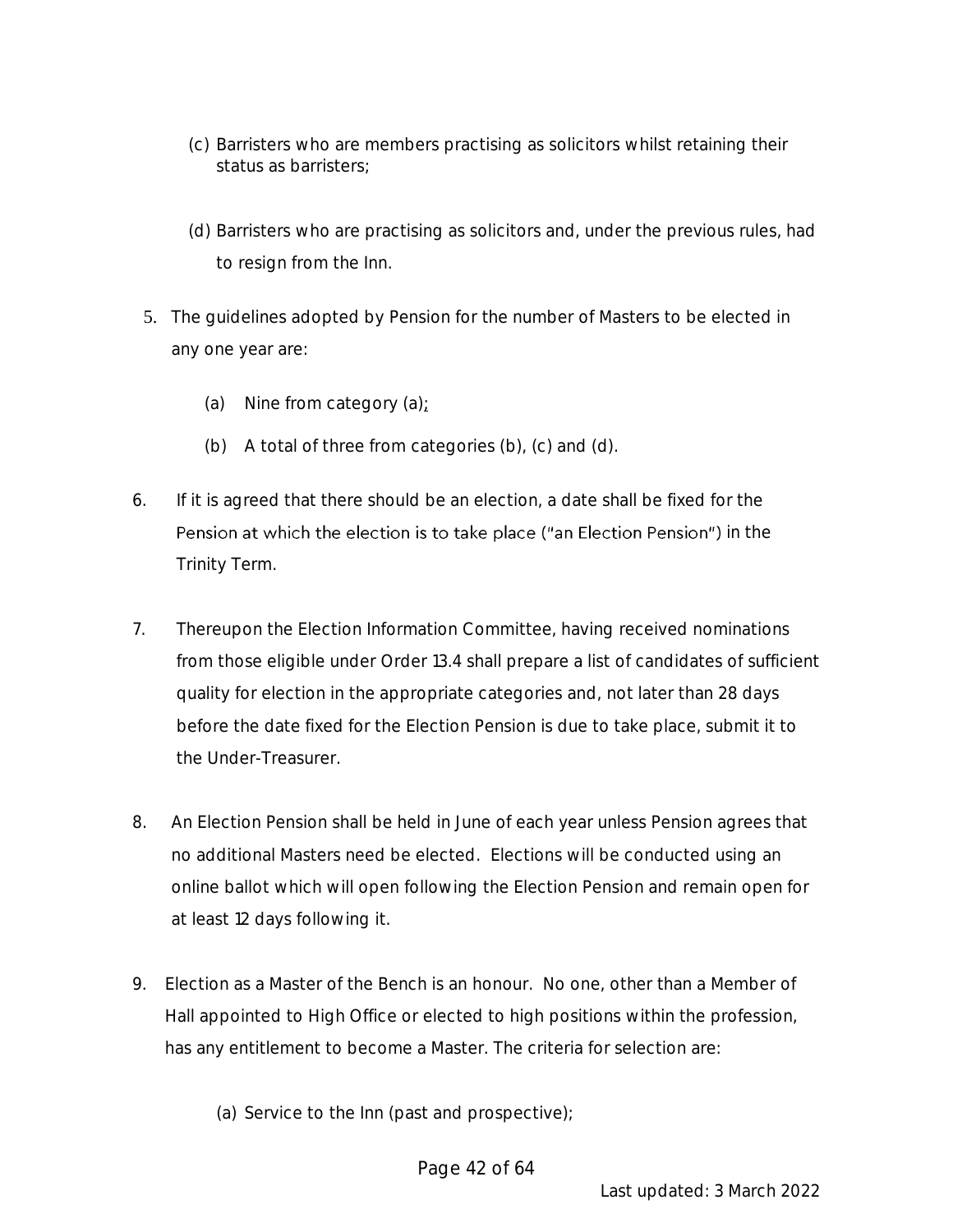- (b) Service to the profession;
- (c) Merit;
- (d) Standing at the Bar or within their area of expertise;
- (e) Circuit, if applicable;
- (f) Speciality; and
- (g) An understanding of diversity issues.

These criteria will in general be weighted equally in assessing a candidate with no specific factor being given priority. Fair allowance should be given, however, for the fact that the situation of members from the Employed Bar may be different. They may, for example, have had (for good reasons) less contact than selfemployed barristers with the Inn since being students. Equally, those with other life priorities, including for example personal or familial responsibilities at an earlier stage of their career, may not have had contact with the Inn for some time. It is important to emphasise that those who have not made past contributions to the Inn should not feel that this fact alone will make them unlikely to be elected and they will be judged on the merits of their application.

10. The arrangements for the election of Benchers from the candidates on the lists are set out in Rules  $4.1 - 4.9$ .

**Distinguished Members of Hall other than practising barristers**

11. The Treasurer shall select Advisers, whose names he or she shall report for approval to Pension as early as practicable in their year of office, to provide advice on any distinguished members of Hall who are not practising barristers whom it would be desirable for the Treasurer to propose to Pension for election as Masters. Academic lawyers who practise part-time at the Bar of England and Wales may be considered not to be practising barristers for this purpose. Benchers of other Inns or persons admitted to Hall Ad Eundem less than ten years earlier are not eligible for election. The advisers shall carry out such consultation as they consider to be appropriate. The Master of Advocacy and the Under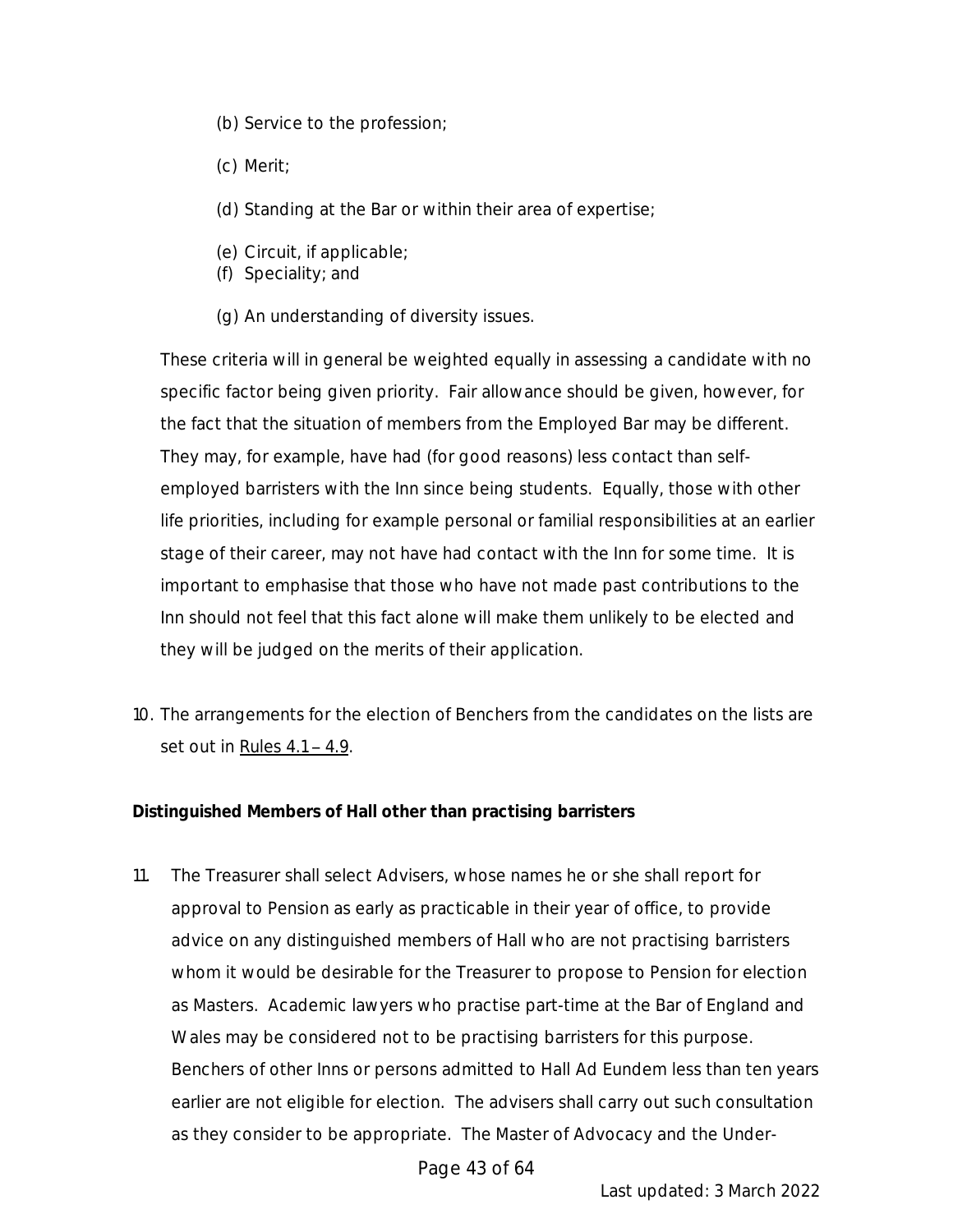Treasurer shall be present at any meeting of the advisers.

- 12. At the Pension in the Trinity Term the Treasurer, having taken the advice of his /her Advisers, shall propose either that up to three additional Masters shall be elected, at least one of whom shall be a Circuit Judge who has given great service to the Inn, as distinguished members of Hall or else that no such election shall take place during the current calendar year.
- 13. If Pension agrees that there should be an election in this category, the Treasurer shall name the person or persons, if any, whom it is intended to propose for election as Distinguished Members of Hall in the light of such advice. Each Master present shall then be given an opportunity of speaking for or against each of the persons named.

If it becomes clear that there are serious objections to a particular individual, Pension may resolve that that person's name should not be included in the list of candidates for election. The election shall take place alongside that of the Bencher Election in June in accordance with Rule 4.

#### **Retirement of Masters of the Bench**

- 14 On attaining the age of 70 or at any time thereafter, a Bencher may choose to become a Senior Master or Retired Master.
	- a) A Senior Master will continue to receive papers for Pension and may attend, but will no longer have a voice and vote, and shall no longer be eligible to serve on any committee constituted by or referred to in these orders or take any other part in the governance of the Inn. A Senior Master will continue to have all the other rights and privileges and the seniority conferred upon him by his election to the Bench but priority will be given to ordinary Masters if social events at the Inn are oversubscribed. The bench contribution of a Senior Master will be half the ordinary bench contribution.
	- b) A Retired Master will no longer receive Pension papers or be able to attend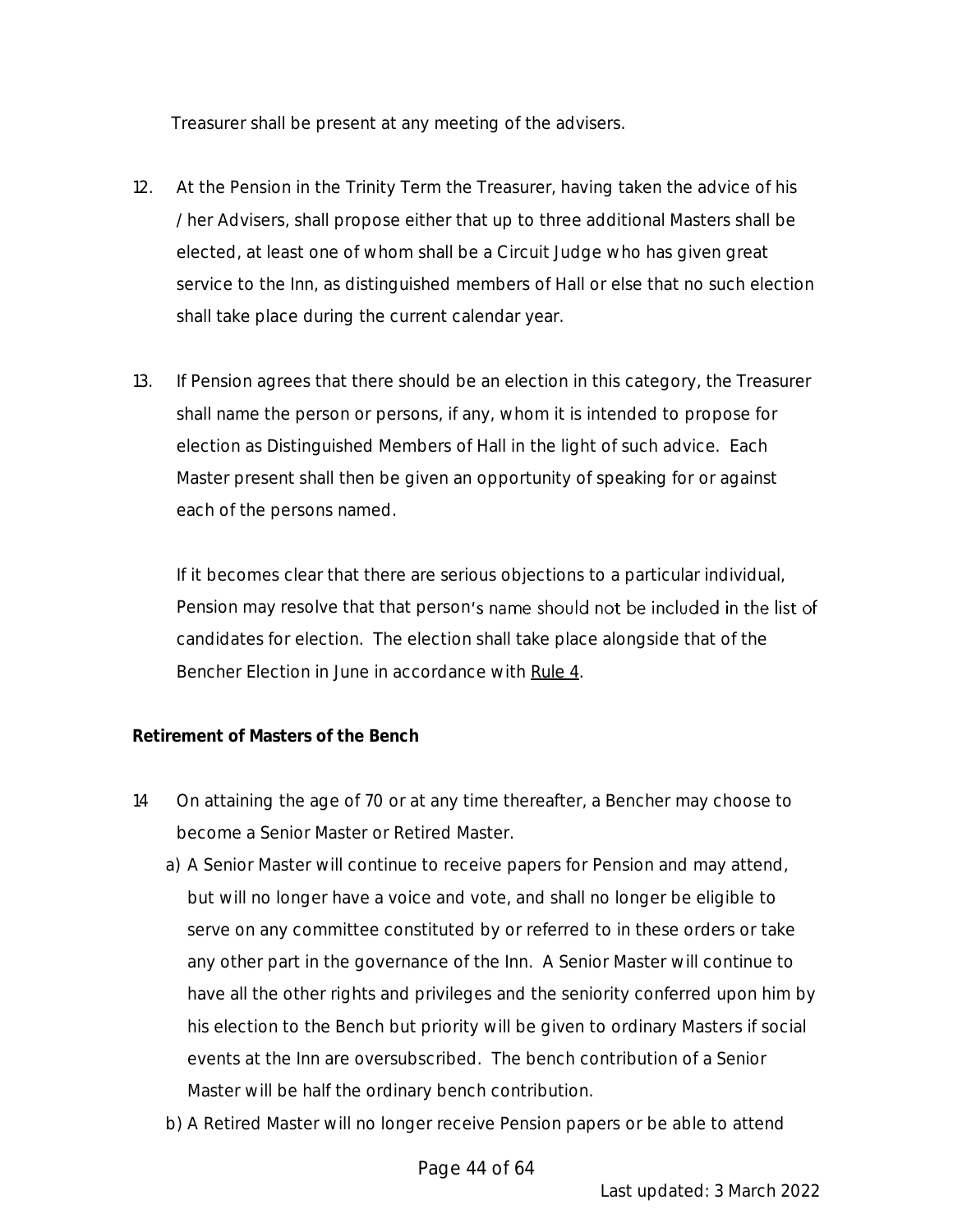Pension but otherwise will have the same rights and privileges as a Senior Master. The bench contribution of a Retired Master will be £100. A retired Master who advises the Under Treasurer that he no longer intends to make any use of the Inn's facilities or attend Inn functions or to receive information or Inn publications need no longer pay bench contributions.

15. A Master may retire from Pension before the age of 70, with the permission of Pension, on compassionate grounds or because of ill health.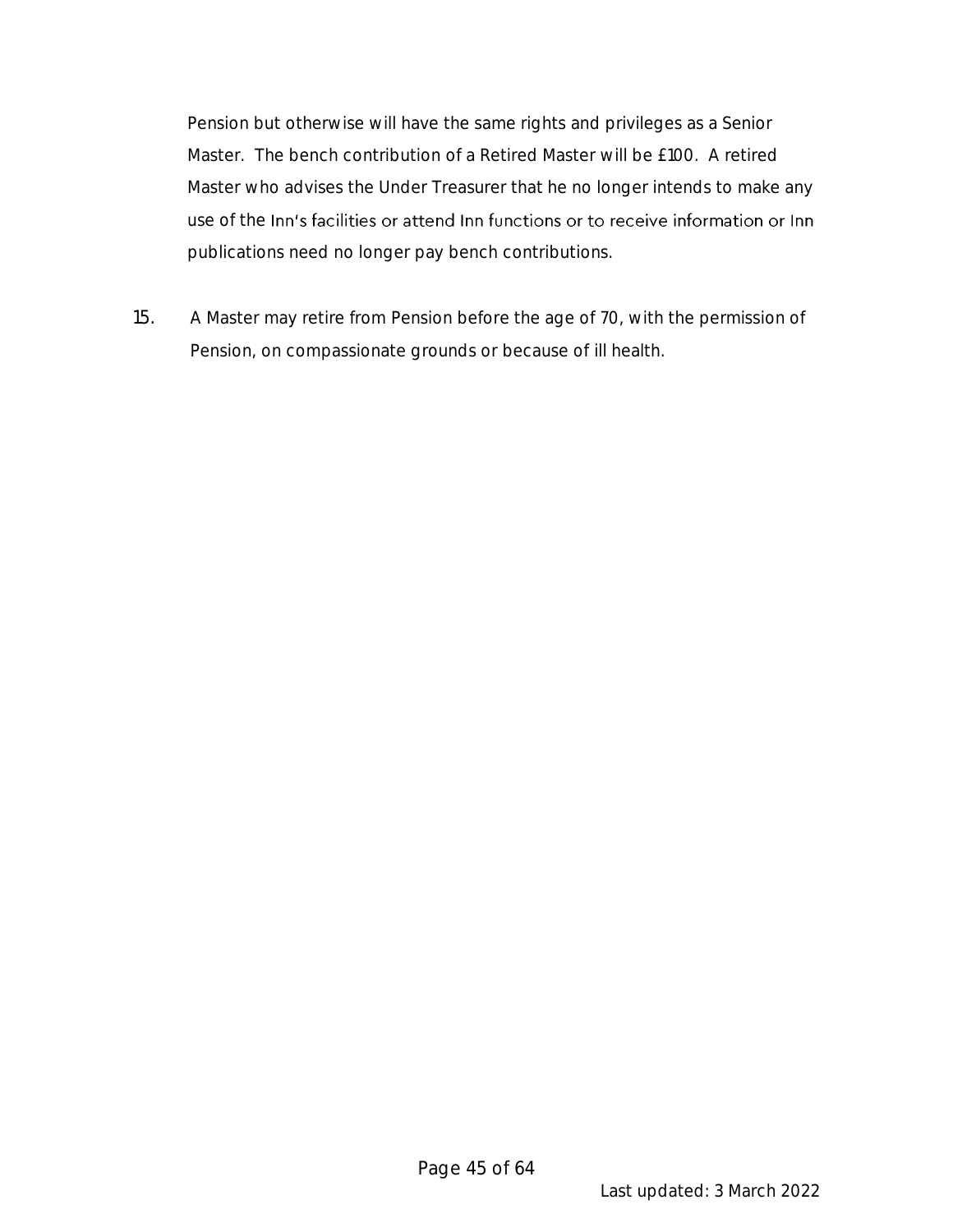**Resignation of Masters of the Bench**

16. A Master may resign from the Bench at any time. On doing so he shall cease to enjoy any of the privileges of the Bench, but remains a Member of Hall.

**Royal and Honorary Masters of the Bench**

- 17. Pension may elect one or more members of the Royal Family to be a Royal Master of the Bench.
- 18. Pension may elect any person (including a Member of Hall) to be an Honorary Master. A Royal or Honorary Master shall not be required to pay an annual bench contribution and shall not have a Voice or Vote in Pension.
- 19. The Treasurer shall select advisers, whose names he shall report for approval to Pension as early as practicable in his year of office, to advise him whether there are any persons whom it would be appropriate to propose to Pension should be elected as Honorary Masters in accordance with this Order. The advisers should include those with knowledge of at least one of the categories of Honorary Master set out below.
- 20. Honorary Masters should be elected only from among people of outstanding public eminence and distinction or who have rendered great service to the Inn.
- 21. In March of each year, the Treasurer, Vice-Treasurer and Under-Treasurer shall meet to consider whether there are areas outside the profession where the Inn would benefit from having an Honorary Bencher with skill and expertise in that field. As Honorary Benchers are elected for life, the power should be exercised sparingly.
- 22. In April, the Under Treasurer shall write to all Masters asking for nominations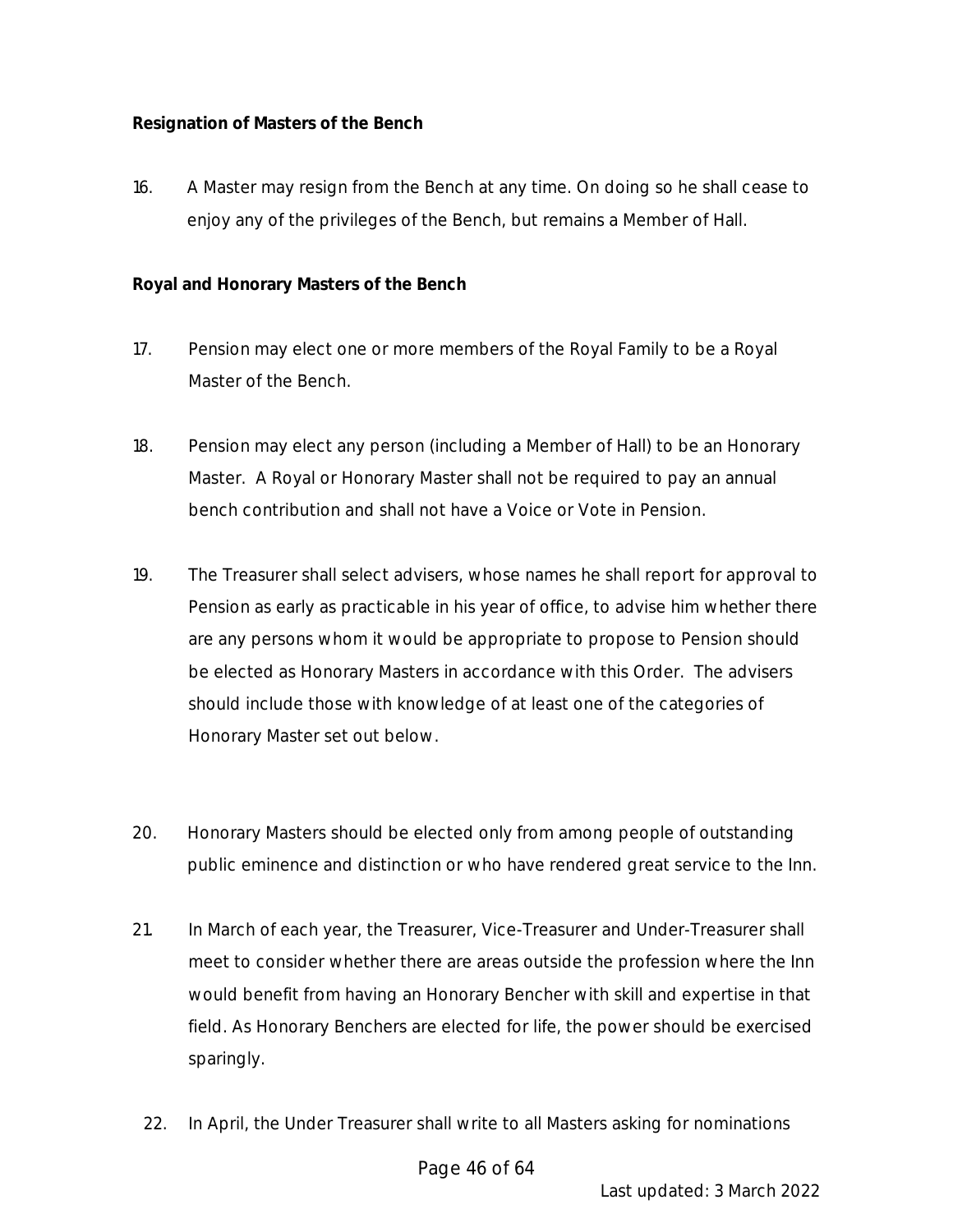against the selection criteria set out below. These nominations will form a list for the Treasurer and his advisers to consider in turn.

**Selection criteria for Honorary Masters of the Bench**

- 23. The categories should be considered in the following order:
	- (a) Members of the Inn who have obtained high office overseas e.g. Chief Justice or Governor General.
	- (b) Those who have skills that the Inn requires or those that have rendered great service to the Inn, or are in a position to do so.
	- (c) Influential and senior overseas lawyers who will genuinely assist the Inn and have the ability and wish to work with the Inn.
	- (d) Overseas members of the profession to whom the Inn wants to show overt support, as the political situation dictates.
	- (e) Famous or illustrious British non-lawyers whom the Inn would wish to honour. These should not number more than 5% of the total number of Honorary Benchers.
	- (f) Exceptional cases, being people who fall into none of the above categories, whom the Inn wishes to honour. This category includes those, akin to Royal Benchers, where it would be a great honour for the Inn if the person were to be an Honorary Bencher, and from whom no commitment would be appropriate.
- 24. At the last Pension of Trinity Term, the Treasurer shall report upon the advice which he has received from his advisers and shall in particular name the person or persons, if any, whom he intends to propose for election as Honorary Masters in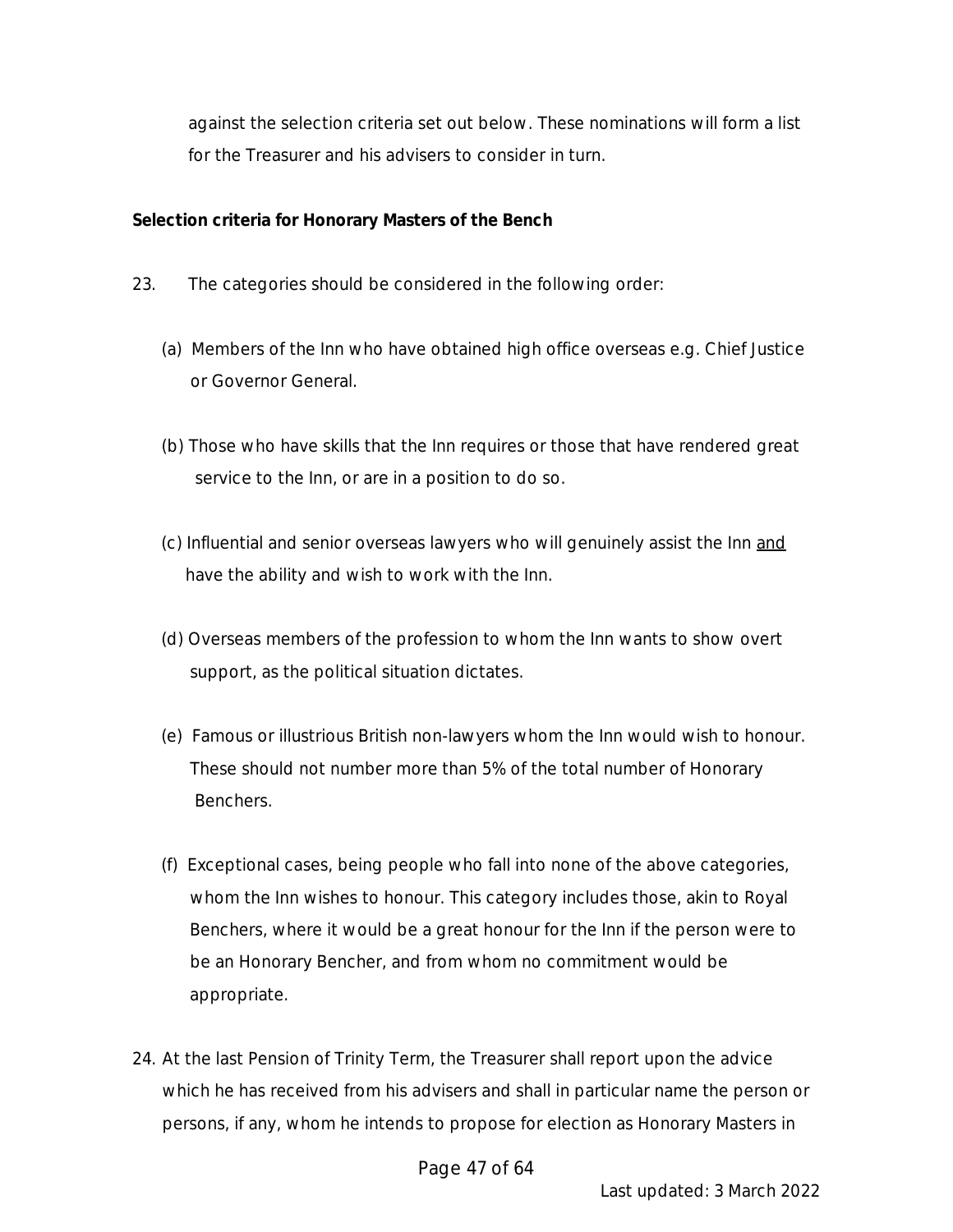the light of such advice. Each Master present shall then be given an opportunity of speaking for or against each of the persons named.

- 25. The Treasurer may then propose for election as an Honorary Bencher any person named by him under Order 13.24. In the event of such a proposal, Pension shall appoint a meeting of Pension at which the election shall take place.
- 26. When, but not before, his election has been proposed, a person proposed to be elected an Honorary Master may be invited to indicate his readiness to be honoured in the way proposed.
- 27. No person shall be elected an Honorary Master unless he has received the votes of two-thirds of the Masters present.

**Fast track procedure**

28. Notwithstanding the above provisions, the Treasurer, or any other Master, having consulted with and obtained the agreement of the Management Committee, may at any Pension propose for election as an Honorary Master a person of such outstanding public eminence and distinction or whose services to the Inn have been so outstanding that his election should not in the exceptional circumstances of the case await compliance with the usual procedure, including the giving of notice. Every Master present shall then be given an opportunity of speaking for or against the person named and the proposal to use this procedure. When every Master present has had an opportunity of speaking, if there is an objection to the use of this procedure, the question whether to proceed shall be put to a vote. If either two thirds or more of the Masters present vote in favour of using this procedure, or there is no objection to it, the matter shall proceed to a vote. If two thirds or more of the Masters present vote in favour of the candidate, the person named shall be duly elected, subject to his acceptance. If there is no objection to the election of the individual, but there is objection to the use of this procedure, the election shall be adjourned to the next Pension and notice given in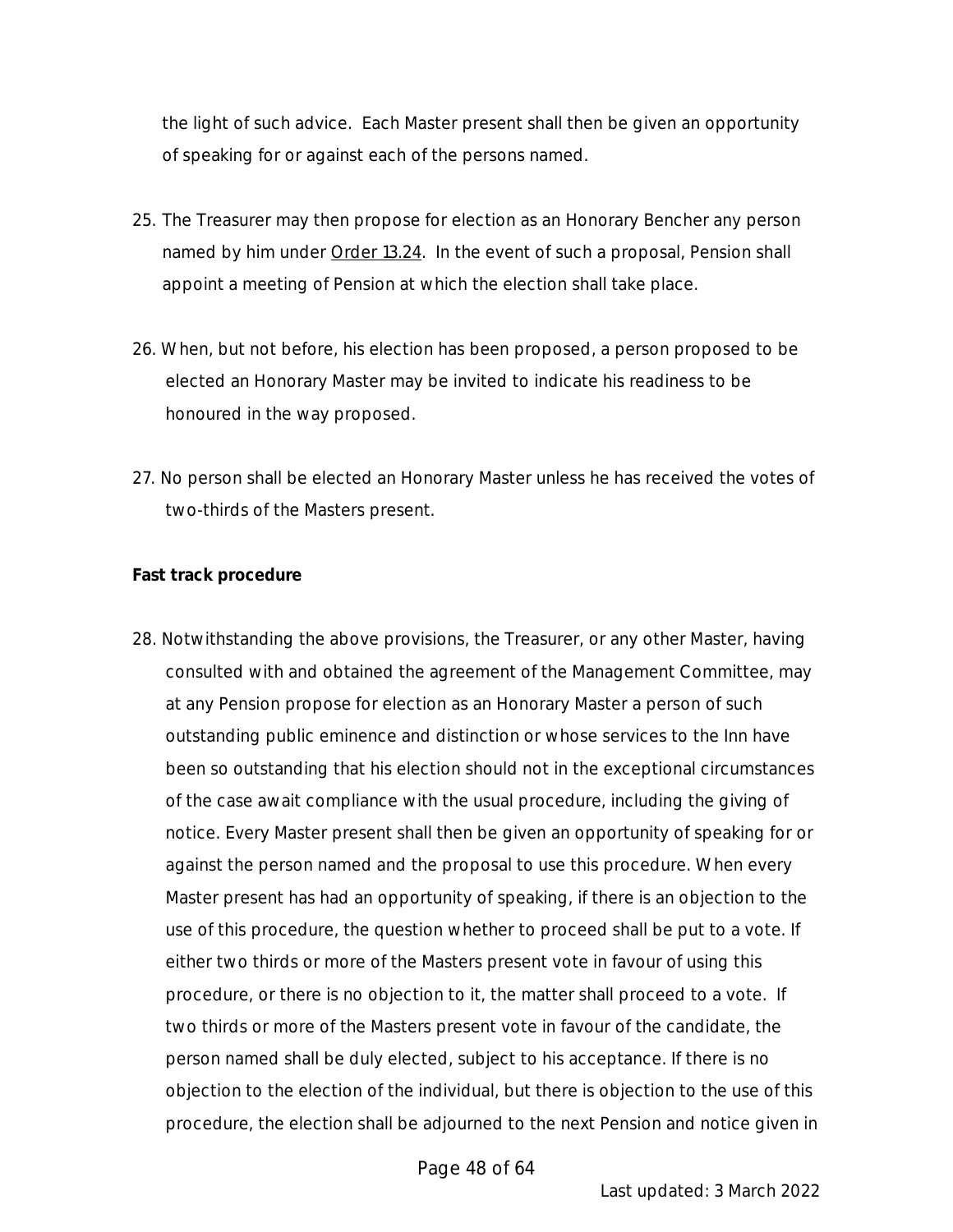accordance with Order 1.9. Otherwise no further action shall be taken, but the person named shall remain available for nomination and election under the preceding paragraphs of this Order.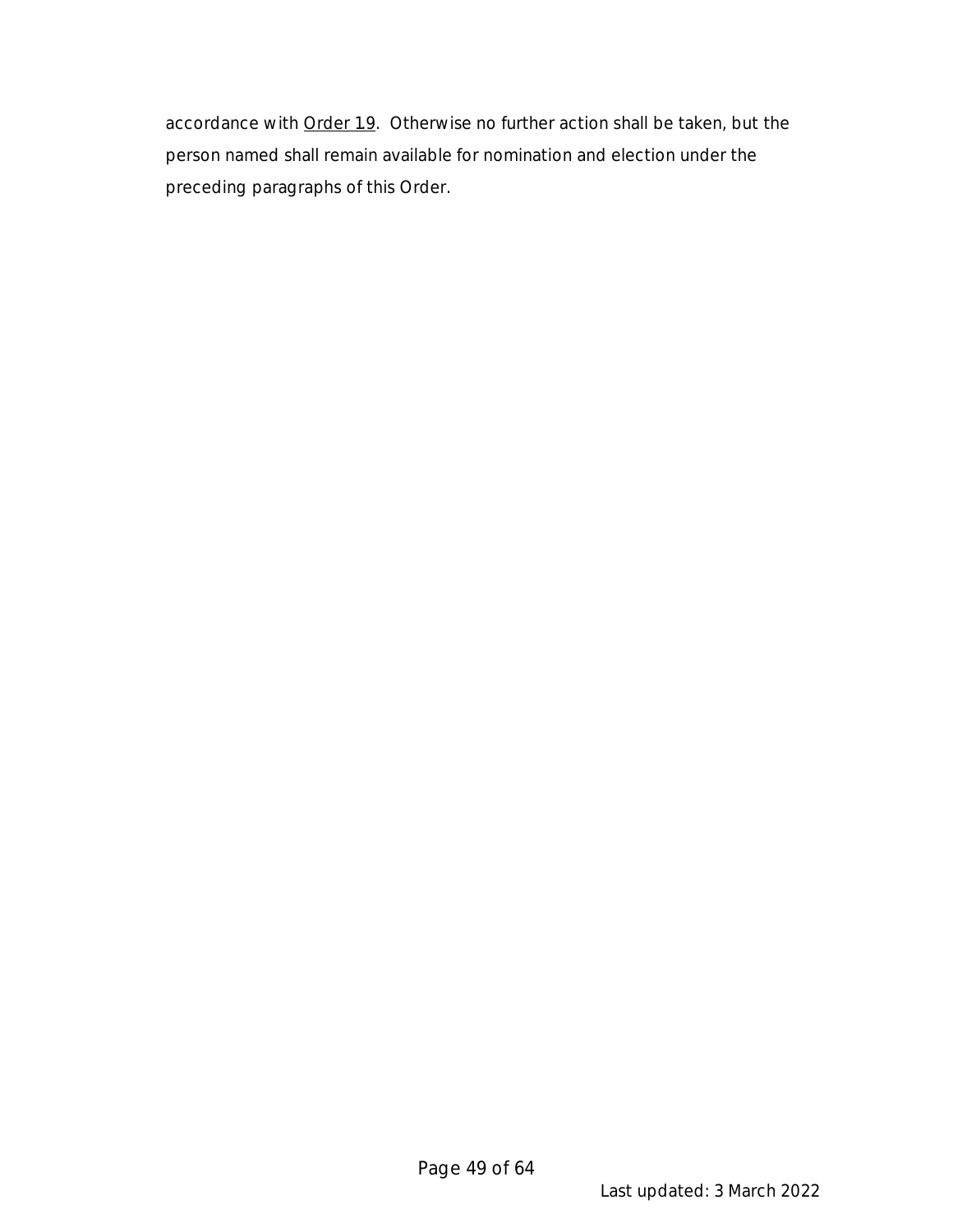#### **A. Barrister members**

- 1. When a complaint concerning the conduct of a Member of Hall is made to the Treasurer or Under-Treasurer, they shall decide whether the conduct, if true, falls within the jurisdiction of the Complaints Committee of the Bar Standards Board ("the Complaints Committee") or amounts to a criminal offence. If it does, they shall further consider whether the conduct calls into question the fitness of that member to practise. If it does, the complaint shall be referred by the Under-Treasurer either to the Complaints Committee or to the police, unless it is clear that such a complaint has already been made or ought to be made by those more directly affected by the conduct complained of.
- 2. If the conduct would fall within paragraph 14.1 except that it does not call into question the Member's fitness to practice, but is a matter that directly affects the Inn, the matter may be referred by the Under-Treasurer to the Complaints Committee or to the police.
- 3. Any complaint about the conduct of a Member of Hall in relation to the Inn, which is not within the jurisdiction of the Complaints Committee or does not call into question the Member's fitness to practise, may be dealt with informally by either the Treasurer or Under-Treasurer.

#### **B. Students**

- 4. The Selection Committee shall appoint Masters to serve on a panel willing and able to represent students or the Inn before the Inns' Conduct Committee
- 5. In any of the circumstances set out in Parts B2, B8 & B9 of the Bar Training Rules the Director of Education shall consider whether or not the applicant should be admitted or whether a student should remain a member of the Inn, or is eligible for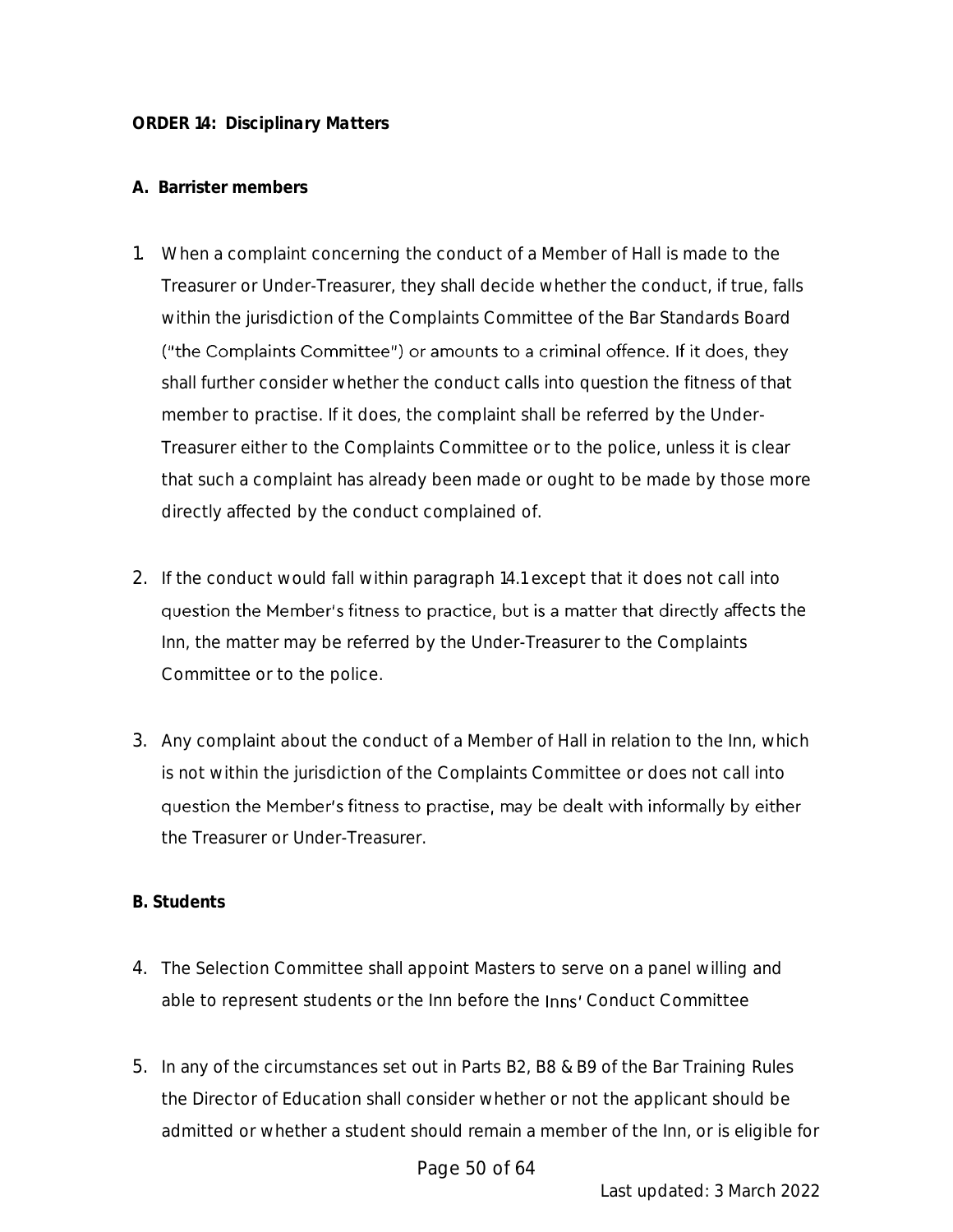Call to the Bar as the case may be. If the Director of Education has any concerns about admission, continued membership or Call, the matter shall be put to the Treasurer and Under-Treasurer for their consideration and, if necessary, referral to the Inns' Conduct Committee in accordance with its procedures - ICC Rules dated 21 February 2014.

6. The Inn shall put into effect any decision reached by the Inns' Conduct Committee, or on appeal from that Committee, including any penalty imposed on the student concerned.

#### *ORDER 15: Termination of Membership*

- 1. Except when he is the subject of disciplinary proceedings or criminal proceedings which call into question his fitness to practise and which have not been concluded, any member of the Society may resign his membership by giving notice to the Under-Treasurer in writing. A student member who resigns may be refunded £15 of the admission fee, but otherwise no monies paid to the Society shall be refunded.
- 2. A member will be expelled from the Society following conviction of a disciplinary offence for which that is the penalty imposed, or on a sentence of disbarment by the professional disciplinary body.
- 3. A person who has been expelled from the Inn may not apply for admission or readmission unless a period of at least five years has elapsed from the date of his expulsion.
- 4. A person who has resigned his membership of the Inn may apply for readmission at any time. If the application is refused, he may not reapply for a further period of five years unless Pension decides that the circumstances are so exceptional that he should be permitted to do so.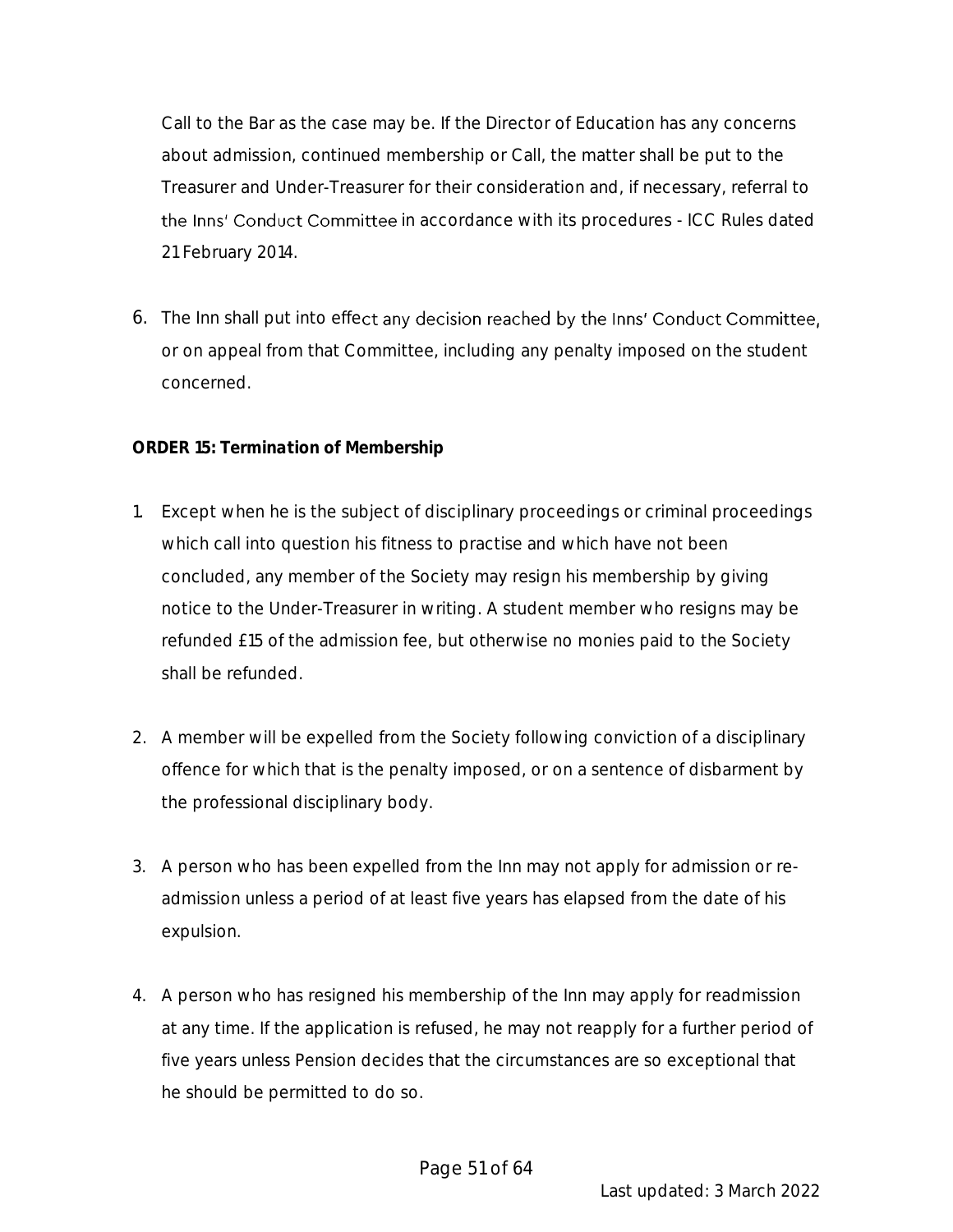5. All applications by Members of Hall for readmission shall be considered by Pension. All applications by students for readmission shall be considered by the Inns' Conduct Committee.

#### **ORDER 16: Fellows of Gray's Inn**

- 1. There shall be an invited panel of Fellows of Gray's Inn composed of academics and others, who may or may not be members of the Inn (including ad eundem members). The purpose of the panel is promoting the Inn by developing links with university teachers, and others who have useful expertise that they are willing to place at the service of the Inn.
- 2. Masters of the Bench and barrister members of the Management Committee may from time to time suggest names of suitable invitees to the Management Committee. The arrangements for selection are set out in Part V of the Rulebook.
- 3. Fellows of Gray's Inn shall be appointed by the Management Committee, for a term of five years. This may be renewed for further terms, but only if the Fellow has been of useful service to the Inn during the previous term. The Management Committee shall review the list six months before the end of the initial period of five years, and thereafter annually in March to consider whether those whose terms are coming to an end should have them renewed.
- 4. In return for their assistance, Fellows should have the following benefits:
	- a) Attendance at appropriate events or conferences.
	- b) Lunch, on payment, at the Benchers' table.
	- c) Personal use of the Library when in London.
	- d) Car parking in the Inn, if available, on payment on a daily basis.
	- e) To apply for the overnight accommodation on the same terms as members of the Inn.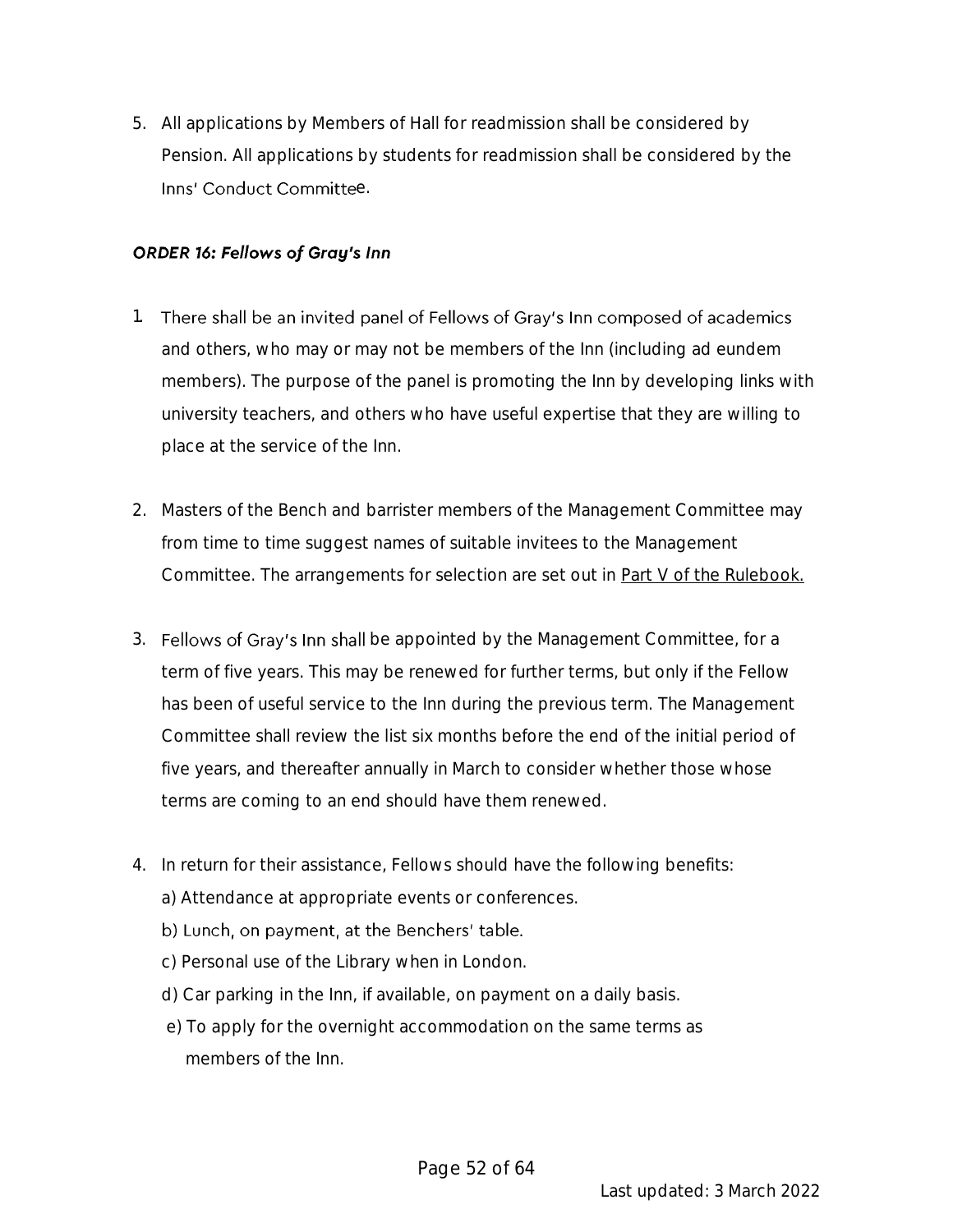#### **SECTION IV: MISCELLANEOUS**

#### *ORDER 17 Amendment and Suspension of Standing Order and Rules*

1. Standing Orders may be amended or, subject to Order 17.2, suspended, but only by motion supported by at least two-thirds of the Masters present at Pension. Not less than ten days' written notice shall be given of any motion to amend Standing Orders, and such notice shall state the amendment proposed. A motion to suspend Standing Orders may be treated as urgent under Order 1.10.

2. The following Standing Orders and Rules may not be suspended in whole or in part:

This Order

Order 1. 11 (Notice of a challenge to a decision of the Management Committee).

Order 2.13 (Eligibility of Treasurer)

Order 13 paragraphs 1-13, 20-28 (Election of Benchers)

3. The Rule Book may be amended or suspended by a motion supported by a majority of the Masters present at Pension. Not less than seven days' written notice shall be given of any motion to amend the Rule Book, other than the Staff Handbook, and such notice shall state the amendment proposed. A motion to suspend the Rules may be treated as urgent under Order 1.10.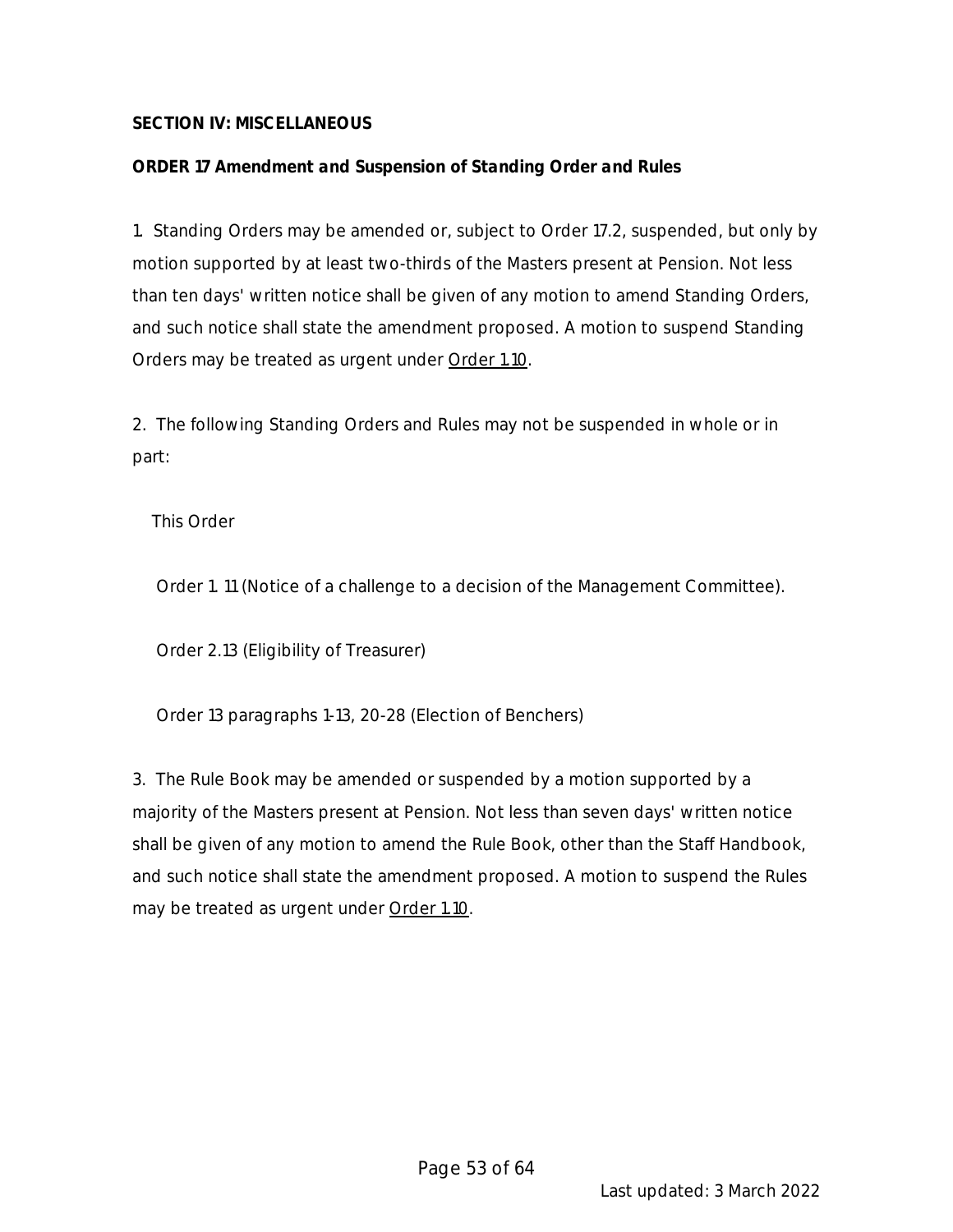#### *ORDER 18 Registration of Intellectual Property*

- 1. The Inn will register its intellectual property rights over the Griffin badge. The registration will take place with the Intellectual Property Office ("IPO") or any successor thereto.
- 2. An Intellectual Property Holding Company 'Gray's Inn IP Holding Company Limited ("the Company") has been created. This is a company limited by guarantee.
- 3. The Bare Trustees of the Inn for the time being shall be the members of the Company. They will appoint two officers of the Inn as Directors of the Company.
- 4. The Directors are responsible for registering the Inn's intellectual property rights over the Griffin badge pursuant to Paragraph 1) and any other intellectual property rights which the Inn is entitled to with the IPO and for the general management of the company.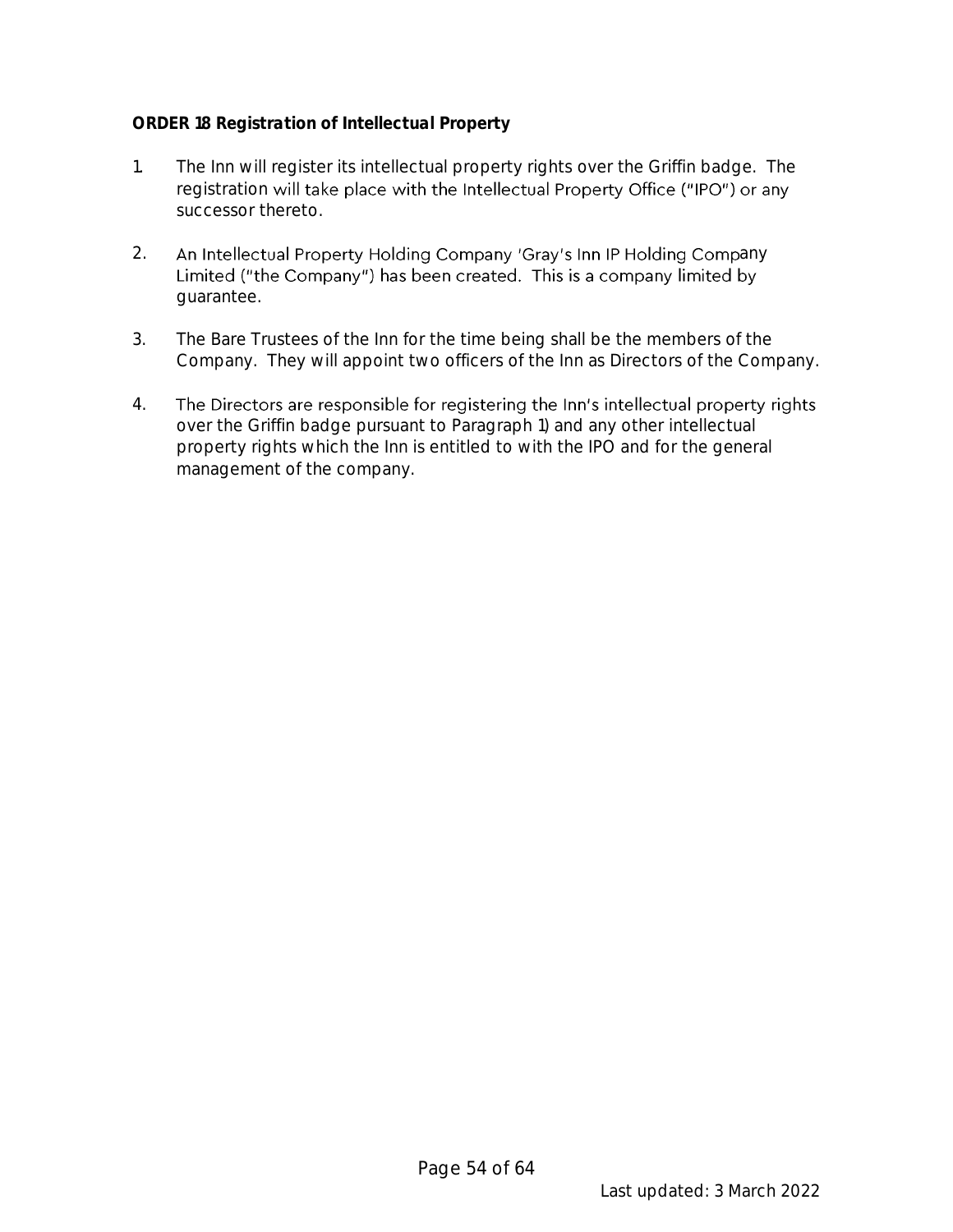#### **APPENDIX A**

#### **Interpretation**

1 These Standing Orders are to be interpreted in accordance with these principles:

(1) So as to be consistent with the Inn's obligation not to discriminate against anyone set out in Section I paragraph 8 above.

(2) Words importing the masculine gender shall include the feminine.

- 2 These Standing Orders are intended to provide a framework for the government of the Inn. They do not seek to provide for every possible eventuality. If there is any uncertainty or ambiguity, or a situation arises not covered by these Orders, they are to be interpreted so as to produce a sensible result or a workable solution.
- 3 If there is a conflict between the Rules and Standing Orders, Standing Orders prevail.
- 4 Where a time period is provided in these Standing Orders within which documents have to be returned to the Treasury Office or the Under-Treasurer, and there is a general disruption or delay in the post or some other event occurs which makes it expedient to extend the time for doing so, the Treasurer may extend the time, and this shall be published by screening the information within the Inn and on the Inn's website.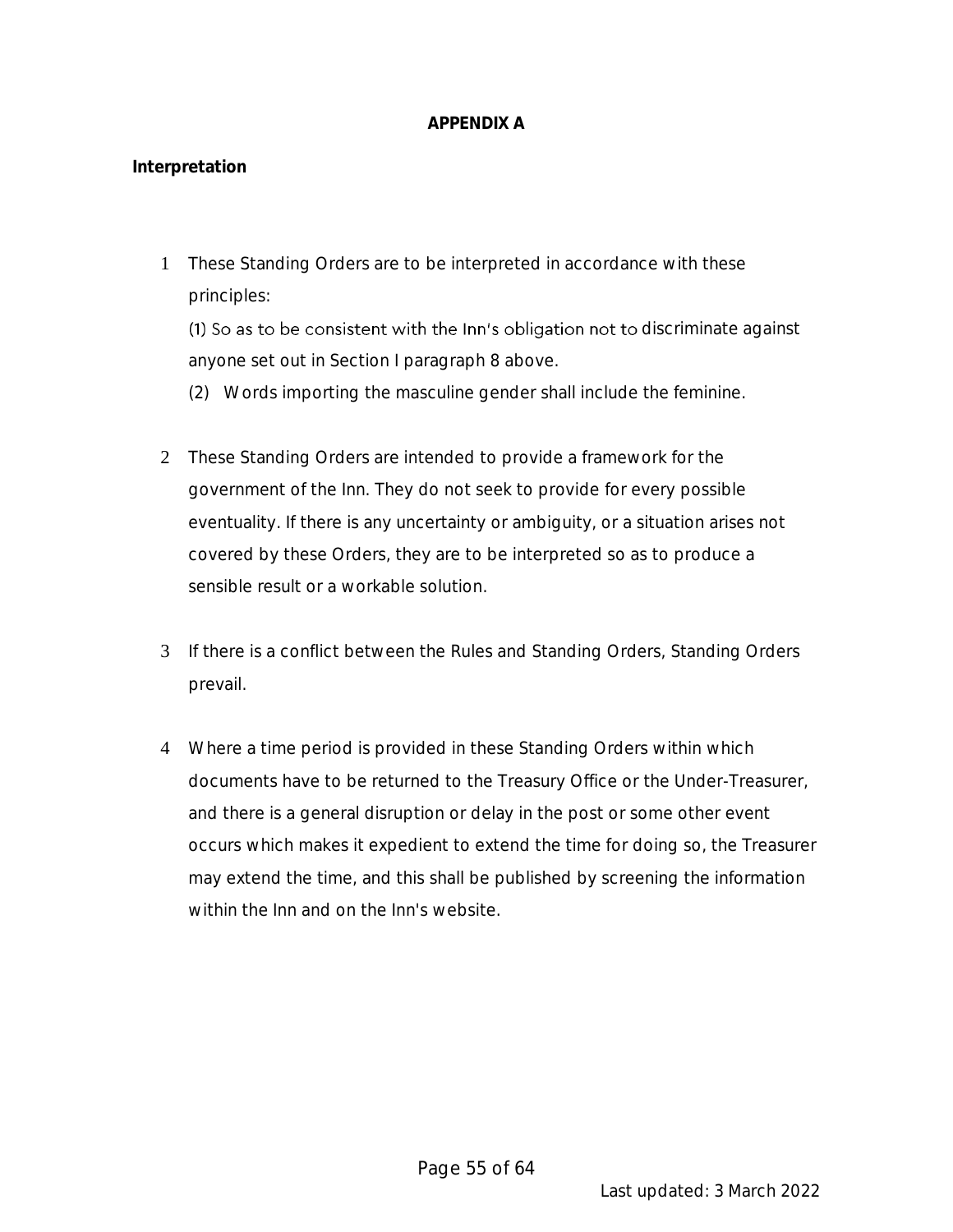#### **Definitions**

- 1. In these Orders:
	- (a) "Bar Code of Conduct" means the Standards and professional requirements set out in the Bar Standards Board Handbook.
	- (b) "Bar Council" means the General Council of the Bar of England and Wales
	- (c) "Employed barrister" has the same meaning as it does in the Bar Standards Board Handbook<sup>6</sup>, but also includes members of the Inn who are employed in other capacities.
	- (d) "Gray's Inn", and "the Inn" mean the Honourable Society of Gray's Inn
	- (e) "Master" means a Master of the Bench elected under Order 13 (who are also known as "Benchers").
	- (f) "Honorary Master" means an Honorary Master of the Bench elected under Order 13.
	- (g)"Pension" means a meeting of Masters convened by notice given in accordance with Order 1.10. .
	- (h) "Practising barrister" has the same meaning as it does in the Bar Code of Conduct.
	- (i) "Self-employed barrister" has the same meaning as it does in the Bar Code of Conduct.
	- (j) "The Society" means the Honourable Society of Gray's Inn.
	- (k) "Term" means, as the context requires, one or more of the four sittings of the High Court provided for by the Civil Procedure Rules.

 $6$  Definitions paragraphs 78-81 "a practising barrister who is employed by an authorised (non-BSB) body either under a contract of employment; or under a written contract for services which is for a determinate period (subject to any provision for earlier termination on notice) who supplies legal services as a barrister in the course of his employment". If the body for whom he works is a non-authorised body, it also includes a practising barrister employed "by virtue of an office under the Crown or in the institutions of the European Union".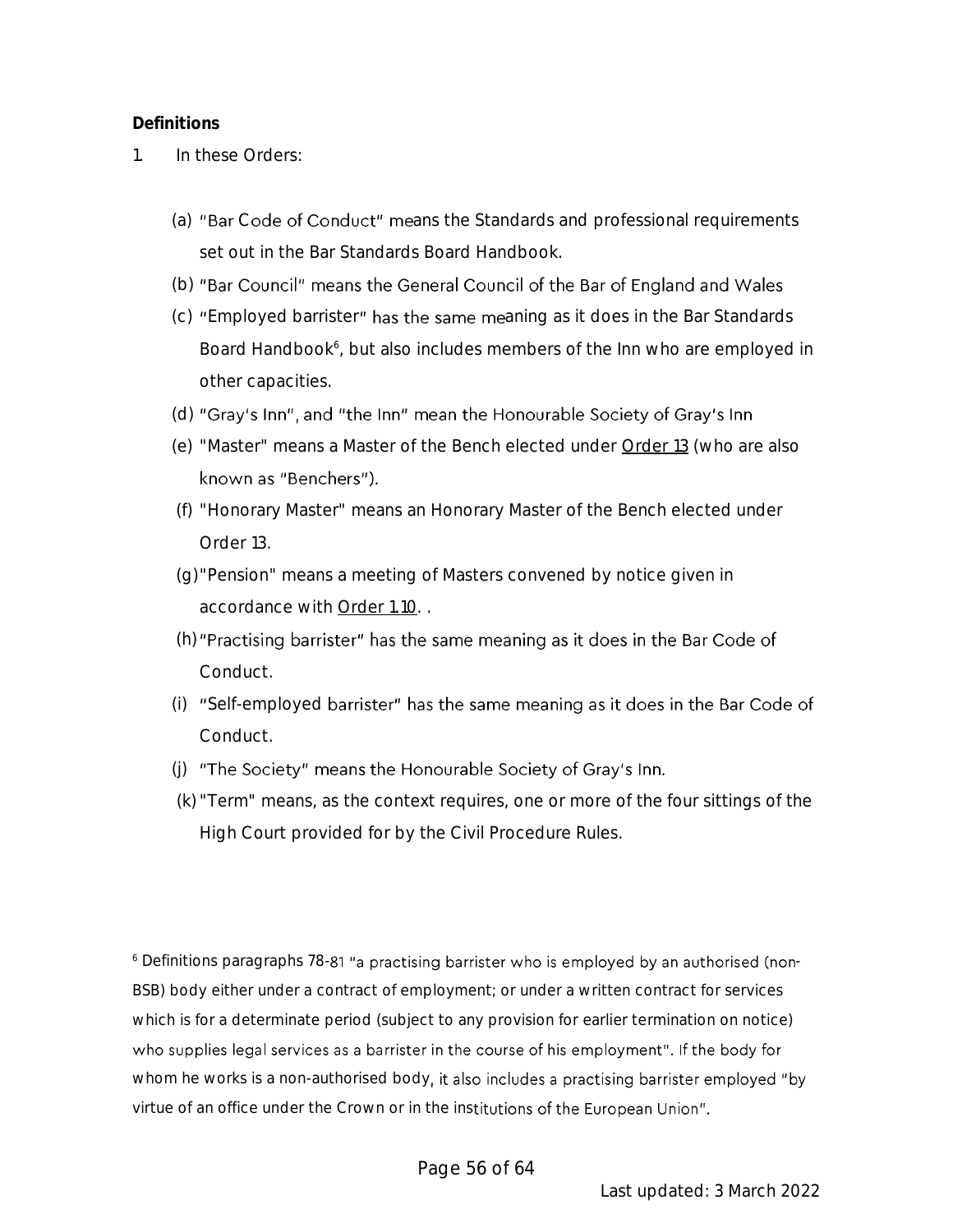2. In Orders relating to proceedings in Pension, the term "Treasurer" includes, unless the context otherwise requires, a Master presiding in Pension in the absence of the Treasurer.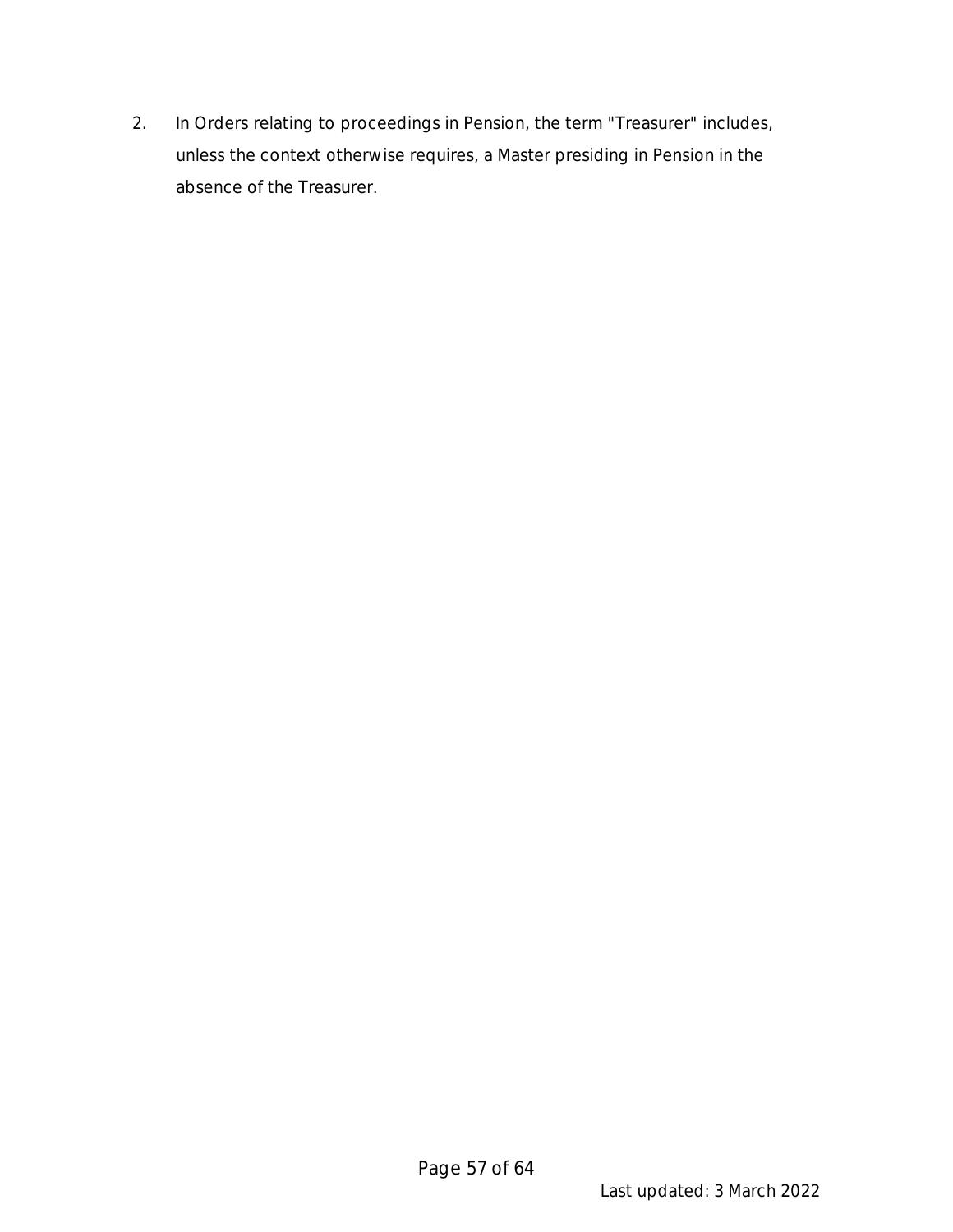#### **APPENDIX B**

#### Constitution of the Barristers' Representative Committee of Gray's Inn

- 1. The Committee shall be known as the Barristers' Committee.
- 2. The functions of the Committee are:
	- (i) To represent the view of members of Hall who are barristers and are not Masters of the Bench, and to convey those views to the Masters of the Bench;
	- (ii) To consider the interests of members of Hall and the Inn;
	- (iii) To nominate members of Hall to serve on the Management Committee, and other bodies, making different nominations for each Committee, if practical;
	- (iv) To discharge such other tasks as may be agreed from time to time between the Committee and the Masters of the Bench.
- 3. The Committee shall consist of:
- (i) Nine elected barristers of Gray's Inn in self-employed practice in ..................England and Wales (Masters of the Bench excepted);
	- (ii) Three elected employed barristers of Gray's Inn in practice in England and Wales (Masters of the Bench excepted);
	- (iii) A nominee of the Gray's Inn Liaison Committee on each circuit, (the South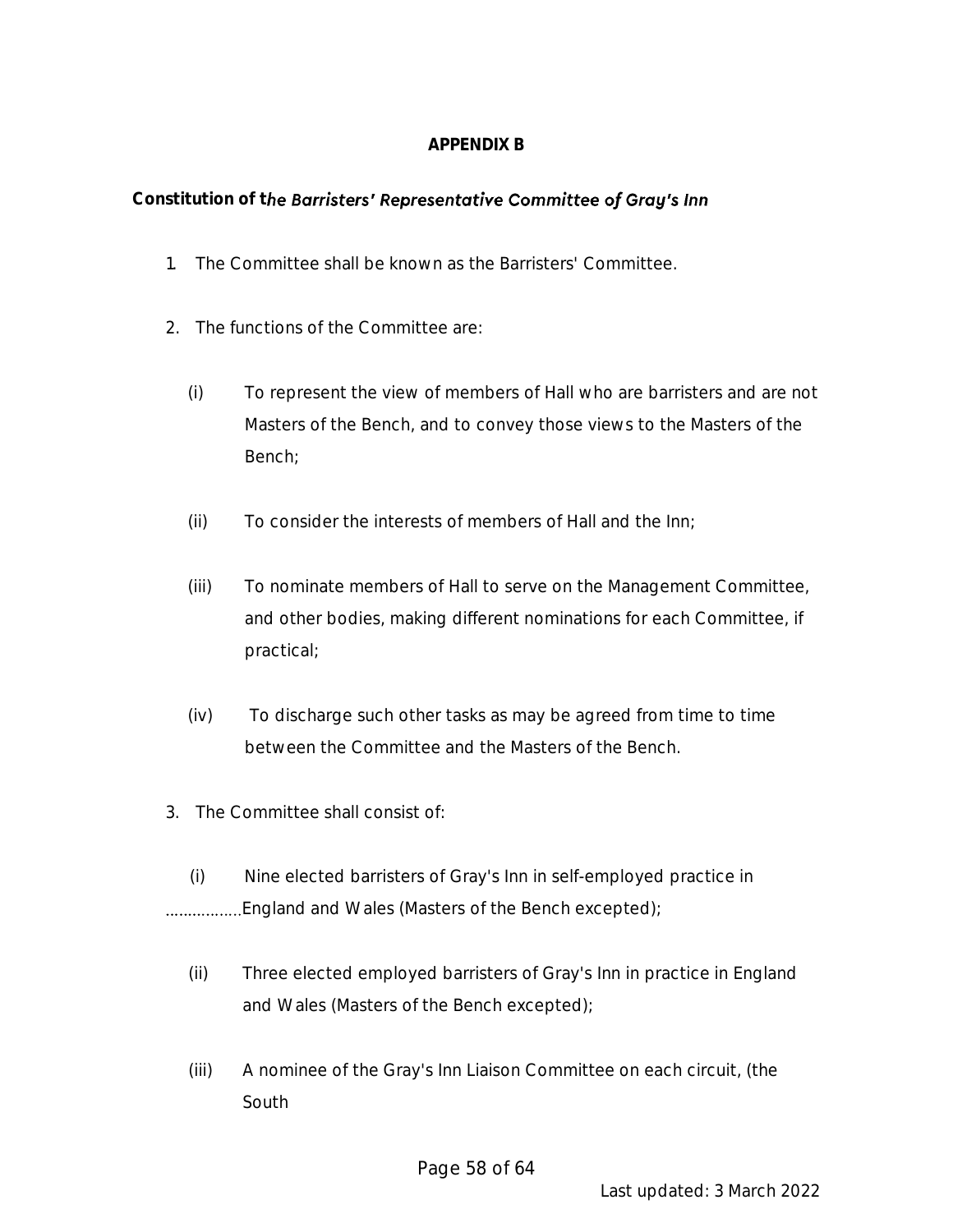Eastern Circuit excepted) who together shall co-opt other Members of Hall to ensure that the Committee has an appropriate balance having regard to varying interests amongst Members of Hall, and, if the committee so decides, one elected official of AGIS and also one member called by Gray's Inn who practises in a jurisdiction other than in England and Wales.

- 4. The electoral lists shall consist of all members of Gray's Inn who have been called to the Bar (Masters of the Bench and full-time judges excepted)
- 5. Candidates for election must be proposed by not less than three barrister members of Hall in writing and must signify their consent to stand for election in writing.
- 6. Annual elections for a third of the elected self-employed and employed barristers shall take place in the Michaelmas Term. The timetable for the elections shall be established by the Under-Treasurer who shall act, either personally or through his delegate, as Returning Officer. Voting shall be by post or email. Voting shall be by single transferrable vote, ranked by 1 for first preference and downwards. Vacancies shall be filled by co-option by the Committee. The Under Treasurer will advertise the call for nominations by email but use a link to the Inn's website for the nomination proforma. Voting will also be through the Inn's website to reduce the administrative load that annual elections will bring.
- 7. The Committee shall meet at least once each term. Members of the Committee have a duty to do their best to attend its meetings, the meetings of any other committee to which they may be nominated, to take an active part in the life of the Inn, to inform themselves on the activities of the Inn and of topics of concern to the Inn or the Bar and to ascertain the views of members of Hall on such topics. The Committee may replace by co-option any of their number who fails to attend meetings regularly, an email being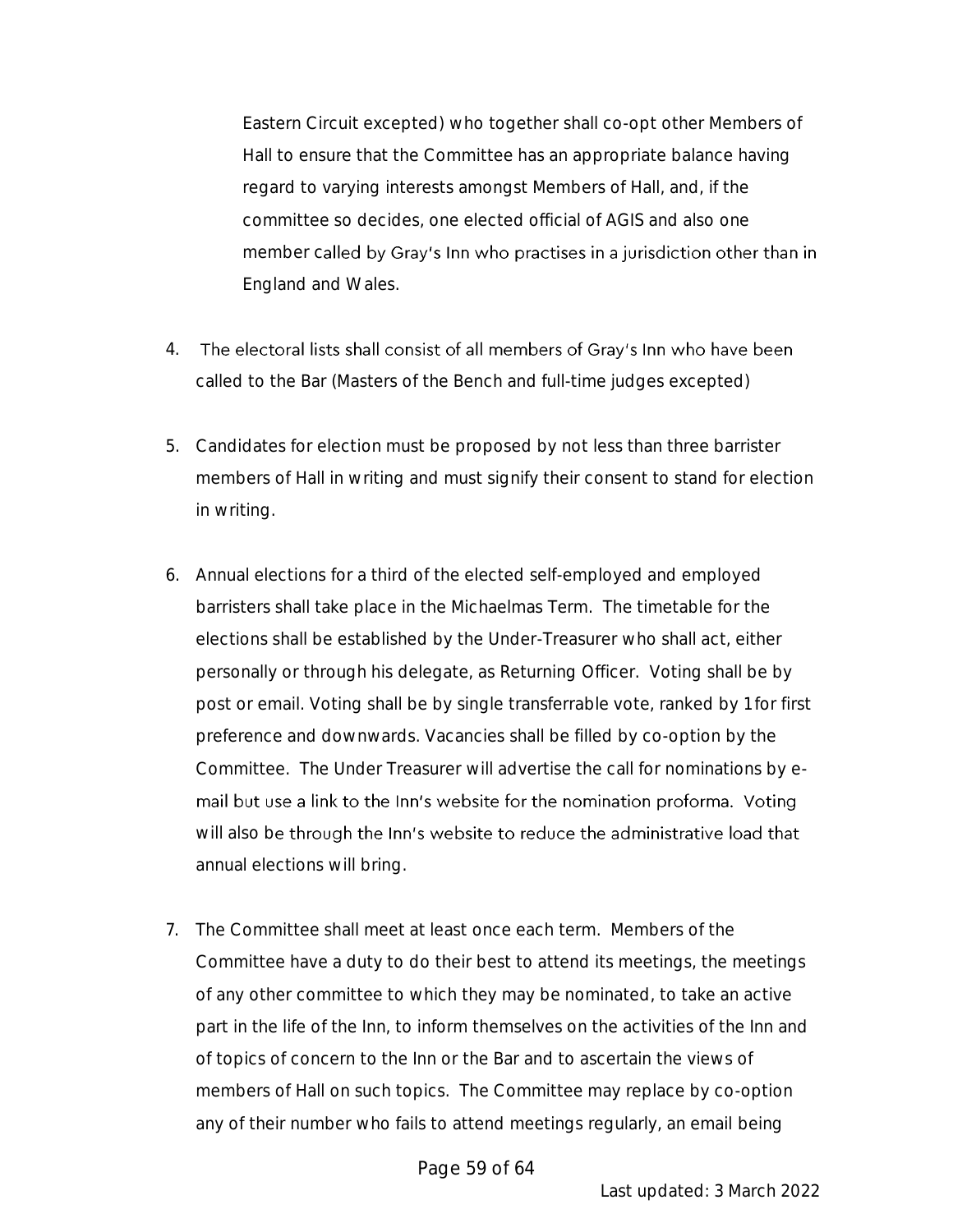sent by the Chair of the Committee after three consecutive non-attendances in one calendar year without sufficient explanation for absence. The Barrister's Committee shall nominate two members to serve on the Management Committee of the Inn, one of whom shall be the Chairman of the Barristers' Committee who shall be their representative on the Management Committee irrespective of the number of years served.

- 8. The quorum of the Committee shall be five.
- 9. The Committee shall elect a Chairman, a Vice-Chairman and Secretary from amongst its members.
- 10. This Constitution may be amended by the Management Committee. The Barristers' Committee may submit proposals for amendment at any time.
- 11. Copies of minutes of the Committee's meetings shall when approved be sent to the Under-Treasurer.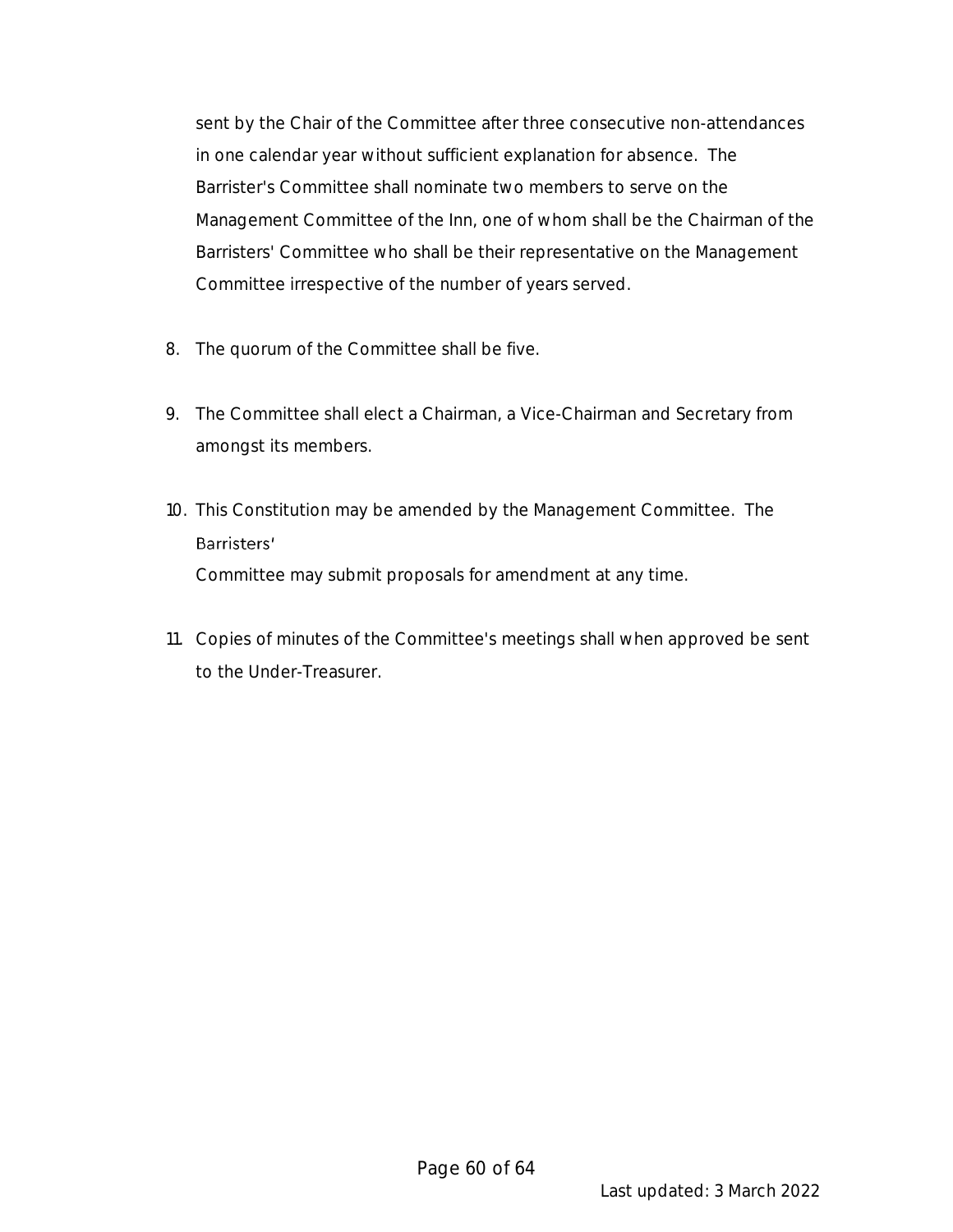#### **APPENDIX C**

#### Constitution of the Gray's Inn Students' Committee (AGIS)

#### 1. Statement of aim

1.1. To promote the interests of all student members of the Inn.

#### 2. Membership of the Committee

- 2.1. The Committee shall be comprised of the following members:
	- (a) A President, whose role shall include:
		- (i) Presiding over the Committee;
		- (ii) Organising and chairing meetings;
		- (iii) Representing the Committee in outside forums as required;
		- (iv) Accounting for the workings and activities of the Committee to the Education Department and to the Inn generally;
		- (v) Overseeing the election of a new Committee at the end of his or her term of office.
	- (b) A Secretary, whose role shall include:
		- (i) Keeping minutes of all meetings and arranging their distribution to the Committee members;
		- (ii) Maintaining a contact list of the Committee members.
	- (c) A Treasurer, whose role shall include:
		- (i) Responsibility and accounting for the yearly budget allocated to the Committee;
		- (ii) Paying all monies owed by the Committee;
		- (iii) Receiving all monies payable to the Committee;
	- (d) A Social Secretary; whose role shall include:
		- (i) Responsibility for organising social events for the student members of the Inn;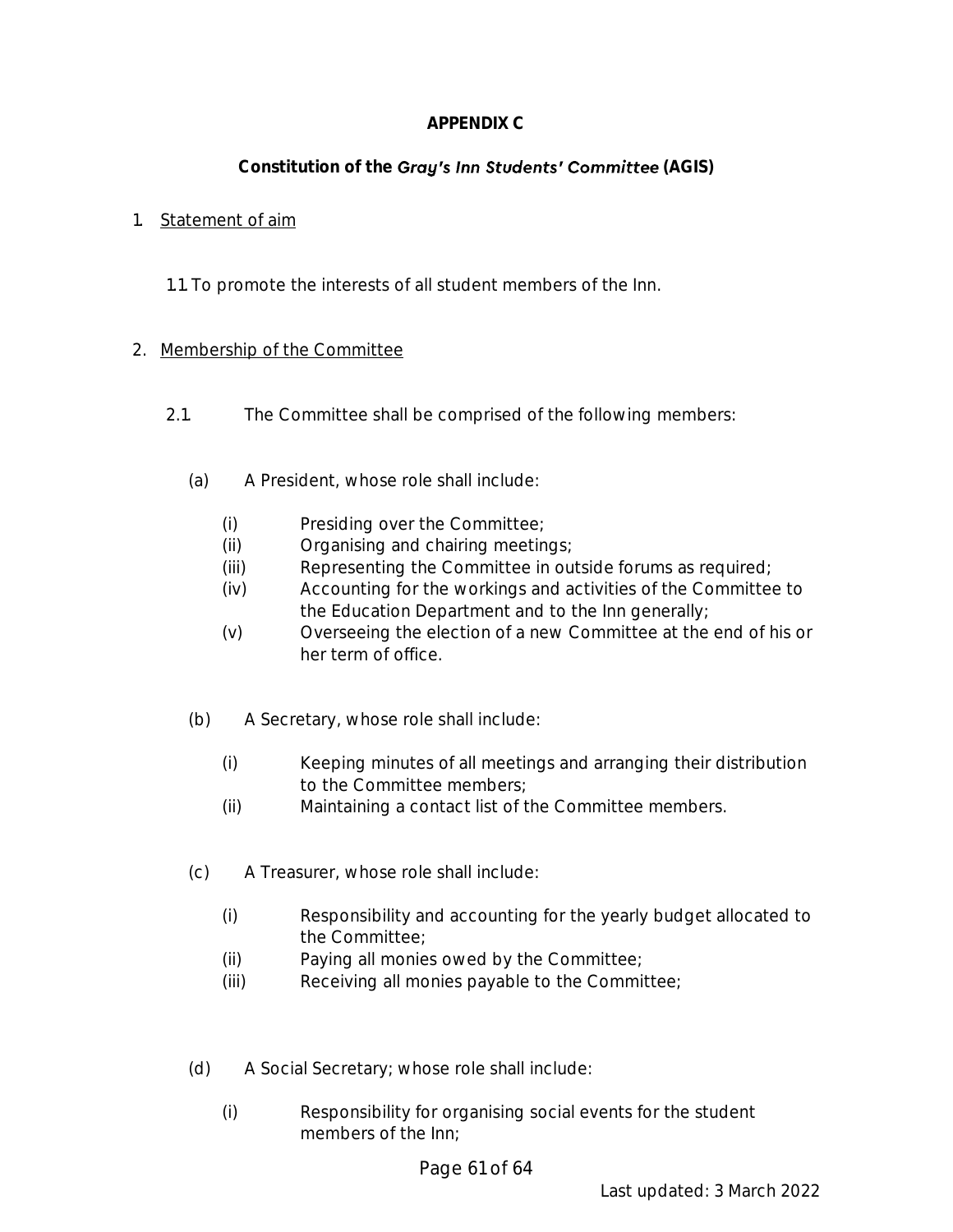- (ii) Liaising with the Publicity Officer to publicise such events both within and outside the Inn;
- (e) A Welfare Officer; whose role shall include:
	- (i) Acting as a point of contact for any student members of the Inn seeking assistance in relation to pastoral matters;
	- (ii) Maintaining a contact list of external organisations offering relevant advice and support.
- (f) A Publicity Officer, whose role shall include:
	- (i) Organising general publicity of the role of the Committee and the services offered by it;
	- (ii) Publicising individual events organised by the Committee.
- (g) A Student Representative for each of the BPTC providing institutions, each of whose roles shall include:
	- (i) Liaising between the Committee and the relevant institution;
	- (ii) Distributing information and publicity at the relevant institution about the Committee and any events organised by it;
	- (iii) Answering queries raised by students of the relevant institution m relation to the Committee, and voicing their concerns, comments and feedback at meetings;
	- (iv) Carrying out such supporting roles in relation to the work of the Committee as may from time to time be required;
- 2.2. Additionally, each member of the Committee shall attend all Committee meetings and may be required to staff the AGIS office during lunchtime drop in sessions, with the exception of those members attending BPTC providing institutions outside London.
- 2.3. It is the responsibility of the Committee to develop and maintain the AGIS section of the Gray's Inn website. The Committee shall appoint an Officer to liaise with the Inn's IT administrator and to ensure that the AGIS pages are kept updated.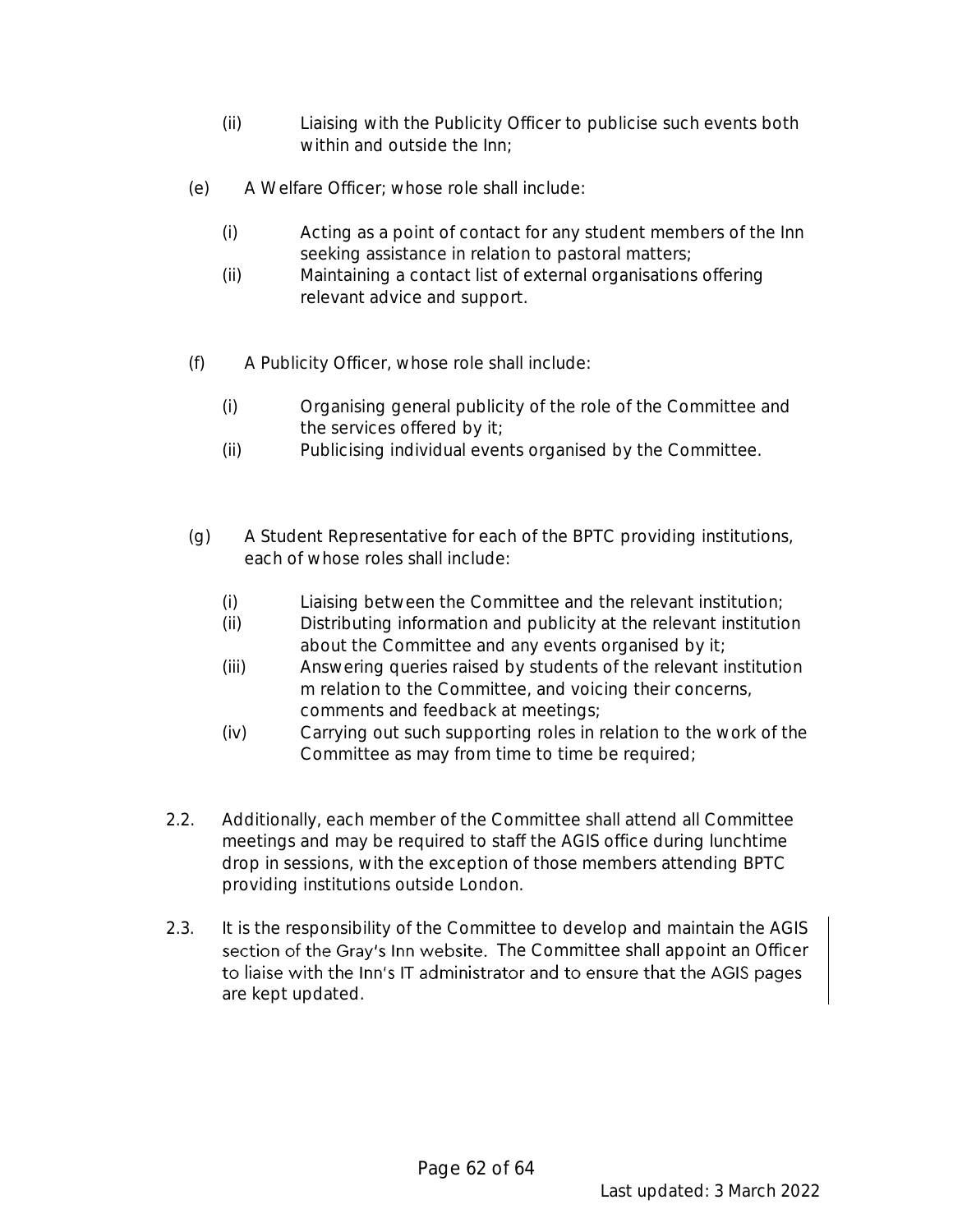#### 3. Election to the Committee

- 3.1.Election to the Committee shall take the form of a publicised hustings followed by an election open to all student members of the Inn.
- 3.2. Hustings shall take place at the start of the academic year and shall be chaired by the outgoing President of the Committee.
- 3.3. Hustings shall be open to any student member of the Inn who attends and presents him or herself as able to stand for election to a post. For practical reasons, the only positions open to students at institutions outside London are those of Student Representatives.
- 3.4. It shall be the responsibility of each non-London institution to elect a Student Representative.
- 3.5. Candidates may stand for election to more than one position, subject to 3.7 below.
- 3.6. At a publicised date after the hustings, elections of all candidates will be held at the Inn.
- 3.7. Each student member of the Inn shall be entitled to one vote in respect of each electable position.
- 3.8. The candidate with the highest number of votes in each position shall be elected to that position. If a candidate has the highest number of votes in more than one position, he or she must stand down from all positions but one, in favour of the candidate with the second highest number of votes.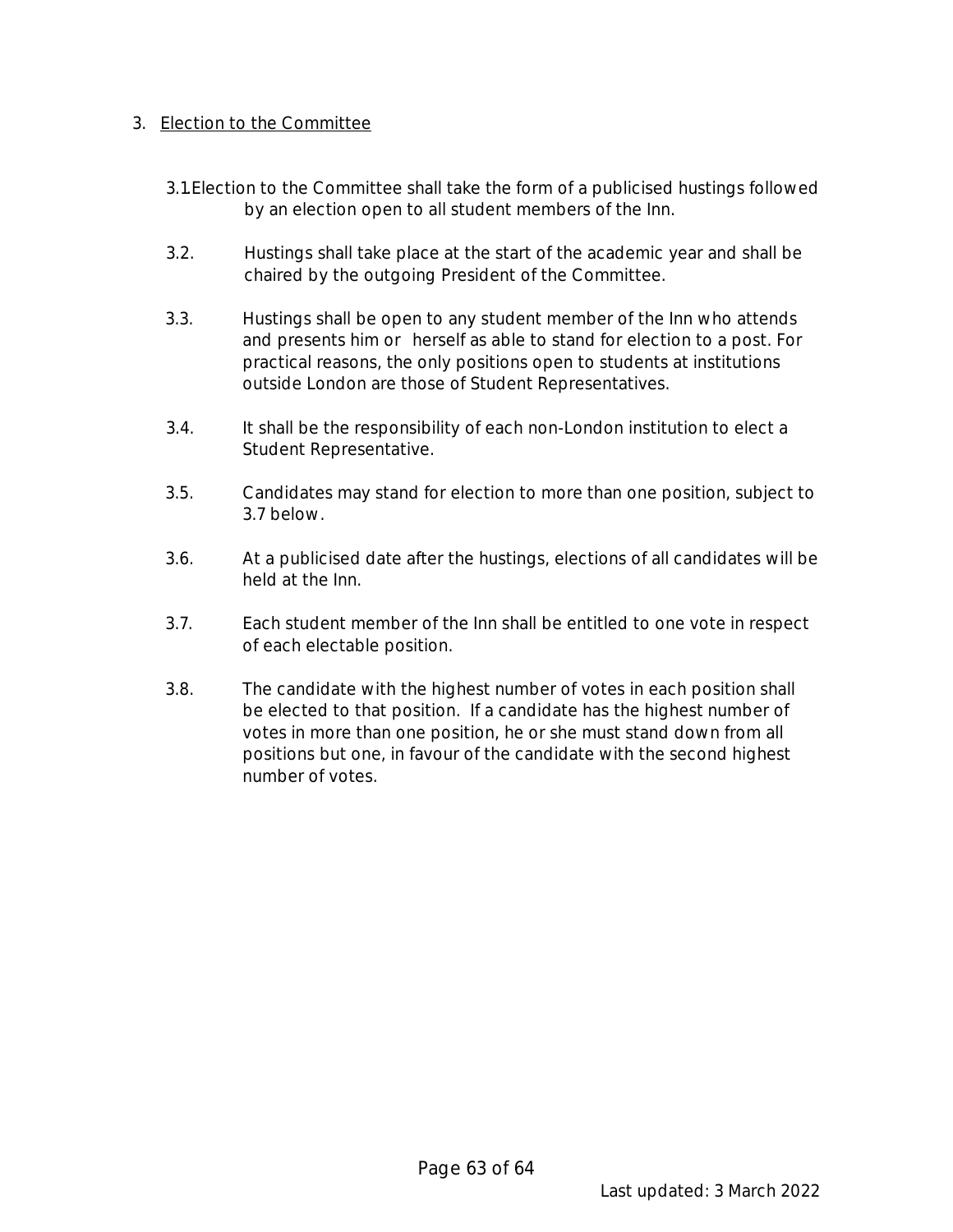#### **APPENDIX D**

#### *Seniors-in-Hall Panel - Constitution*

#### Purposes

- 1 The Gray's Inn Seniors-in-Hall (hereinafter known collectively as the Panel) shall be a committee of barrister members of the Inn selected to fulfil the certain duties in Hall on all dining occasions.
- 2 On each such occasion, the duty Senior and the Deputy shall be responsible to the Bencher for the fellowship and good order amongst the diners in Hall in accordance with the Customs and 'Notes for Guidance for Seniors-in-Hall.'

#### Membership

- 3 The Panel shall comprise Barrister members in such number as the Management Committee shall decide to a maximum of fifteen. The Under Treasurer and Director of Education shall attend all of its meetings. The Master of Students during his period of office, shall be Chairman of the Panel.
- 4 Any barrister member of Hall may apply in writing to the Under- Treasurer, setting out the barrister's reasons for applying for membership of the Panel. Such applicants shall be ordinarily of more than 10 years call and shall be of such personality that they can encourage fellowship whilst also maintaining good order.
- 5 Appointments of suitable members to the Panel will usually be made in July of any year. They will be made by a Selection Committee chaired by the Vice Treasurer consisting of the Master of Students, two other Benchers, the Doyen and the Under Treasurer.
- 6 Two months before the date fixed for making the appointments, the Under Treasurer shall cause notices to appear in Hall, on the web site and by email, advertising the date by which applications should be received. Any applications already received during the year will be considered at the same time
- 7 The Selection Committee may make such enquiries about the candidates, including of the Barristers' Committee, as it thinks fit.
- 8 Panel members shall serve for a period of five years, and shall be eligible to apply for reselection at the end of that time. However, apart from the need for continuity, the selection process was introduced to encourage a greater number of senior barrister-members to become involved in the life of Hall so re-selection will be used sparingly. Those who do not re-apply or who are not re-selected shall be eligible for transfer to a supernumerary list on the decision of the Selection Committee. Supernumeraries may occasionally be asked to undertake Seniors' duties in exceptional circumstances.
- 9 One fifth of the Panel (or the number nearest thereto) shall retire according to their rotation.
- 10 Following a substantiated complaint against a Senior, the Selection Committee shall review the senior's membership of the Panel, and if necessary, remove the senior from the Panel.